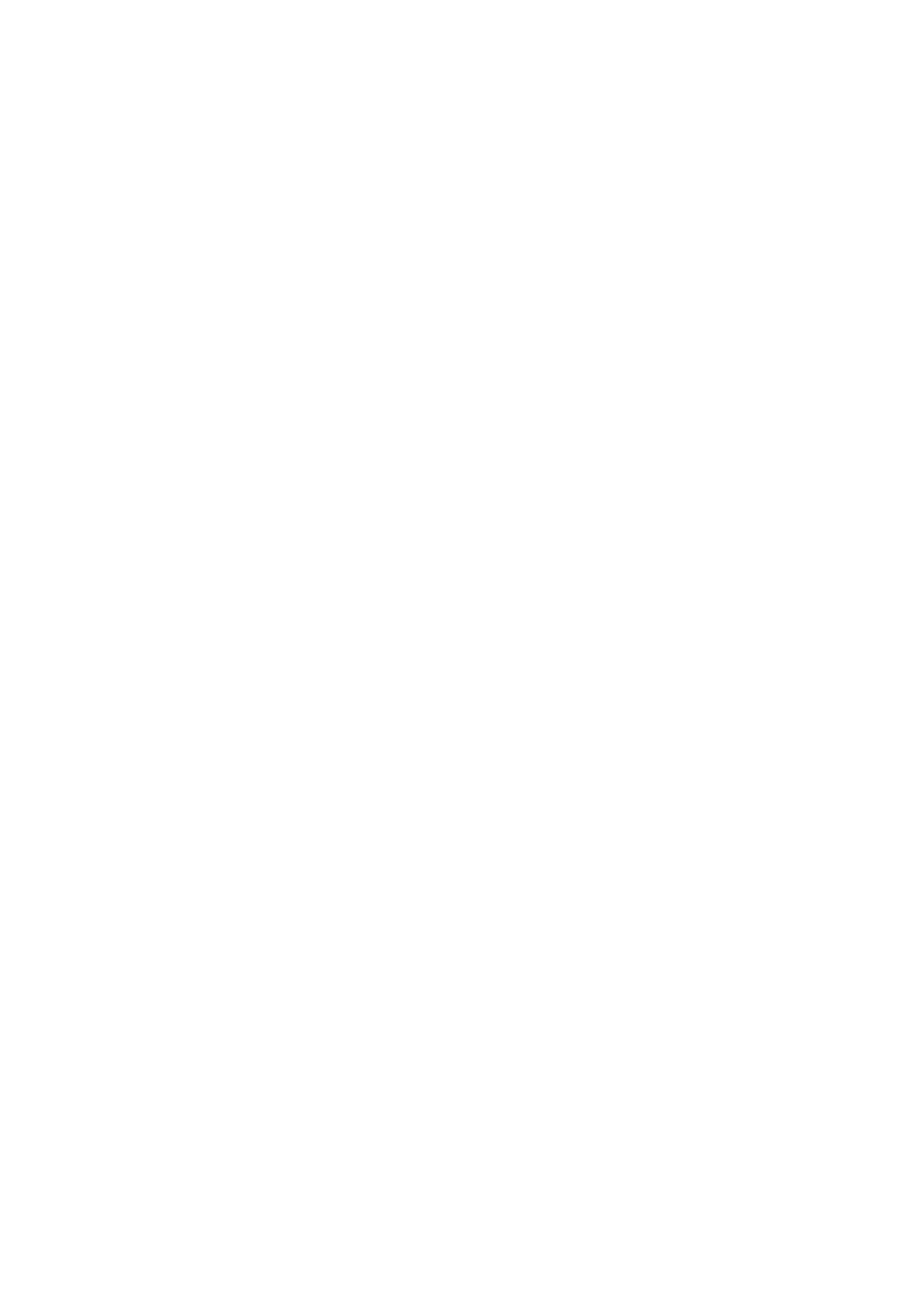# INDIAN STATISTICAL INSTITUTE Master of Mathematics

# **Contents**

| 1                       |     | <b>Curriculum</b>                                                | 1                    |  |  |  |
|-------------------------|-----|------------------------------------------------------------------|----------------------|--|--|--|
| $\overline{2}$          |     | <b>Elective Courses</b>                                          |                      |  |  |  |
| $\overline{\mathbf{3}}$ |     | List of permissible elective courses from non-M.Math. programmes | $\blacktriangleleft$ |  |  |  |
|                         | 3.1 |                                                                  | $\overline{4}$       |  |  |  |
|                         | 3.2 |                                                                  | 5                    |  |  |  |
|                         | 3.3 |                                                                  | 5                    |  |  |  |
|                         | 3.4 |                                                                  | 5                    |  |  |  |
| $\overline{\mathbf{4}}$ |     | <b>Rules concerning M.Math. projects</b>                         | 6                    |  |  |  |
|                         | 4.1 |                                                                  | 6                    |  |  |  |
|                         | 4.2 |                                                                  | 6                    |  |  |  |
|                         | 4.3 |                                                                  | 6                    |  |  |  |
|                         | 4.4 |                                                                  | $\tau$               |  |  |  |
|                         | 4.5 |                                                                  | $\tau$               |  |  |  |
| 5                       |     | <b>Detailed Syllabi of the Courses</b>                           | 7                    |  |  |  |
|                         | 5.1 |                                                                  | 7                    |  |  |  |
|                         |     | 5.1.1                                                            | 7                    |  |  |  |
|                         |     | 5.1.2<br>12                                                      |                      |  |  |  |
|                         |     | 5.1.3<br>16                                                      |                      |  |  |  |
|                         |     | 5.1.4<br>18                                                      |                      |  |  |  |
|                         | 5.2 | 19                                                               |                      |  |  |  |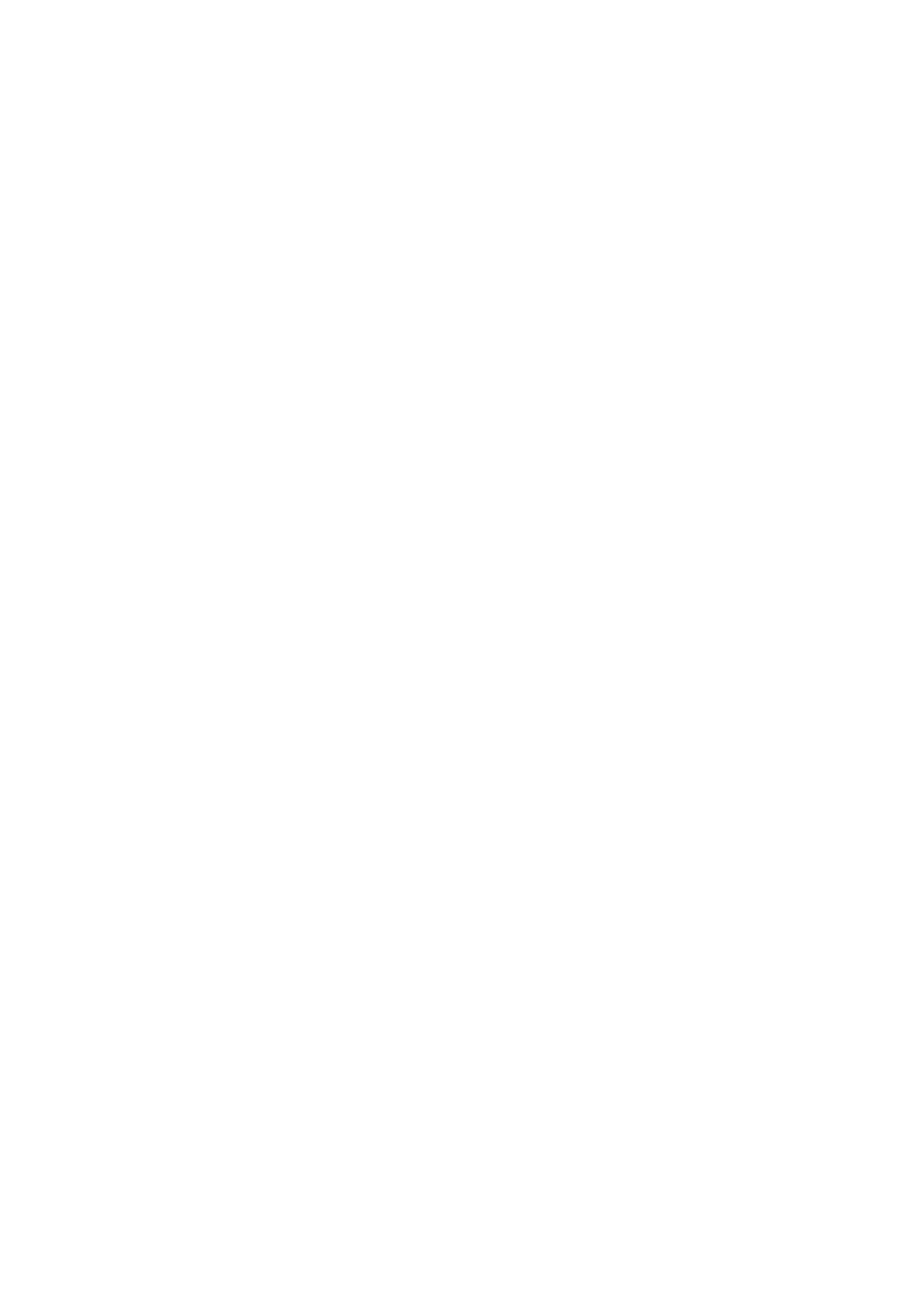# <span id="page-4-0"></span>1 Curriculum

All the courses listed below are allocated three lecture sessions and one practical/tutorial session per week. The practical/tutorial session consists of one period, which is meant to be used for discussion on problems, practicals, computer outputs, assignments, for special lectures and self study, etc. All these need not be contact hours.

# First Year

| Semester I |                                   |     | Semester II             |  |
|------------|-----------------------------------|-----|-------------------------|--|
|            | C1: Measure Theory                | C6: | Complex Analysis        |  |
|            | C <sub>2</sub> : Linear Algebra   |     | C7: Functional Analysis |  |
|            | $C3:$ Algebra I                   |     | $C8$ : Topology II      |  |
|            | $C4$ : Topology I                 | C9: | Algebra II              |  |
|            | C5: Analysis of Several Variables |     | C10: Number Theory      |  |

# Second Year

| Semester III |                              | Semester IV |                                     |
|--------------|------------------------------|-------------|-------------------------------------|
|              | C11: Differential Geometry I |             | C13: Partial Differential Equations |
|              | C12: Probability Theory      |             | Elective 4                          |
|              | Elective 1                   |             | Elective 5                          |
|              | Elective 2                   |             | Elective 6                          |
|              | Elective 3/Project I         |             | Elective 7/Project II               |
|              |                              |             |                                     |

The list of permitted elective courses is given in Section [2.](#page-4-1) In addition, elective courses can also be chosen from the list of courses from other programmes given in Section [3.](#page-7-0) At most two elective courses can be chosen from the courses mentioned in Section [3.](#page-7-0)

In each of the last two semesters, a student can take a project in place of an elective course subject to the criteria mentioned in Section [4.](#page-9-0)

# <span id="page-4-1"></span>2 Elective Courses

A student has to choose elective courses offered from the following list. Not all of these courses can be offered in a particular semester.

[E1:](#page-22-0) Fourier Analysis

[E2:](#page-23-0) Differential Topology

[E3:](#page-23-1) Graph Theory and Combinatorics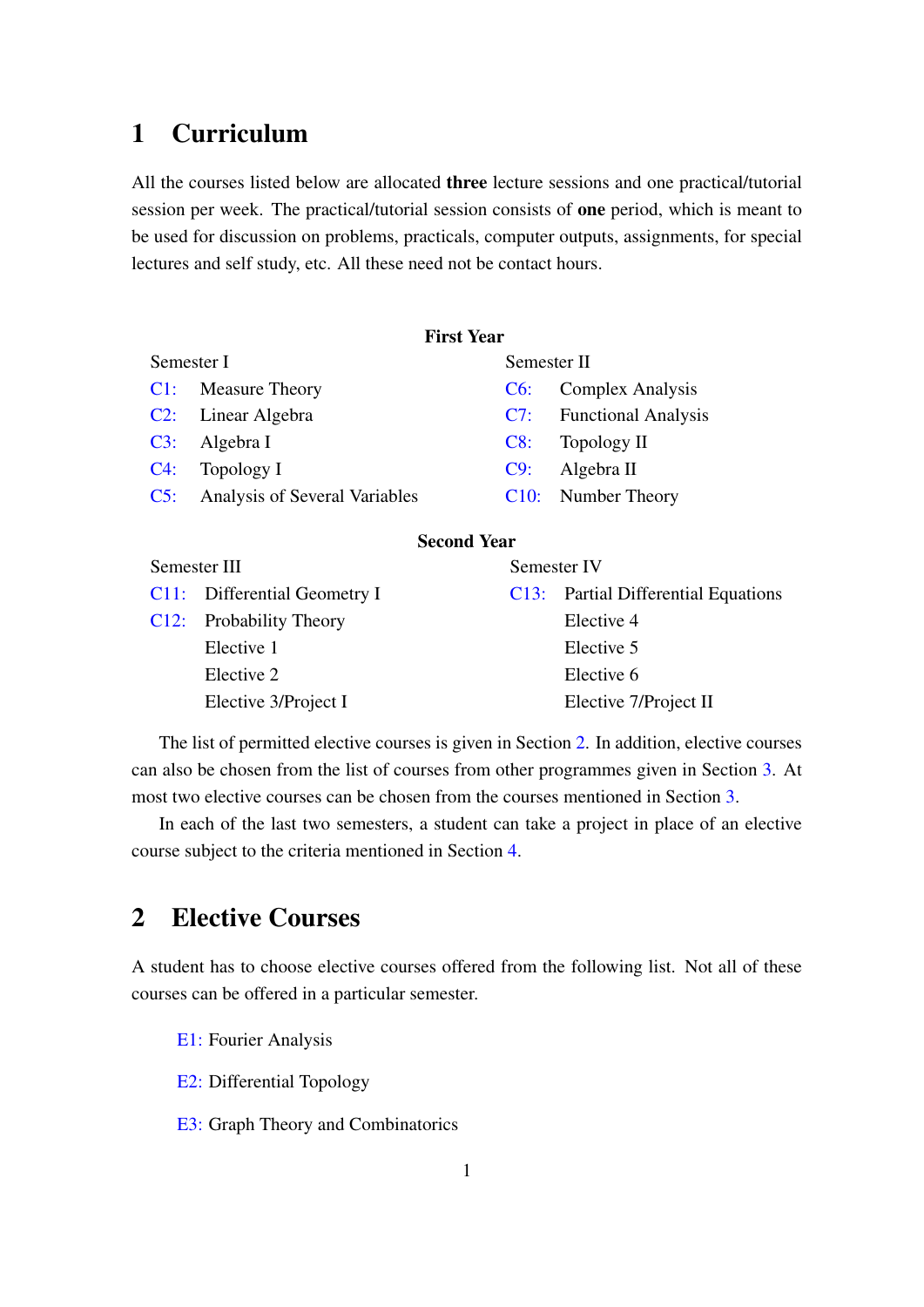- [E4:](#page-24-0) Commutative Algebra I
- [E5:](#page-25-0) Representation Theory of Finite Groups
- [E6:](#page-26-0) Lie Groups and Lie Algebras
- [E7:](#page-27-0) Algebraic Geometry
- [E8:](#page-27-1) Commutative Algebra II
- [E9:](#page-28-0) Random Measures and Geometry
- [E10:](#page-29-0) Modular Forms
- [E11:](#page-29-1) Analytic Number Theory
- [E12:](#page-30-0) Sieve Methods
- [E13:](#page-30-1) Riemann Surfaces
- [E14:](#page-31-0) Several Complex Variables
- [E15:](#page-32-0) Quasiconformal mappings and Teichmuller theory
- [E16:](#page-33-0) Dynamical Systems
- [E17:](#page-34-0)  $C^*$  algebraic  $K$ -theory
- [E18:](#page-35-0) Algebra III
- [E19:](#page-36-0) Topics in Discrete Probability
- [E20:](#page-36-1) Topics in Gaussian Processes
- [E21:](#page-37-0) Analysis on Graphs
- [E22:](#page-37-1) Algebraic Graph Theory
- [E23:](#page-37-2) Advanced Number Theory
- [E24:](#page-38-0) Algebraic Number Theory
- [E25:](#page-38-1) Advanced Functional Analysis
- [E26:](#page-39-0) Operator Algebras
- [E27:](#page-40-0) Unbounded Operators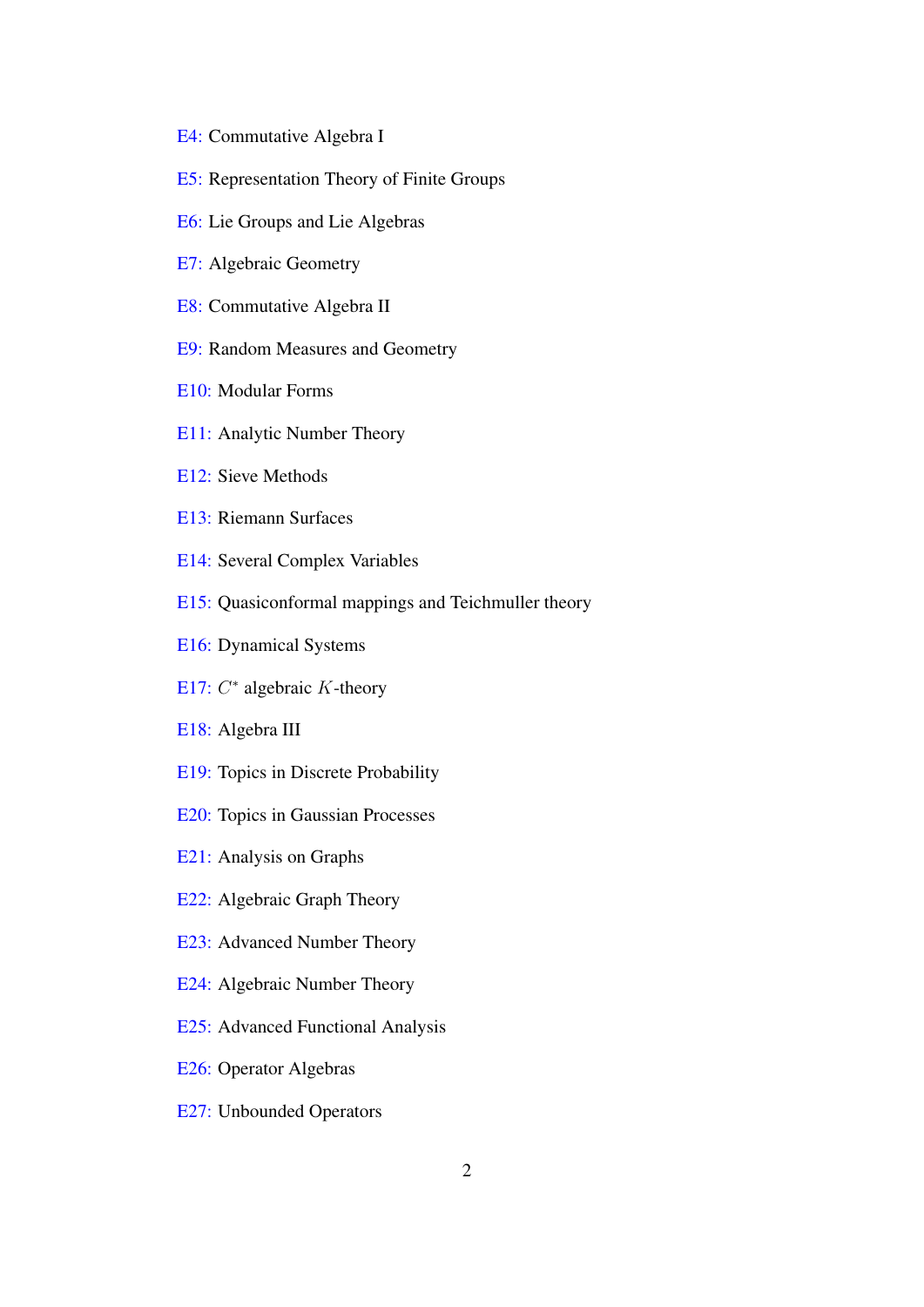- [E28:](#page-40-1) Advanced Linear Algebra
- [E29:](#page-40-2) Markov Chains
- [E30:](#page-41-0) Ergodic Theory
- [E31:](#page-42-0) Topology III
- [E32:](#page-43-0) Topology IV
- [E33:](#page-43-1) Differential Geometry II
- [E34:](#page-44-0) Elliptic Curves
- [E35:](#page-44-1) Convex Geometry
- [E36:](#page-45-0) Linear Algebraic Groups
- [E37:](#page-46-0) Mathematical Logic
- [E38:](#page-46-1) Set Theory
- [E39:](#page-47-0) Game Theory
- [E40:](#page-48-0) Automata, Languages and Computation
- [E41:](#page-49-0) Advanced Fluid Dynamics
- [E42:](#page-50-0) Quantum Mechanics I
- [E43:](#page-51-0) Quantum Mechanics II
- [E44:](#page-51-1) Analytical Mechanics
- [E45:](#page-52-0) Representations of Locally Compact Groups
- [E46:](#page-52-1) Abstract Harmonic Analysis
- [E47:](#page-53-0) Wavelet Analysis
- [E48:](#page-54-0) Basics of  $C^*$  Algebras
- [E49:](#page-54-1) Martingale Theory
- [E50:](#page-55-0) Theory of Large Deviations
- [E51:](#page-56-0) Brownian Motion and Diffusions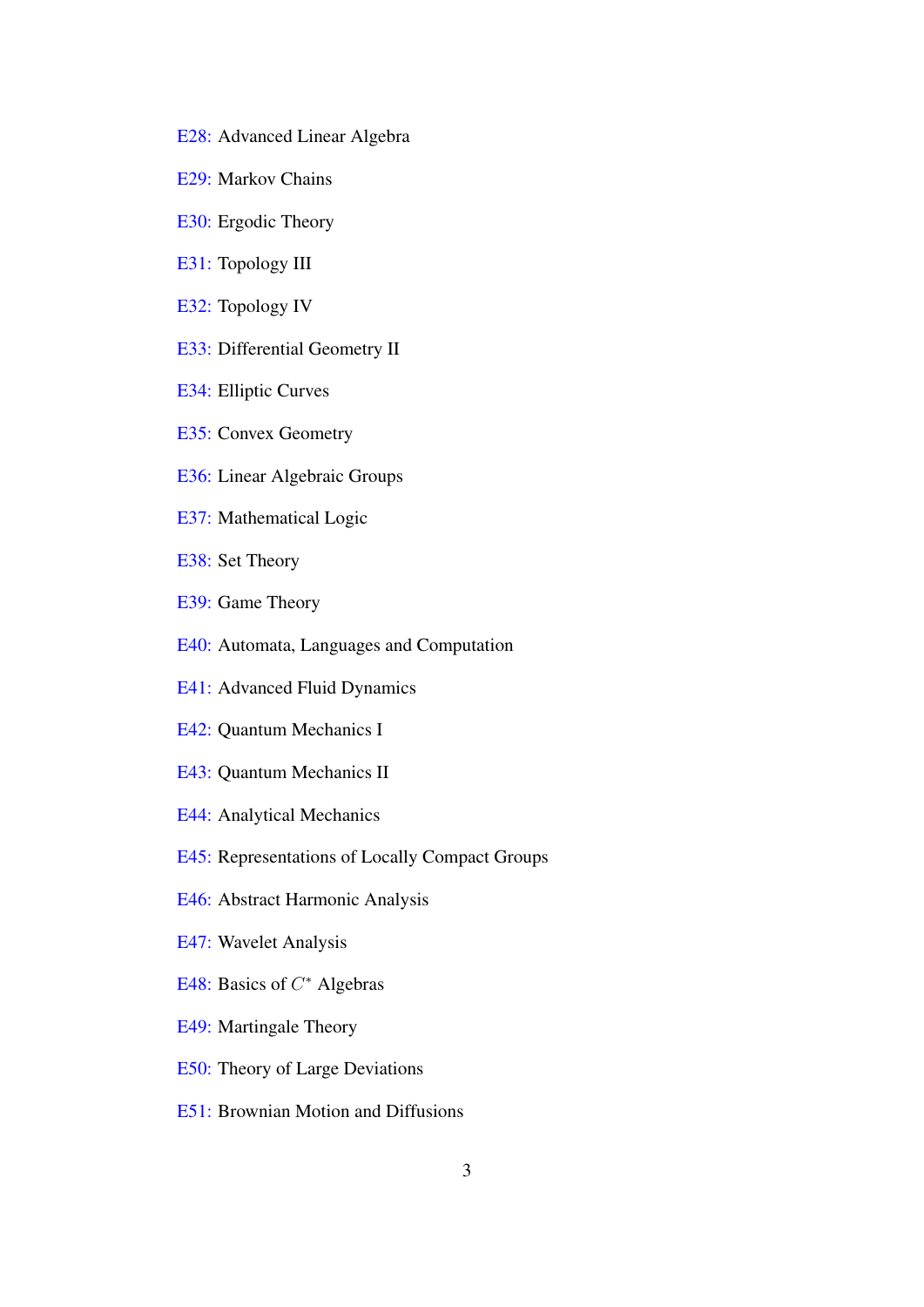#### [E52:](#page-57-0) Weak Convergence and Empirical Processes

Apart from the elective courses listed above, a student may also take elective courses in special topics from the following subjects: Algebra, Analysis, Number Theory, Topology, Geometry, Complex Analysis, Functional Analysis, Probability Theory, Harmonic Analysis, Algebraic Geometry, Algebraic Topology, Differential Topology, Differential Geometry, Commutative Algebra, Affine Algebraic Geometry, Discrete Mathematics, Statistics. The course-name should specify the topic (i.e., the subarea). For instance, "Special Topics in Functional Analysis: Operator Algebra" or "Special Topics in Algebra: Advanced Field Theory". A student may take more than one course in any of the above subjects, but the specific topic cannot be repeated. For instance, a student may take a course titled "Special Topics in Functional Analysis: Operator Algebras" and another course titled "Special Topics in Functional Analysis: Noncommutative Geometry" but the student cannot take more than one course titled "Special Topics in Functional Analysis: Noncommutative Geometry".

Special topics in areas of mathematics not mentioned in the above list may be offered after approval from the Dean/Associate Dean.

# <span id="page-7-0"></span>3 List of permissible elective courses from non-M.Math. programmes

At most two elective courses may be opted from the following list in the entire second year. The availability of a course in a specific year or semester may vary, depending on resources and requirements of other programmes (M.Stat./ MSQE/ M.Tech.(CS) etc.). The pre-requisites for these courses are as given in the corresponding syllabus documents and the students should take these courses after discussing with the instructor.

# <span id="page-7-1"></span>3.1 Jointly with M.Tech.(CS)

- 1. Computational Complexity
- 2. Combinatorial Geometry
- 3. Cryptology
- 4. Information and Coding Theory
- 5. Logic for Computer Science
- 6. Quantum Information Processing and Quantum Computation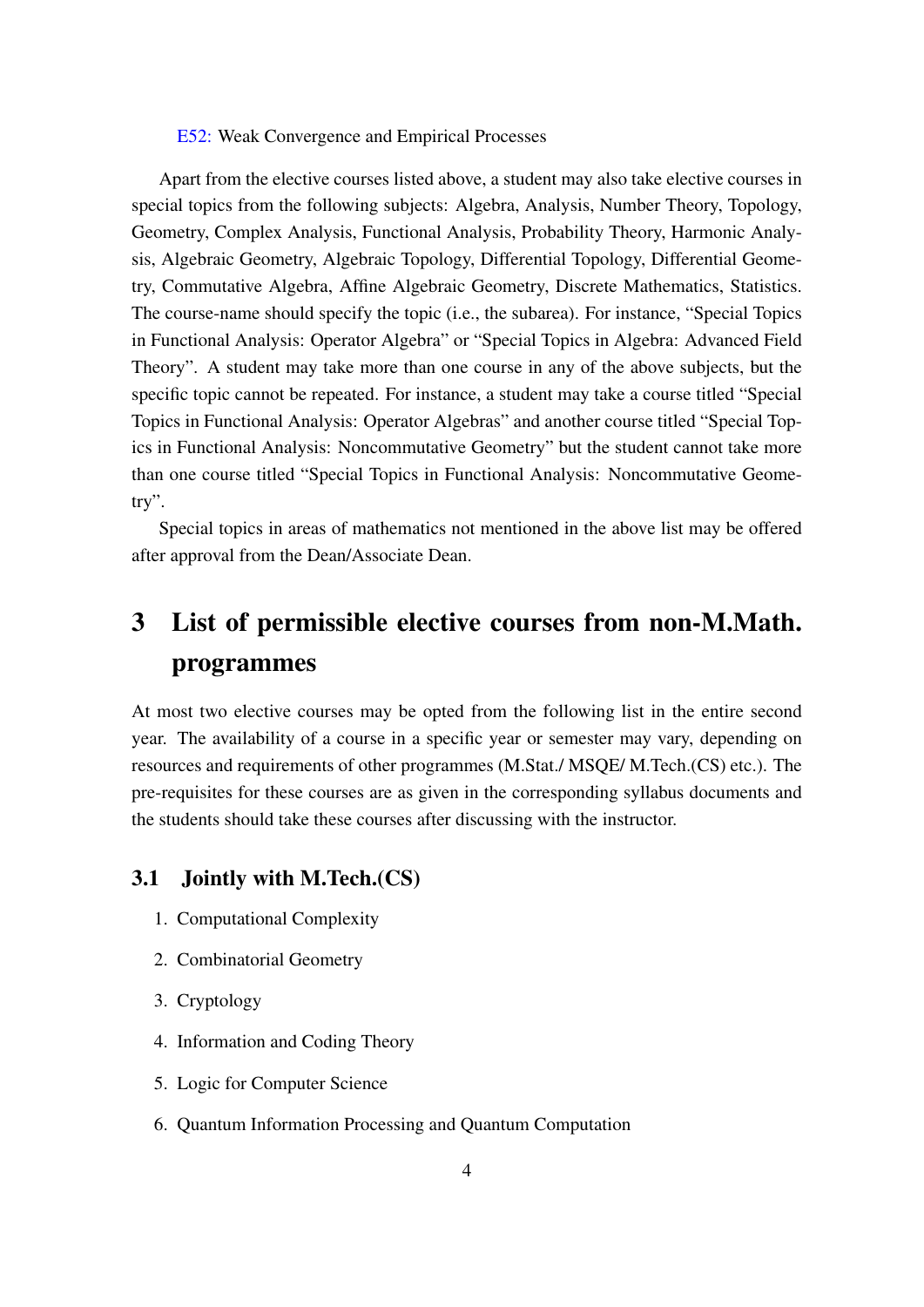# <span id="page-8-0"></span>3.2 Jointly with M.S. in Q.E.

1. Game Theory I

# <span id="page-8-1"></span>3.3 Jointly with M.Stat.

- 1. Analysis of Directional Data
- 2. Branching Processes
- 3. Life Testing and Reliability
- 4. Markov Processes and Martingale Problems
- 5. Mathematical Biology
- 6. Percolation Theory
- 7. Random walks and Electrical Networks
- 8. Resampling Techniques
- 9. Robust Statistics
- 10. Signal and Image Processing
- 11. Statistical Methods in Demography
- 12. Statistical Methods in Epidemiology and Ecology
- 13. Theory of Extremes and Point Processes
- 14. Theory of Games and Statistical Decisions [1](#page-8-3)
- 15. Theory of Random Graphs

# <span id="page-8-2"></span>3.4 B.Math. electives

- 1. Games, Graphs and Algebra
- 2. Information Theory
- 3. Methods from Statistical physics.
- 4. Mathematics of Data Science

<span id="page-8-3"></span><sup>&</sup>lt;sup>1</sup>This cannot be taken if the elective "Game Theory I" from MSQE (see (1) in [3.2\)](#page-8-0) has been taken already.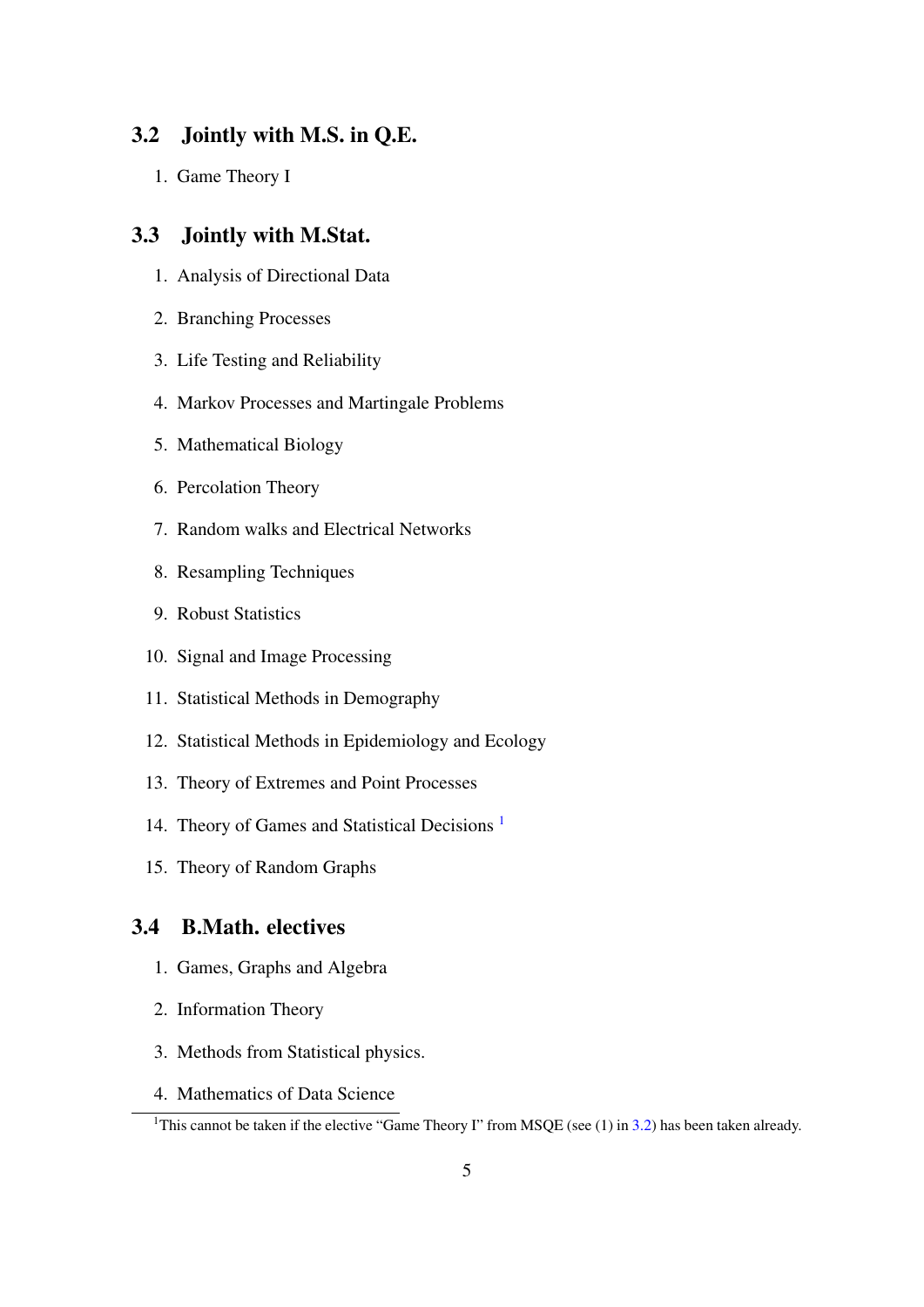- 5. Geometric Group Theory.
- 6. Geometric Algebra.
- 7. Computational Biology.
- 8. Introduction to Statistical Physics.
- 9. Quantum Computation and Quantum Information.

# <span id="page-9-0"></span>4 Rules concerning M.Math. projects

A student can take at most two projects during M.Math. Second year with at most one project in a semester. The project must be in Mathematics or related areas with sufficient Mathematical content.

# <span id="page-9-1"></span>4.1 Eligibility

A student should have the necessary background knowledge for taking a particular project. A student with an aggregate of 70% in previous semesters and having no compulsory backpaper can apply for a project. However, obtaining 70% in aggregate does not automatically qualify a student to undertake a project. A project will be undertaken by a student only if it is approved by the Teachers' committee subject to the guideline given below.

# <span id="page-9-2"></span>4.2 Evaluation of the project proposal

To evaluate the merit of a project proposal the teachers committee may consult experts from related areas. The teachers committee will ensure that:

- (a) The student has the requisite background and motivation to undertake a particular project.
- (b) The project has sufficient Mathematical content.

# <span id="page-9-3"></span>4.3 Evaluation of projects

There will be a core committee of faculty members responsible for evaluation of projects. The student will make two presentations, one around the time of the mid-semestral examination and the other around the time of the semestral examination, and submit two reports after their presentation. A committee consisting of 3 members, the supervisor, one member from the core committee and a subject expert, will evaluate the student on the basis of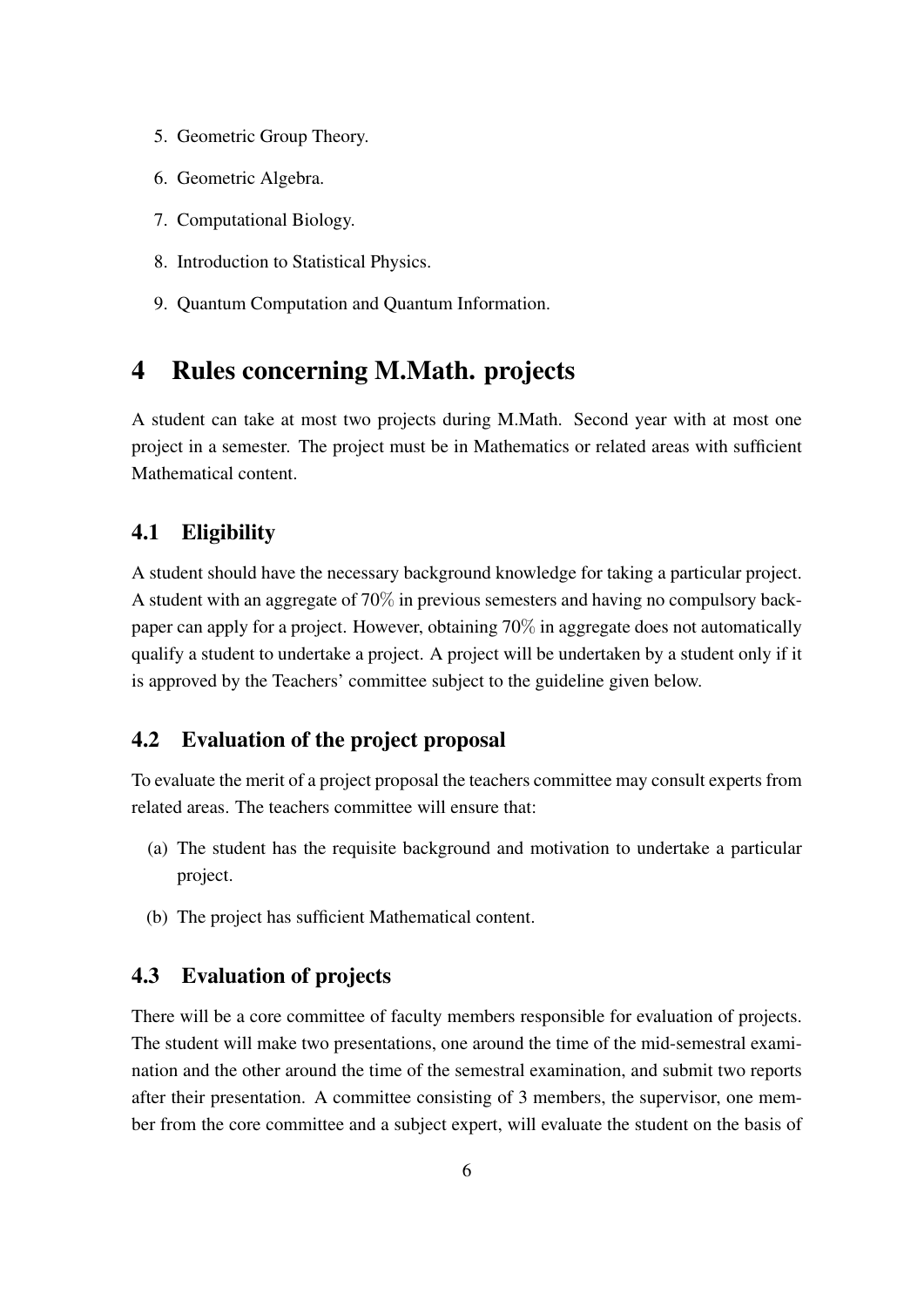the presentation, a viva-voce examination and project reports. The respective weights are 40% (for the mid-semester presentation) and 60% (for the presentation at the end of the semester). For every evaluation, the presentation and the report will carry equal weights.

In case a student obtains less than  $45\%$  in the composite score then (s) he will be offered an opportunity to appear for the backpaper examination. The student should submit a revised project report by the last working day before the backpaper examination for the M. math. There will be project presentation during the week of the backpaper examination (or the week after that). The date will be finalized by the supervisor in consultation with the examiners and be conveyed to the Dean of studies. The scoring will be based only on the new presentation and the revised report. The maximum score possible will be 45%. The other rules and regulations regarding backpaper examination for a regular course will also apply.

# <span id="page-10-0"></span>4.4 Continuation

To take up project II in the fourth semester the student should satisfy the eligibility criteria as given above. However, if a student's aggregate is less than 70% but not less than 65% then based on recommendation of the supervisor the student may be allowed to continue with the same project in the 4th semester.

# <span id="page-10-1"></span>4.5 Application procedure

The interested student will have to apply for taking a project in the prescribed format within a date suggested by the Dean's office/teachers committee.

# <span id="page-10-2"></span>5 Detailed Syllabi of the Courses

# <span id="page-10-3"></span>5.1 Compulsory Courses

# <span id="page-10-4"></span>5.1.1 First Year, Semester I

C1: Measure Theory

- The concept of  $\sigma$ -algebra, Borel subsets of R, Construction of Lebesgue and Lebesgue-Stieltjes measures on the real line following outer measure.
- Abstract measure theory: definition and examples of measure space, measurable functions, Lebesgue integration, convergence theorems (Fatou's Lemma, Monotone convergence and dominated convergence theorem).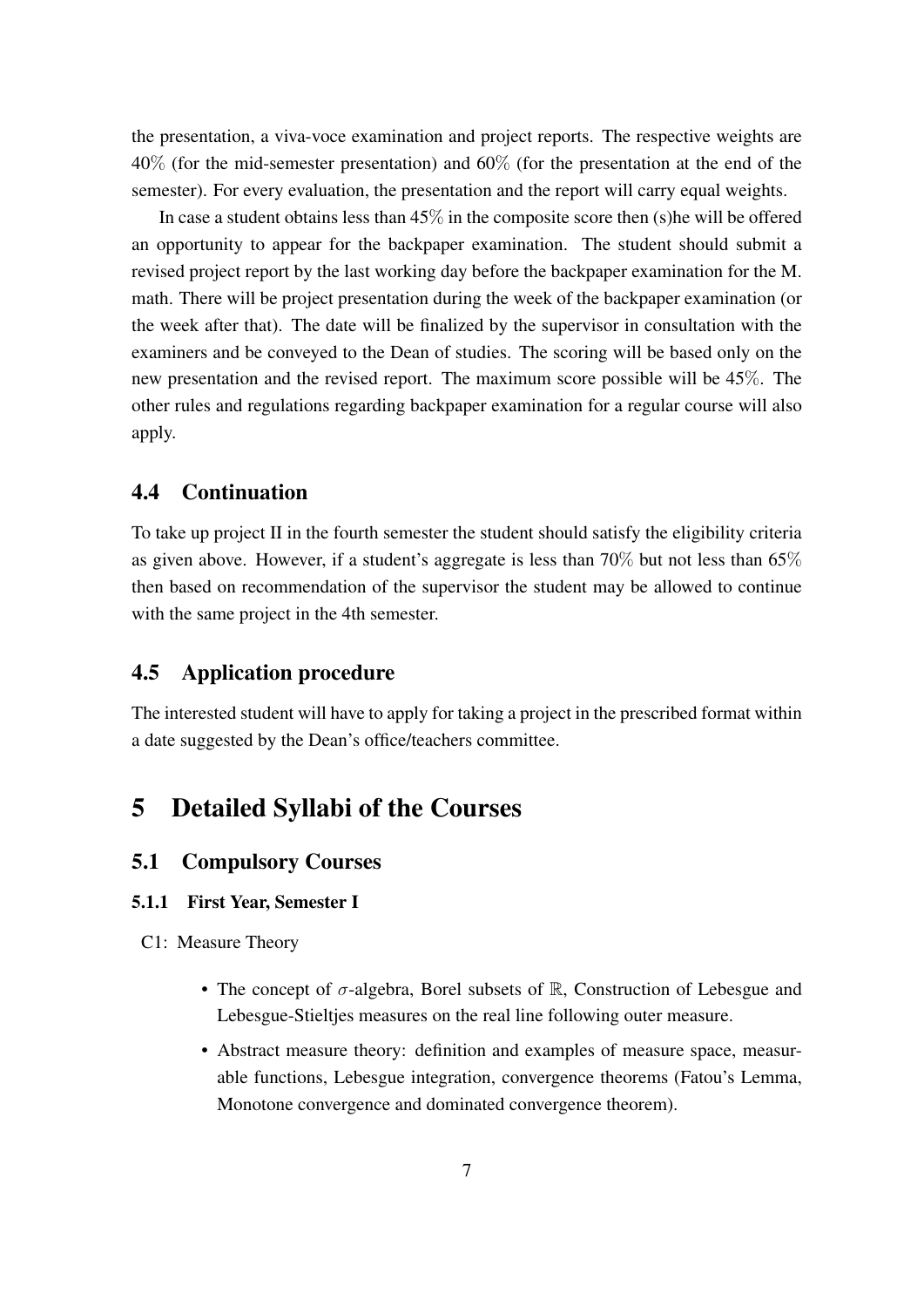- Caratheodory extension theorem, completion of measure spaces.
- Product measures and Fubini's theorem.
- $\bullet$   $L^p$ -spaces, Riesz-Fischer Theorem, approximation by step functions and continuous functions.
- Absolute continuity, Hahn-Jordan decomposition, Radon-Nikodym theorem, Lebesgue decomposition theorem. Functions of bounded variation.
- Complex measures.

If time permits: Vitali covering lemma, differentiation and fundamental theorem of calculus.

# **References**

- (a) H. L. Royden and Patrick Fitzpatrick: Real Analysis, Pearson, 4th edition.
- (b) Robert B. Ash and Catherine A. Doleans-Dade, Probability and measure theory, GTM(211), Academic Press, 2nd edition.
- (c) Elias M. Stein, Rami Shakarchi, Real Analysis: Measure Theory, Integration and Hilbert Spaces , Princeton Lectures in Analysis.
- (d) Gerald B. Folland, Real Analysis: Modern Techniques and Their Applications, Pure and Applied Mathematics, A Wiley Series.
- <span id="page-11-0"></span>(e) G. de Barra, Measure Theory and Integration.
- C2: Linear Algebra
	- Quick review of solutions of a system of linear equations, vector spaces, subspaces, linear independence and span, Zorn's lemma and existence of basis, quotient spaces and direct sum of vector spaces, exact sequences and splittings, linear maps and matrices, matrix of a linear map in a basis, invertibility, rank and determinant, linear functionals, dual space, annihilator, transpose of a linear map.

[This part is mostly a review and should be covered quickly with emphasis on problem solving.]

• Eigenvalues, algebraic and geometric multiplicities, characteristic and minimal polynomials, upper triangularization, diagonalizability and semisimplicity, decomposition into nilpotent and semisimple matrices, Cayley-Hamilton Theorem.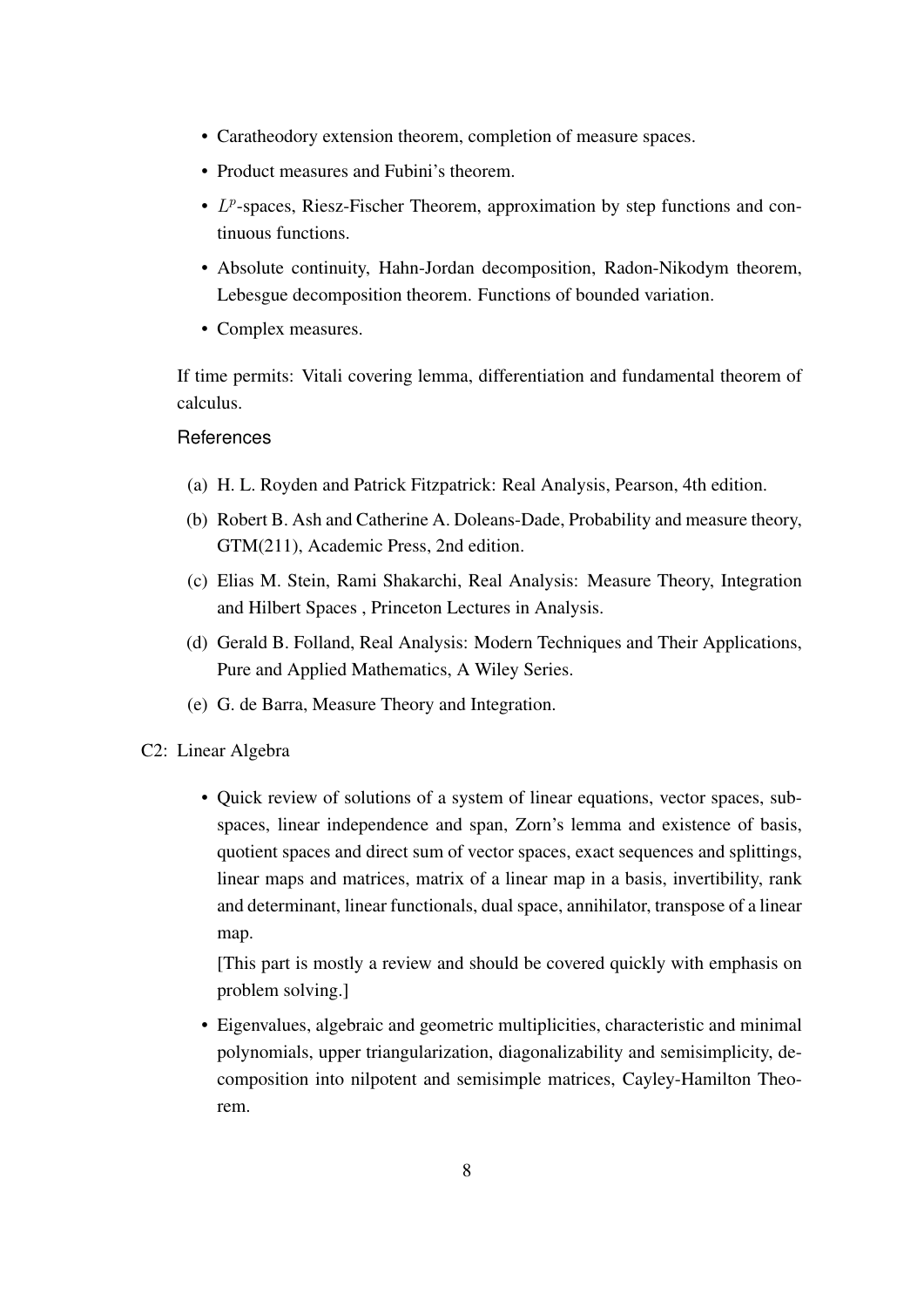- Tensor product of vector spaces, extension of scalars, complexification, tensor product of linear maps, symmetric and exterior algebra, determinant as a multilinear map and Laplace expansion.
- Inner-product spaces, orthogonality, Gram-Schmidt orthogonalization, Bessel's inequality, projection and orthogonal projection, symmetric and Hermitian operators, orthogonal and unitary diagonalizability, normal operators, spectral theorem, bilinear and quadratic forms, positive definite operator, square-root of a positive operator, polar decomposition, isometry, rigid motions, the rotation group.
- Structure theory of finitely generated modules over PID and application to canonical forms.

- (a) D.S. Dummit and R.M. Foote, Abstract Algebra, John Wiley (Asian reprint 2003).
- (b) S. Lang, Algebra, GTM (211), Springer (Indian reprint 2002).
- (c) K. Hoffman and R. Kunze, Linear Algebra, Prentice-Hall of India (1998).
- (d) N.S. Gopalakrishnan, University Algebra, Wiley Eastern (1986).
- (e) A. R. Rao and P. Bhimasankaram, Linear Algebra, TRIM(19), Hindustan Book Agency (2000).
- (f) P. R. Halmos, Finite-Dimensional Vector Spaces: Second Edition.

#### <span id="page-12-0"></span>C3: Algebra I

- Commutative rings with unity: examples, ring homomorphisms, ideals, quotients, isomorphism theorems with applications to non-trivial examples. Prime and maximal ideals, Zorn's Lemma and existence of maximal ideals. Product of rings, ideals in a finite product, Chinese Remainder Theorem. Prime and maximal ideals in a quotient ring and a finite product. Field of fractions of an integral domain. Irreducible and prime elements; PID and UFD.
- Polynomial Ring: universal property; division algorithm; roots of polynomials. Gauss's Theorem (R UFD implies R[X] UFD); irreducibility criteria. Symmetric polynomials: Newton's Theorem. Power Series.
- Modules over commutative rings: examples. Basic concepts: submodules, quotients modules, homomorphisms, isomorphism theorems, generators, annihilator, torsion, direct product and sum, direct summand, free modules, finitely generated modules, exact and split exact sequences.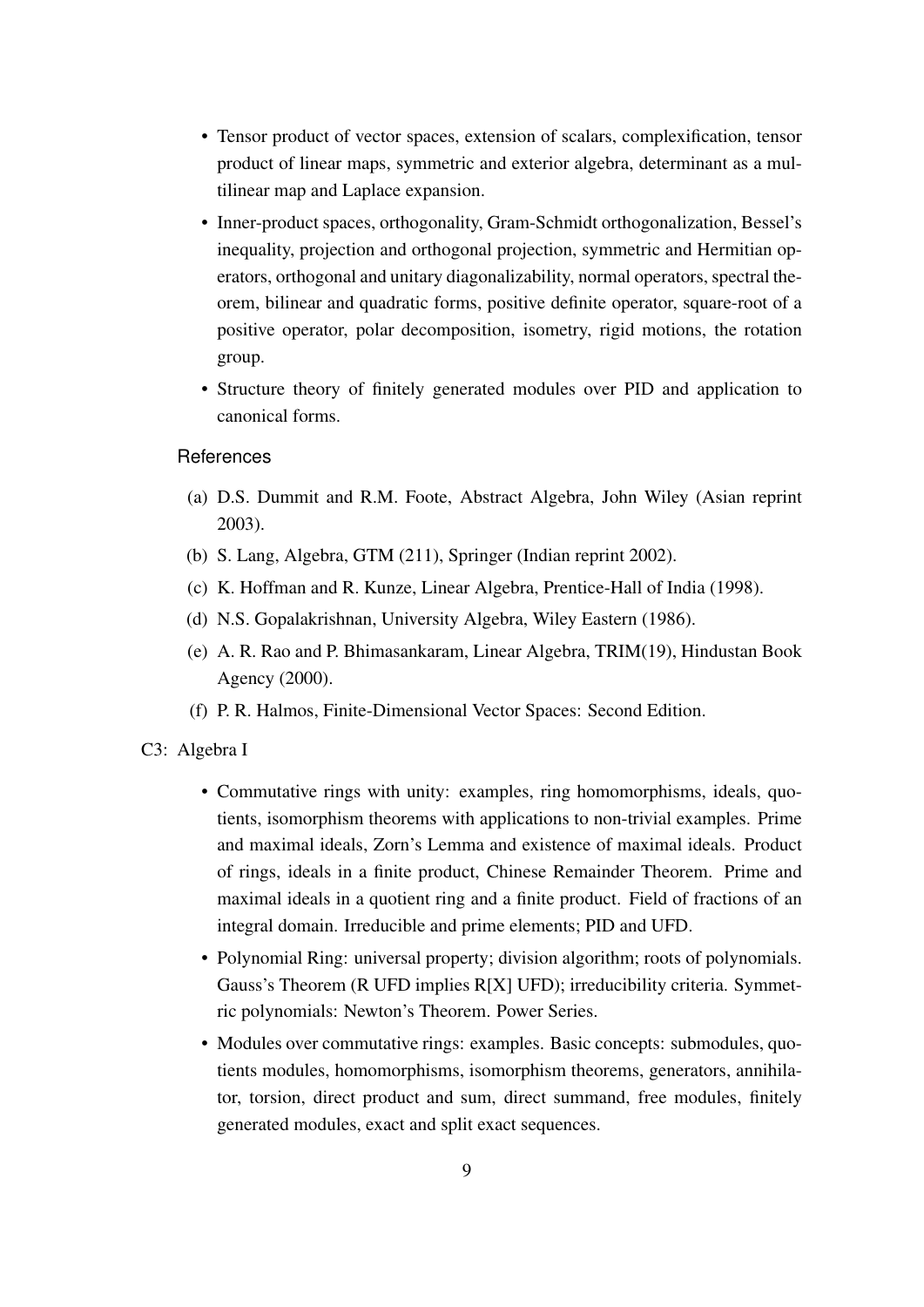• Noetherian rings and modules, algebras, finitely generated algebras, Hilbert Basis Theorem. Tensor product of modules: definition, basic properties and elementary computations. Time permitting, introduction to projective modules.

# **References**

- (a) D.S. Dummit and R.M. Foote, Abstract Algebra, John Wiley (Asian reprint 2003).
- (b) N. Jacobson, Basic Algebra Vol. I, W.H. Freeman and Co (1985).
- (c) S. Lang, Algebra, GTM (211), Springer (Indian reprint 2004).
- (d) N.S. Gopalakrishnan, University Algebra, Wiley Eastern (1986).
- (e) N.S. Gopalakrishnan, Commutative Algebra (Chapter 1), Oxonian Press (1984).

# <span id="page-13-0"></span>C4: Topology I

- Topological spaces, open and closed sets, basis, closure, interior and boundary. Subspace topology, Hausdorff spaces. Continuous maps: properties and constructions; Pasting Lemma. Homeomorphisms. Product topology.
- Connected, path-connected and locally connected spaces. Lindelöf and Compact spaces, Locally compact spaces, one-point compactification and Tychonoff's theorem. Paracompactness and Partitions of unity (if time permits).
- Countability and separation axioms., Urysohn embedding lemma and metrization theorem for second countable spaces. Urysohn's lemma, Tietze extension theorem and applications. Complete metric spaces. Baire Category Theorem and applications.
- Quotient topology: Quotient of a space by a subspace. Group action, Orbit spaces under a group action. Examples of Topological Manifolds.
- Topological groups. Examples from subgroups of  $GL_n(\mathbb{R})$  and  $GL_n(\mathbb{C})$ .
- Homotopy of maps. Homotopy of paths. Fundamental Group.

- (a) J. R. Munkres, Topology: a first course, Prentice-Hall (1975).
- (b) G.F. Simmons, Introduction to Topology and Modern Analysis, TataMcGraw-Hill (1963).
- (c) M.A. Armstrong, Basic Topology, Springer.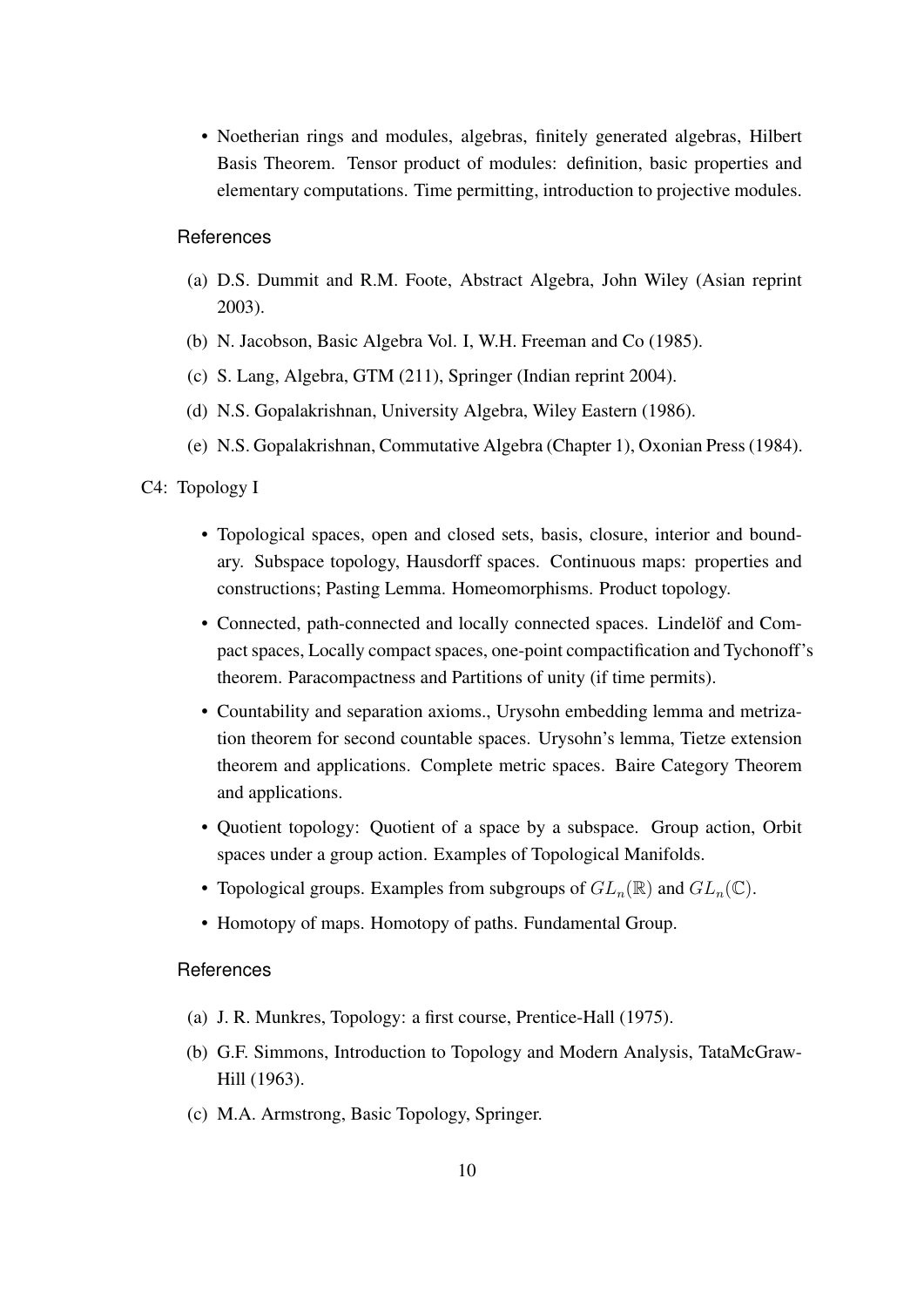- (d) J.L. Kelley, General Topology, Springer-Verlag (1975).
- (e) J. Dugundji, Topology, UBS (1999).
- <span id="page-14-0"></span>(f) I. M. Singer and J. A. Thorpe, Lecture notes on elementary topology and geometry, UTM, Springer.
- C5: Analysis of Several Variables
	- Metric Topology of  $\mathbb{R}^n$ . Topology induced by  $l_p$  norms  $(p = 1, 2, \infty)$  on  $\mathbb{R}^n$  and their equivalence. Continuous functions on  $\mathbb{R}^n$ . Separation properties. Compact subsets of  $\mathbb{R}^n$ . Path-connectivity. Topological properties of subgroups like  $GL_n(\mathbb{R})$ ,  $GL_n(\mathbb{C})$ ,  $O(n)$ , Hilbert-Schmidt norm and operator norm on  $M_n(\mathbb{R})$ . Sequence and series in  $M_n(\mathbb{R})$ . Exponential of a matrix.
	- Differentiation and integration of functions on  $\mathbb{R}^n$ . Partial derivatives of realvalued functions on  $\mathbb{R}^n$ . Differentiability of maps from  $\mathbb{R}^m$  to  $\mathbb{R}^n$  and the derivative as a linear map. Jacobian theorem. Chain Rule. Mean value theorem. Higher derivatives and Schwarz theorem, Taylor expansions in several variables. Inverse function theorem and implicit function theorems. Local maxima and minima, Lagrange multiplier method.
	- Vector fields on  $\mathbb{R}^n$ . Integration of vector fields and flows. Picard's Theorem.
	- Riemann integration of bounded real-valued functions on rectangles (product of intervals). Existence of the Riemann integral for sufficiently well-behaved functions. Iterated integral and Fubini's theorem. Brief treatment of multiple integrals on more general domains. Change of variable and the Jacobian formula.
	- Differential forms on  $\mathbb{R}^n$ . Wedge product of forms. Pullback of differential forms. Exterior differentiation of forms. Integration of compactly supported n-forms on  $\mathbb{R}^n$ . Change of variable formula revisited. Integration of k-forms along singular k-chains in  $\mathbb{R}^n$ . Stokes' theorem on chains. [Special emphasis on curves and surfaces in  $\mathbb{R}^2$  and  $\mathbb{R}^3$ . Line integrals, Surface integrals. Gradient, Curl and Divergence operations, Green's theorem and Gauss's (Divergence) theorem.]

# Reference Texts:

- (a) M. Spivak: Calculus on manifolds, Benjamin (1965).
- (b) T.Apostol: Mathematical Analysis. S. Lang, Algebra, GTM (211), Springer (Indian reprint 2002).
- (c) K. Mukherjea: Differential Calculus in Normed Linear Spaces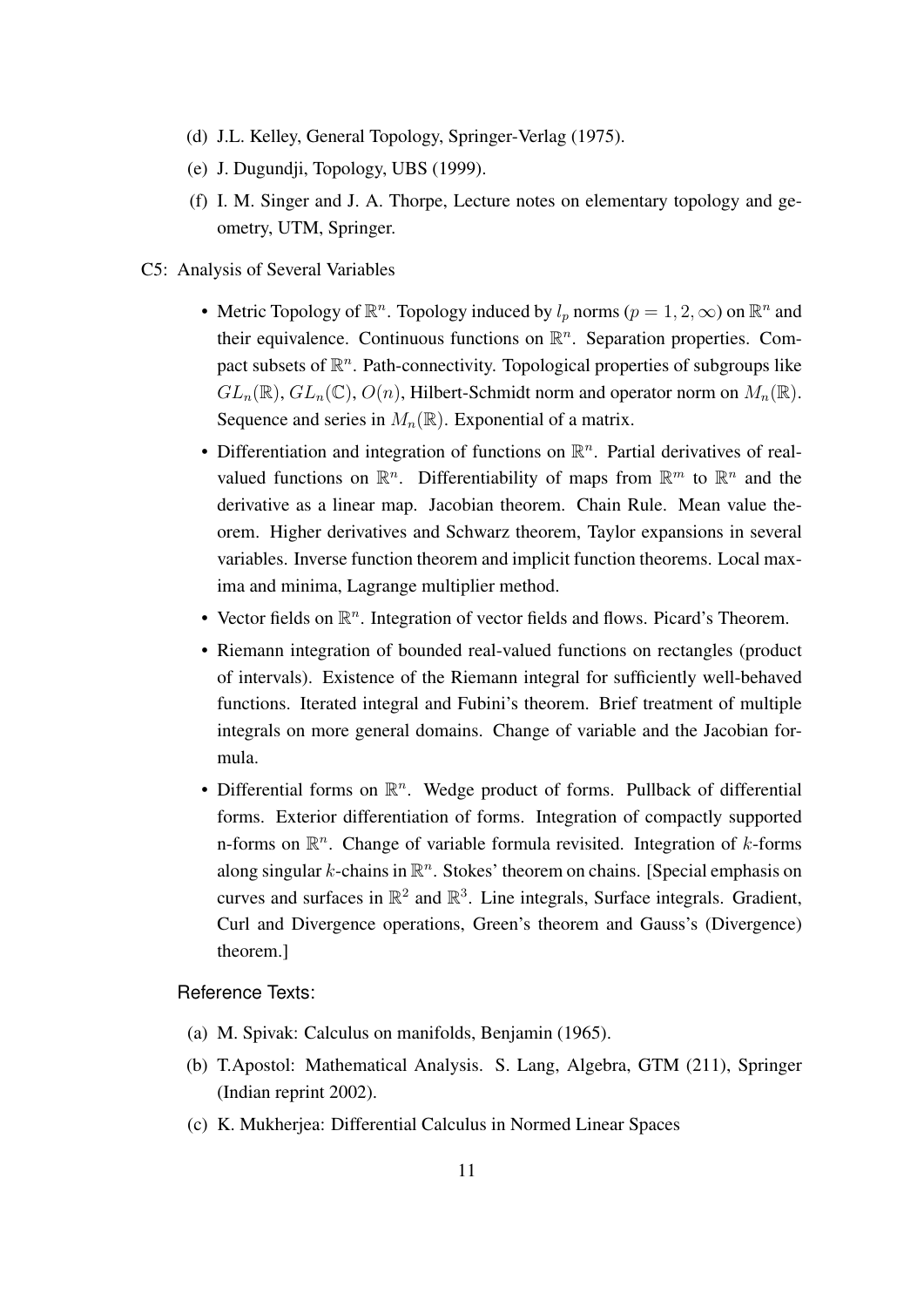#### <span id="page-15-0"></span>5.1.2 First Year, Semester II

C6: Complex Analysis

- Review of sequences and series of functions including power series, Complex differentiation and Cauchy-Riemann equation, Cauchy's theorem and Cauchy's integral formula, Power series expansion of holomorphic function, zeroes of holomorphic functions, Maximum Modulus Principle, Liouville's Theorem, Morera's Theorem.
- Complex logarithm and winding number, Singularities, Meromorphic functions, Casorati Weierstrass theorem, Riemann sphere, Laurent series, Residue Theorem and applications to evaluation of definite integrals, Open Mapping Theorem, Rouche's Theorem.
- Conformal maps, Schwarz lemma, Linear fractional transformations, automorphisms of a disc, Introduction to Gamma function.
- Equicontinuity and Arzela-Ascoli Theorem, Normal family, Montel's theorem and Riemann mapping theorem.
- If time permits then the following topics can also be covered: Mittag-Leffler Theorem, Infinite product, Weierstrass factorization theorem.

- (a) Complex Analysis- L. Ahlfors.
- (b) Elementary Theory of Analytic Functions of One or Several Complex Variables-H. Cartan
- (c) Complex Analysis- E. M. Stein, R. Shakarchi.
- <span id="page-15-1"></span>(d) Complex Analysis- D. Sarason
- C7: Functional Analysis
	- Quick review of sequences and series of functions, equicontinuity, Arzela-Ascoli theorem.
	- Normed linear spaces and Banach spaces. Bounded linear operators. Dual of a normed linear space. Hahn-Banach theorem, uniform boundedness principle, open mapping theorem, closed graph theorem. Computing the dual of some well known Banach spaces. Weak and weak-star topologies, Banach-Alaoglu Theorem. The double dual.  $L^p$ -spaces and their duality, Weierstrass and Stone-Weierstrass Theorems.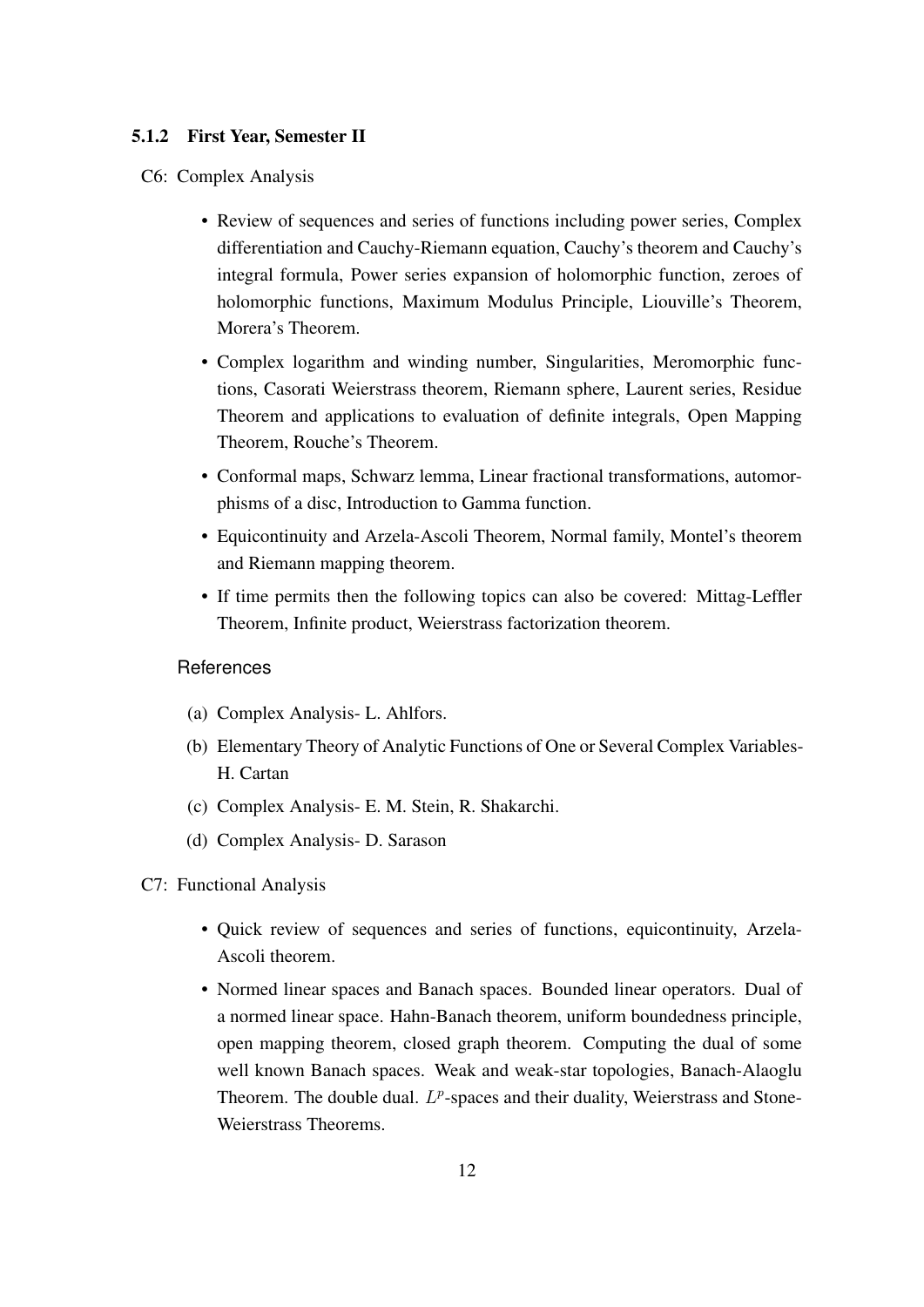- Hilbert spaces, adjoint operators, self-adjoint and normal operators, spectrum, spectral radius, analysis of the spectrum of a compact operator on a Banach space, spectral theorem for compact self-adjoint operators on Hilbert spaces. Basics of complex measures and statement of the Riesz representation theorem for the space  $C(X)$  for a compact Hausdorff space X.
- If time permits, some of the following topics may be covered: Sketch of proof of the Riesz Representation Theorem for  $C(X)$ , Goldstein's Theorem, reflexivity; spectral theorem for bounded normal operators.

- (a) Real and complex analysis, W. Rudin, McGraw-Hill (1987).
- (b) Functional analysis, W. Rudin, McGraw-Hill (1991).
- (c) A course in functional analysis, J. B. Conway, GTM (96), Springer-Verlag (1990).
- <span id="page-16-0"></span>(d) Functional analysis, K. Yosida, Grundlehren der Mathematischen Wissenschaften (123), Springer-Verlag (1980).
- C8: Topology II
	- Review of fundamental groups, necessary introduction to free product of groups, Van Kampen's theorem. Covering spaces, lifting properties, Universal cover, classification of covering spaces, Deck transformations, properly discontinuous action, covering manifolds, examples.
	- Categories and functors. Simplicial homology. Singular homology groups, axiomatic properties, Mayer-Vietoris sequence, homology with coefficients, statement of universal coefficient theorem for homology, simple computation of homology groups.
	- CW-complexes and Cellular homology, Simplicial complex and simplicial homology as a special case of Cellular homology, Relationship between fundamental group and first homology group. Computations for projective spaces, surfaces of genus q.

- (a) A. Hatcher, Algebraic Topology, Cambridge University Press (2002).
- (b) W. S. Massey, A basic course in algebraic topology, GTM (127), Springer (1991).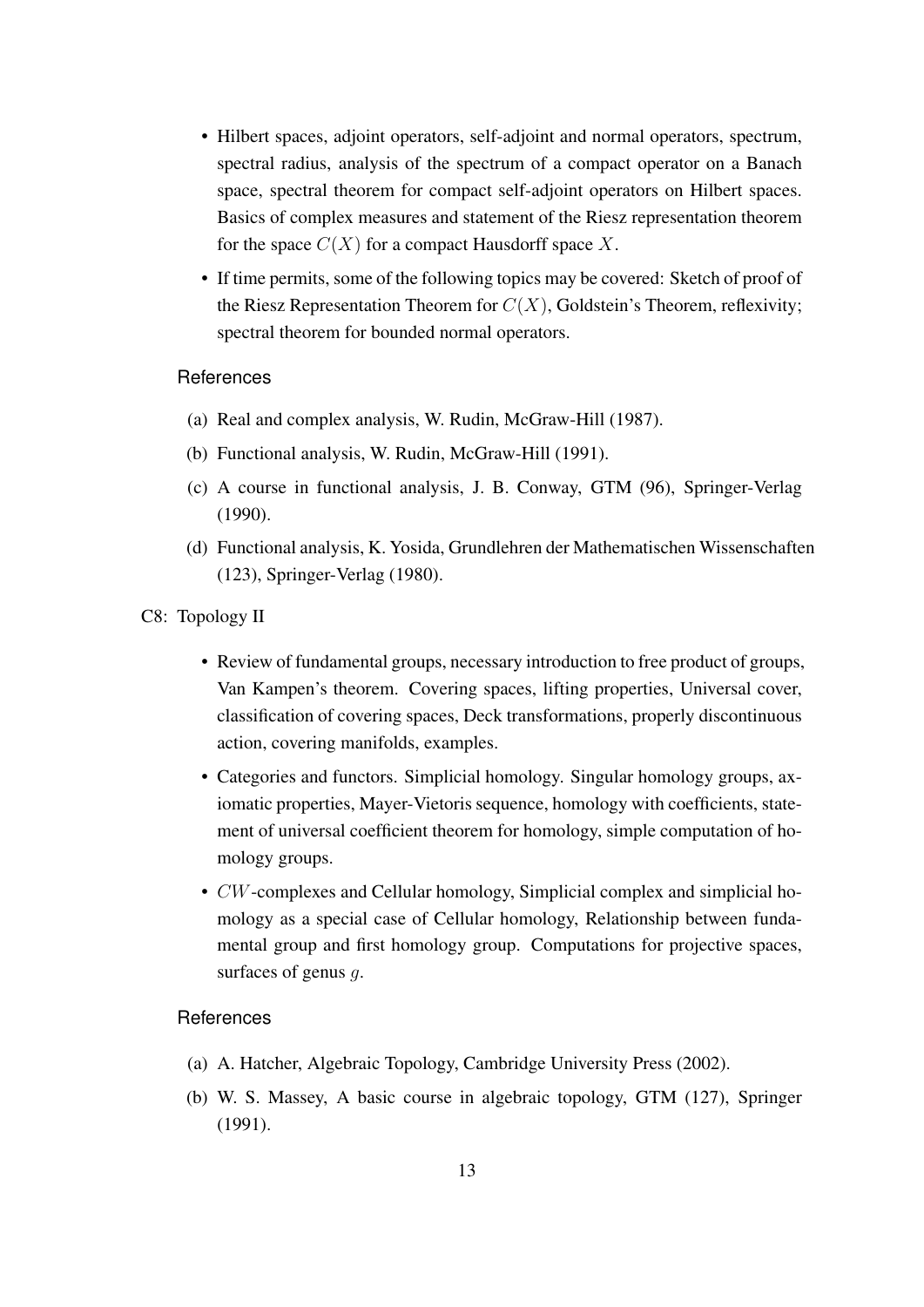- (c) J. R. Munkres, Topology: a first course, Prentice-Hall (1975).
- (d) J. R. Munkres, Elements of algebraic topology, Addison-Wesley (1984).
- (e) M. J. Greenberg, Lectures on algebraic topology, Benjamin (1967).
- (f) I. M. Singer and J. A. Thorpe, Lecture notes on elementary topology and geometry, UTM, Springer.
- <span id="page-17-0"></span>(g) E. Spanier, Algebraic Topology, Springer-Verlag (1982).
- C9: Algebra II
	- Review of normal subgroups, quotient, isomorphism theorems, Group actions with examples, class equations and their applications, Sylow's Theorems; groups and symmetry. Direct sum and free Abelian groups. Composition series, exact sequences, direct product and semidirect product with examples. Results on finite groups: permutation groups, simple groups, solvable groups, simplicity of  $A_n$ .
	- Algebraic and transcendental extensions; algebraic closure; splitting fields and normal extensions; separable, inseparable and purely inseparable extensions; finite fields. Galois extensions and Galois groups, Fundamental theorem of Galois theory, cyclic extensions, solvability by radicals, constructibility of regular n-gons, cyclotomic extensions.
	- Time permitting: Topics from Trace and Norms, Hilbert Theorem 90, Artin-Schreier theorem, Transcendental extensions, Real fields.

- (a) J.J. Rotman, An Introduction to the theory of groups, GTM (148), Springer-Verlag (2002).
- (b) D.S. Dummit and R.M. Foote, Abstract Algebra, John Wiley (Asian reprint 2003).
- (c) S. Lang, Algebra, GTM (211), Springer (Indian reprint 2004).
- (d) N.S. Gopalakrishnan, University Algebra, Wiley Eastern (1986).
- (e) N. Jacobson, Basic Algebra, W.H. Freeman and Co (1985).
- (f) G. Rotman, Galois theory, Springer (Indian reprint 2005).
- (g) TIFR pamphlet on Galois theory.
- (h) Patrick Morandi, Field and Galois Theory, GTM(167) Springer-Verlag (1996).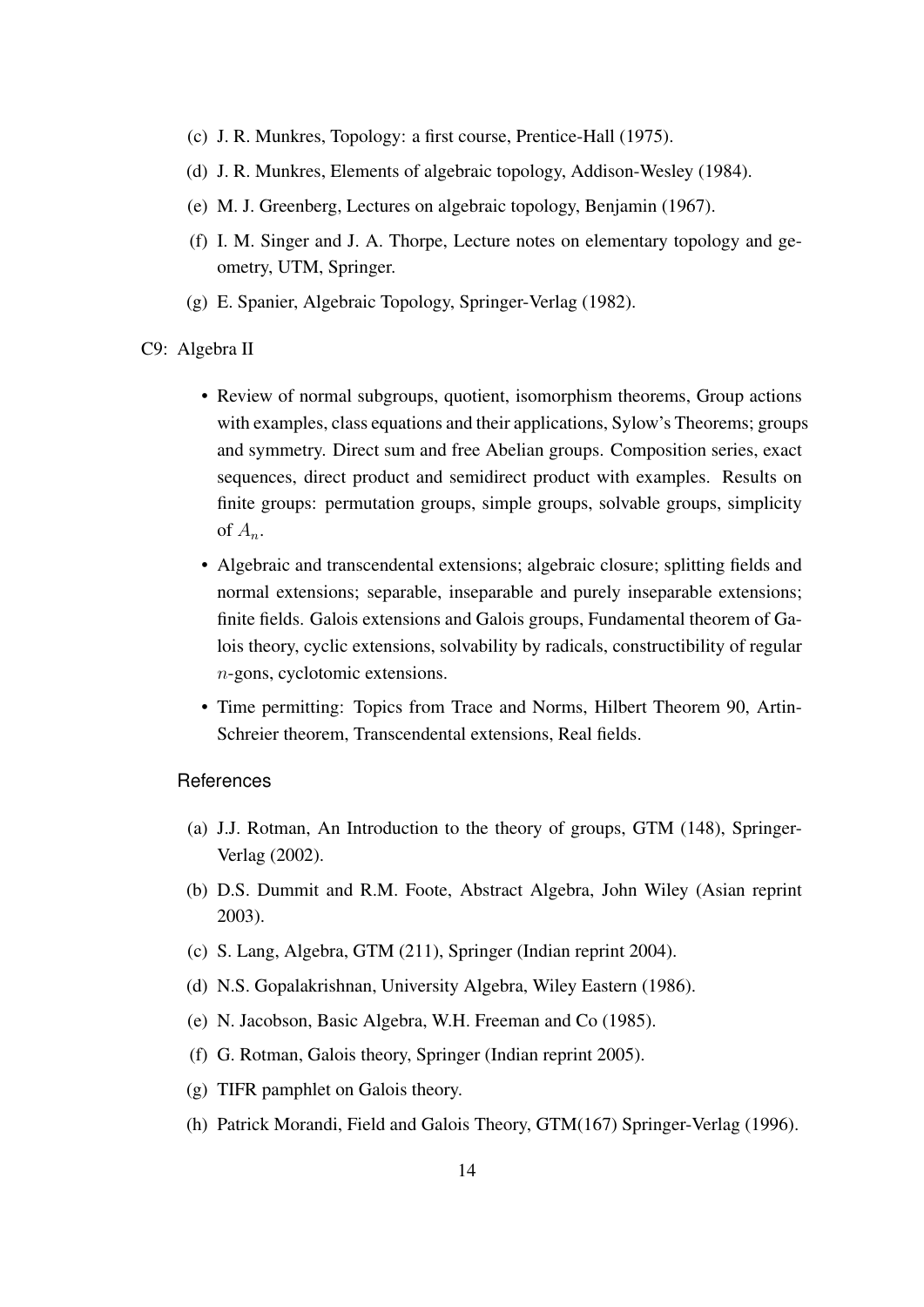(i) M. Nagata, Field theory, Marcel-Dekker (1977).

#### <span id="page-18-0"></span>C10: Number Theory

- Brief review of Division Algorithm,  $qcd$  and  $lcm$ , Euclidean algorithm; Linear Diophantine equations, congruences and residues, the Chinese Remainder Theorem; The ring  $\mathbb{Z}/n\mathbb{Z}$  and its group of units, The Euler  $\phi$ -function, Fermat's little theorem, Euler's theorem, Wilson's Theorem, Sums of two and four squares.
- Pythagorean triplets and their geometric interpretation (rational points on circles); Rational points on general conics; Fermat's method of infinite descent and application to simple Diophantine equations like  $x^4 + y^4 = z^2$ ; The Hasse principle for conics (statement only), Brief discussion on rational points on cubics and the failure of the Hasse principle (statement only).
- Polynomial congruences and Hensel's Lemma; Quadratic residues and nonresidues, Euler's criterion, Detailed study of the structure of the group of units of  $\mathbb{Z}/n\mathbb{Z}$ , Primitive roots; Definition and properties of the Legendre symbol, Evaluation of Gauss sums, The law of quadratic reciprocity for Legendre symbols; Extension to the Jacobi symbols.
- Arithmetical functions and their convolutions, multiplicative and completely multiplicative functions, examples like the divisor function  $d(n)$ , the Euler function  $\phi(n)$ , the Möbius function  $\mu(n)$  etc.; The Möbius inversion formula; Sieve of Eratosthenes; Notion of order of magnitude and asymptotic formulae; Euler and Abel summation formulae, Hyperbola method of Dirichlet, Average order of magnitude of various arithmetical functions such as  $\phi(n)$ ,  $d(n)$  etc.; Statement of the Prime Number Theorem; Elementary estimates due to Chebyshev and Mertens on primes.
- Algebraic integers, Arithmetic in  $\mathbb{Z}[i]$  and  $\mathbb{Z}[\omega]$ , Primes of the forms  $x^2 + y^2$ and  $x^2 + xy + y^2$ ; Integers in quadratic number fields; Examples of failure of unique factorization; Units in the ring of integers of a real quadratic field and application to the Brahmagupta-Pell equation.
- One or more topics from the following list can be discussed if time permits:
	- A. Absolute values on  $\mathbb Q$ , Ostrowski's Theorem, Completions of  $\mathbb Q$ ,  $\mathbb Q_p$  and  $\mathbb{Z}_p$ , The *p*-adic topology.
	- B. The notion of algebraic and transcendental numbers; Transcendence of  $e$ , Diophantine Approximation, Dirichlet's Theorem; Liouville's Theorem, Statement of Roth's Theorem.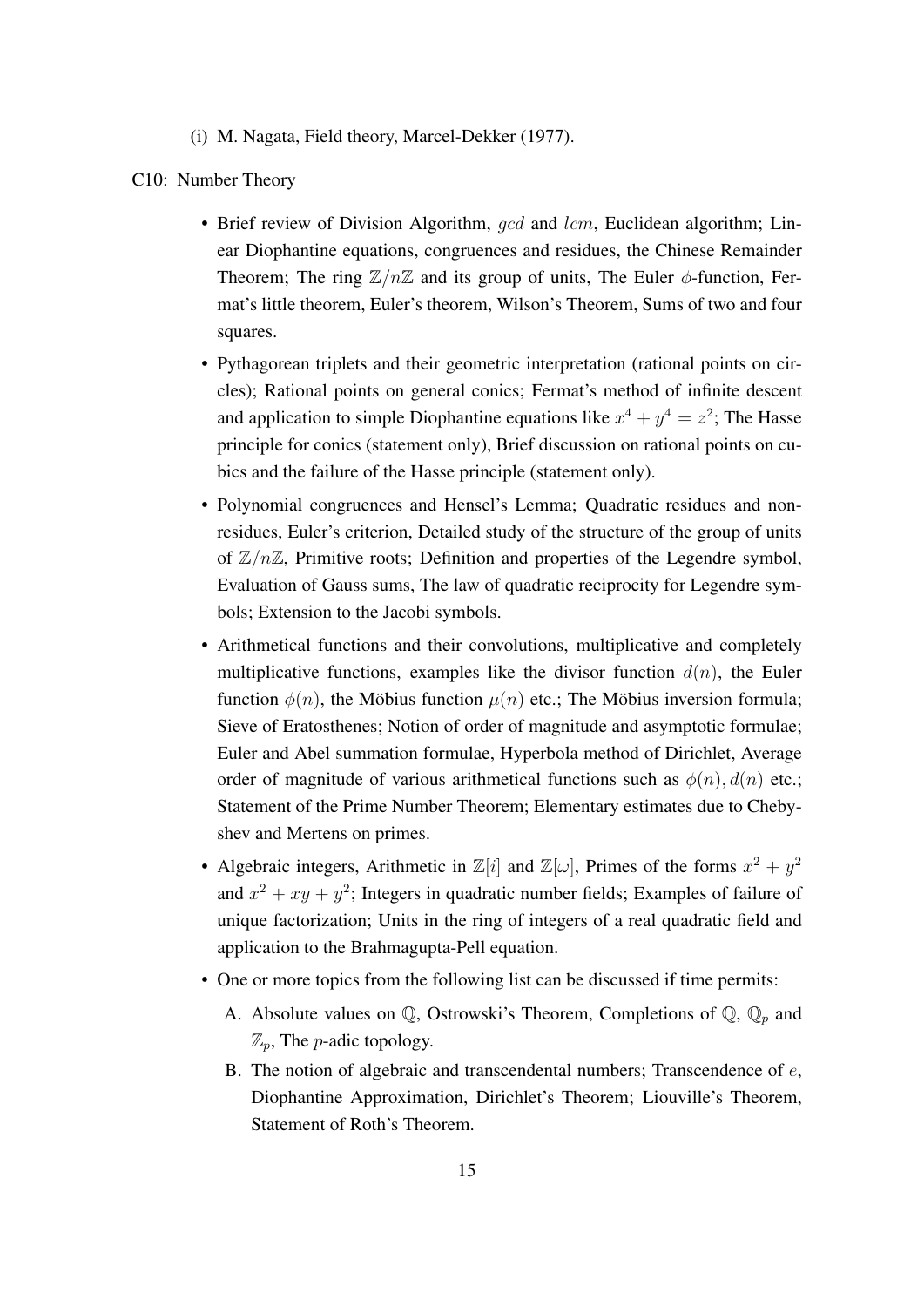- C. Continued fractions; Applications to Diophantine approximation, Application to the Brahmagupta-Pell equation.
- D. Introduction to Geometry of numbers.
- E. Application of Number Theory to RSA and other cryptosystems.

# Reference Texts:

- (a) T. Apostol, Analytic Number Theory
- (b) D. Burton, Elementary Number Theory
- (c) G.H Hardy and E.M. Wright, An Introduction to The Theory of Numbers
- (d) K. Ireland, M. Rosen, A Classical Introduction to Modern Number Theory
- (e) Manin and Panchishkin, Introduction to Modern Number Theory
- (f) S.J. Miller and R. Takloo-Bighash, An Invitation to Modern Number Theory
- (g) I. Niven, H. S. Zuckerman, H. L. Montgomery, The Theory of Numbers
- (h) J.-P. Serre, A Course in Arithmetic.

# <span id="page-19-0"></span>5.1.3 Second Year, Semester III

- C11: Differential Geometry I
	- *Smooth manifolds*: Manifolds in  $\mathbb{R}^n$ , submanifolds, manifolds with boundary. Smooth maps between manifolds. Regular values. Examples of manifolds: A) Curves and surfaces in  $\mathbb{R}^2$  and  $\mathbb{R}^3$ . B) Level surfaces in  $\mathbb{R}^{n+1}$ , C) Inverse image of regular values. Tangent spaces, derivatives of smooth maps, smooth vector fields, Existence of integral curves of a vector field near a point.
	- Geometry of curves and surfaces: Parametrized curves in  $\mathbb{R}^3$ , length, integral formula for smooth curves, regular curves, parametrization by arc length. Osculating plane of a space curve, Frenet frame, Frenet formula, curvature, invariance under isometry and reparametrization. Discussion of the cases for plane curves, rotation number of a closed curve, osculating circle, 'Umlaufsatz'.
	- *Surfaces in*  $\mathbb{R}^3$ : Existence of a normal vector of a connected surface. Gauss map. The notion of a geodesic on a surface. The existence and uniqueness of a geodesic on a surface through a given point with a given velocity vector thereof. Covariant derivative of a smooth vector field. Parallel vector field along a curve. Existence and uniqueness theorem of a parallel vector field along a curve with a given initial vector. The Weingarten map of a surface at a point,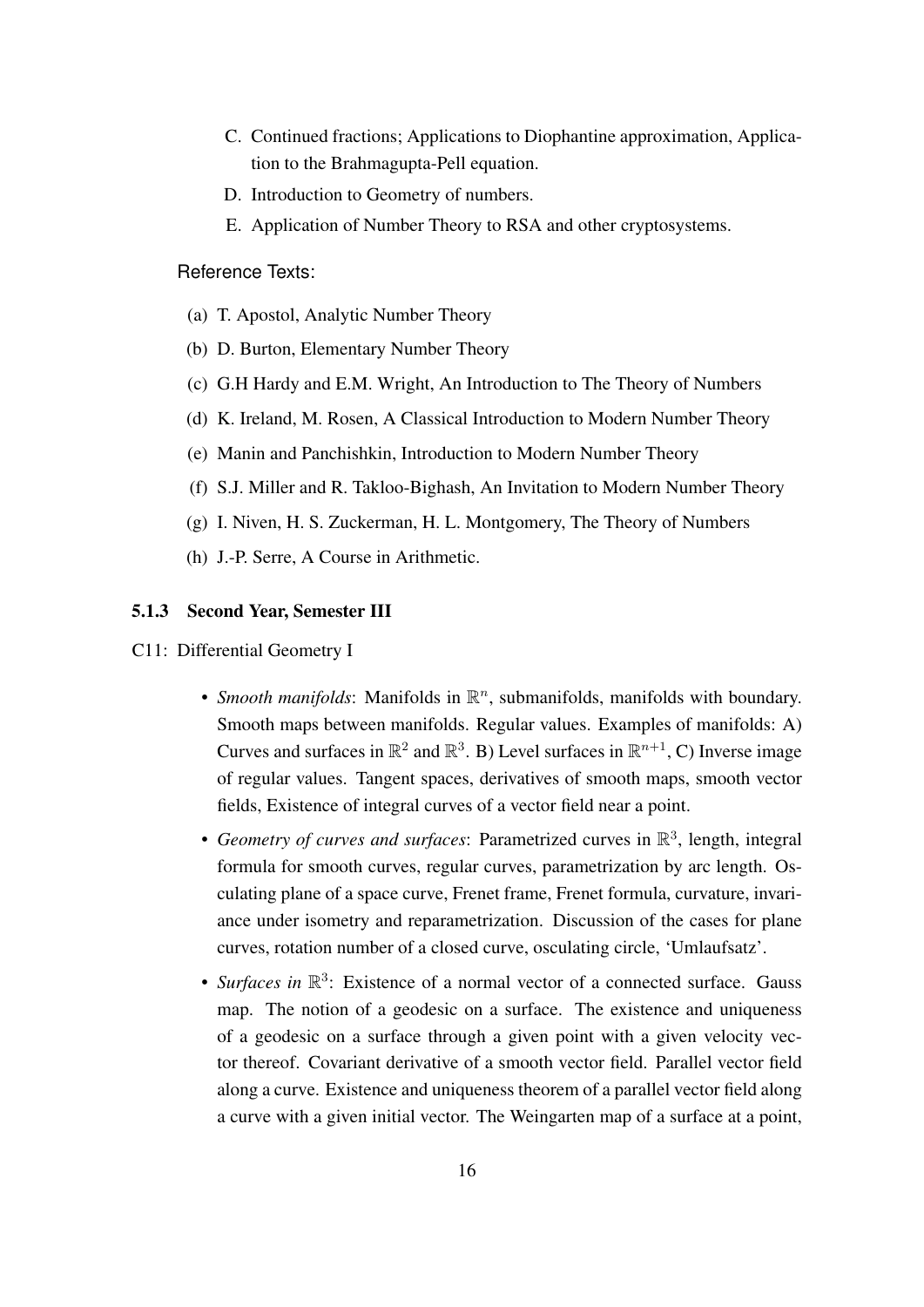its self-adjointness property. Normal curvature of a surface at a point in a given direction. Principal curvatures, first and second fundamental forms, Gauss curvature and mean curvature. Gauss-Bonnet theorem (statement only).

• *Differential forms and orientation*: Differential Forms, Orientation of manifolds, Integration of forms, Stokes' Theorem. (proof to be given if time permits). Proof of Gauss-Bonnet theorem (if time permits).

# **References**

- (a) B O' Neill, Elementary Differential Geometry, Academic Press (1997).
- (b) A. Pressley, Elementary Differential Geometry, Springer (Indian Reprint 2004).
- (c) J. A. Thorpe, Elementary topics in Differential Geometry, Springer (Indian reprint, 2004).
- (d) V. Guillemin and A. Pollack, Differential Topology, Prentice-Hall.

# <span id="page-20-0"></span>C12: Probability Theory

- Revision of Measure theory: probability spaces, distributions, random variables, standard random variable examples, expected value, inequalities (Holder, Cauchy-Schwarz, Jensen, Markov, Chebyshev) , convergence notions(convergence in probability and almost sure,  $L^p$ ), application of DCT, MCT, Fatou with examples, Revision of Fubini's theorem.
- Independence, sum of random variables, constructing independent random variables, weak law of large numbers, Borel-Cantelli lemmas, First and Second Moment methods, Chernoff bounds and some applications.
- Strong law of large number, Kolmogorov  $0 1$  law. Convergence of random series. Kolmogorov's three series theorem.
- Weak convergence, tightness, characteristic functions with examples, Central limit theorem (iid sequence and triangular array).

- (a) Rick Durrett: Probability (Theory and Examples).
- (b) Patrick Billingsley: Probability and measure.
- (c) Robert Ash: Basic probability theory.
- (d) Leo Breiman: Probability.
- (e) David Williams: Probability with Martingales.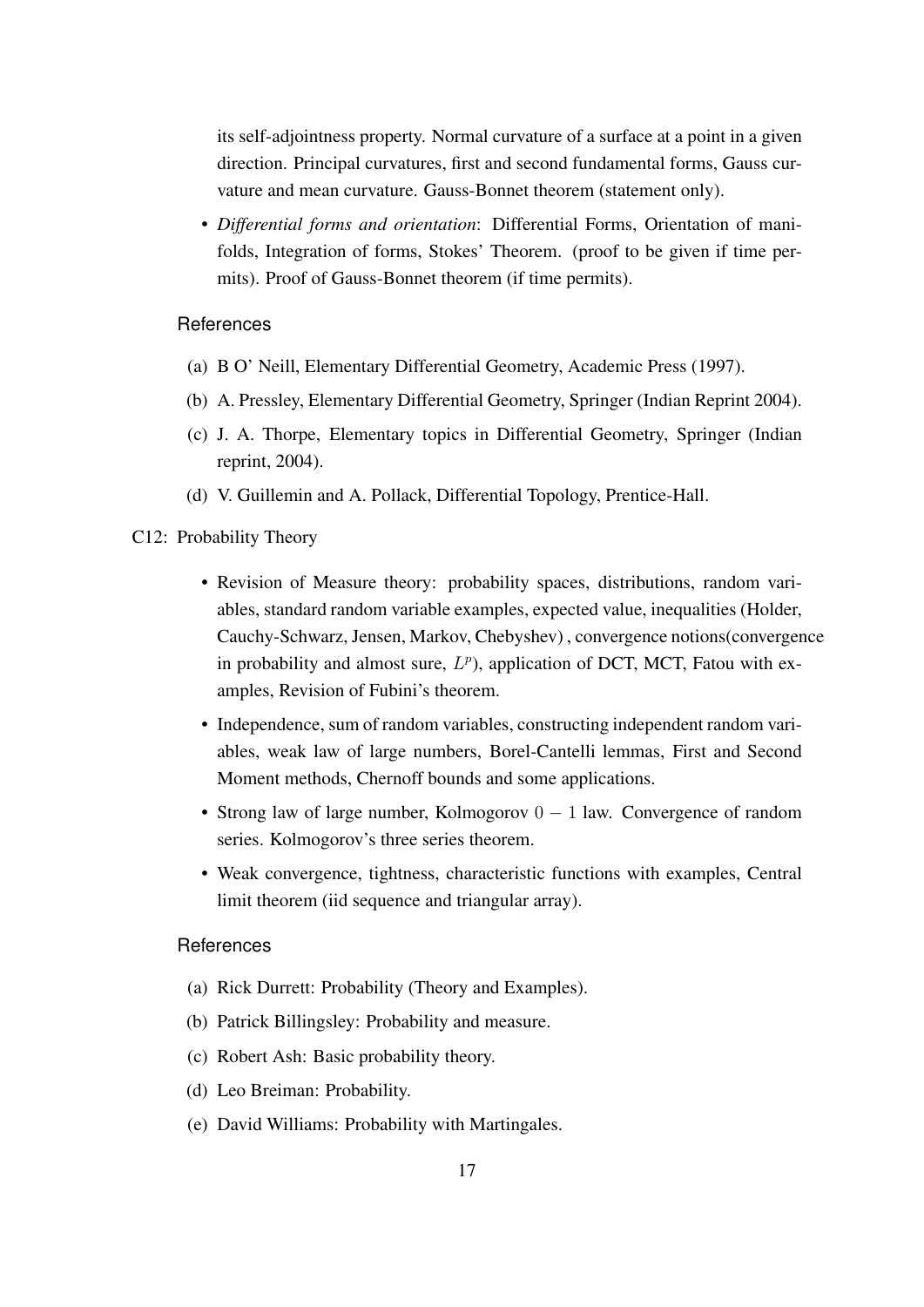#### <span id="page-21-0"></span>5.1.4 Second Year, Semester IV

- C13: Partial Differential Equations
	- Basics of ODE: (local as well as global) existence and uniqueness results, Picard iteration, Gronwall's inequality, solving some first order and second order equations. [7 lectures]
	- Introduction to PDE: order of a PDE, classification of PDEs into linear, semilinear, quasi-linear, and fully nonlinear equations, Examples of equations from Physics, Geometry, etc. The notion of well-posed PDEs [1 lecture]
	- First order PDEs: Method of characteristics, existence and uniqueness results of the Cauchy problem for quasilinear and fully nonlinear equations. [9 lectures] Second order linear PDEs in two independent variables: classification into hyperbolic, parabolic and elliptic equations, canonical forms. [1 lecture]
	- Laplace equation: Definition of Harmonic functions. Mean-value property, Strong Maximum principle for harmonic functions, Liouville's theorem, smoothness of harmonic functions, Poisson's formula. Harmonic functions in rectangles, cubes, circles, wedges, annuli. [9 lectures]
	- Heat equation: Fundamental solution of heat equation, Duhamel's principle, weak and strong maximum principles, smoothness of solutions of heat equation, ill-posedness of backward heat equation. [9 lectures]
	- Wave equation: well-posedness of initial and boundary value problem in 1D and d'Alembert formula. method of descent in 2D and 3D. Duhamel's principle, domain of dependence, range of influence, finite speed of propagation. [8 lectures]
	- Boundary problems: Separation of variables, Dirichlet, Neumann and Robin conditions. The method of seperation of variables for Laplace, Heat and Wave equations. [2 lectures]

- (a) Evans, L. C. Partial Differential Equations, AMS, 2010.
- (b) Han, Q. A Basic Course in Partial Differential Equations, AMS, 2011.
- (c) McOwen, R. Partial Differential Equations: Methods and Applications, Pearson, 2002.
- (d) Pinchover, Y. and Rubinstein, J. An Introduction to Partial Differential Equations, Cambridge, 2005.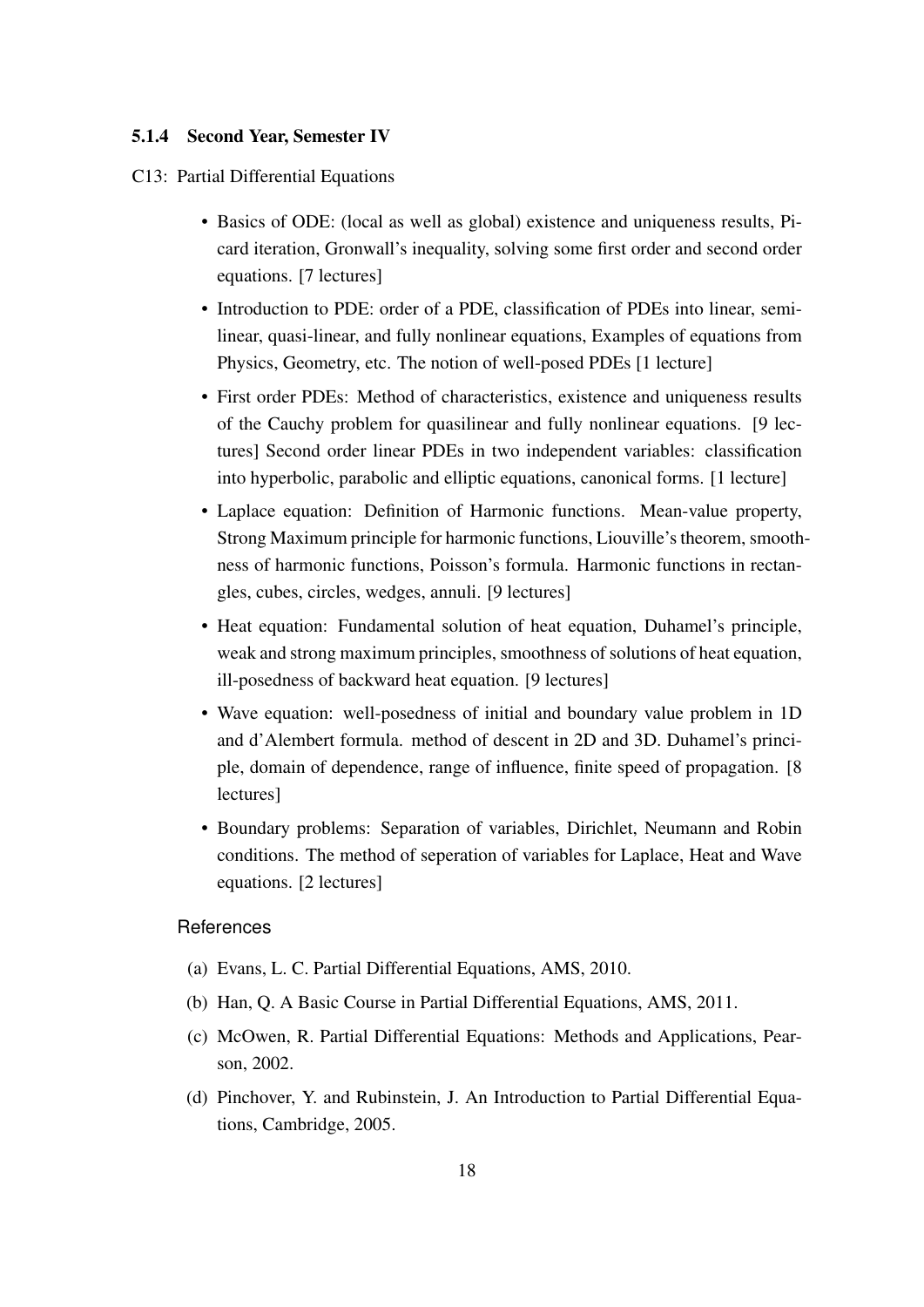- (e) Fritz John Partial Differential Equations, Springer.
- (f) Partial Differential Equations: An introduction by Walter Strauss.

# <span id="page-22-0"></span>5.2 Elective Courses

E1: Fourier Analysis

- Fourier Series on  $T$ :
	- a) Dirichlet problem for the unit disc and origin of Fourier series, continuity of translation on  $L^p(\mathbb{T})$  and elementary convolution inequalities, approximate identity.
	- b) Fourier series and its elementary properties, completeness of trigonometric polynomials and Riemann-Lebesgue lemma, Uniqueness of Fourier coefficients and the Fourier inversion, Plancherel theorem, Weyl's equidistribution theorem.
	- c) Dirichlet kernel and pointwise convergence of Fourier series for Lipschitz continuous functions, Riemann's localization principle, existence of a continuous function with divergent Fourier series.
	- d) Cesaro and Abel summability, Poisson integral and solution of Dirichlet problem for appropriate function classes.
	- e) Marcinkiewicz interpolation theorem, Young's inequality and Hausdorff-Young inequality, norm convergence of Fourier series for  $L^p$ ,  $1 < p < \infty$ .
- Fourier transform on  $\mathbb{R}^d$ :
	- a) Elementary properties of the Fourier transform involving translation, dilation, rotation, decay and smoothness, Riemann Lebesgue lemma, Fourier transform of Gaussian and the Poisson kernel, the Fourier inversion. Schwartz class functions and its image under Fourier transform.
	- b) Fourier transform of  $L^2$ -functions and the Plancherel theorem, Hausdorff-Young inequality, Paley-Wiener theorem, Poisson summation formula.
	- c) Tempered distribution and its Fourier transform, computation of some distributional Fourier transform.
	- d) Weak  $L^p$  spaces, Method of maximal function, Lebesgue differentiation theorem, almost everywhere convergence of Poisson integrals.
	- e) Nontangential convergence of Poisson integral and characterization of Poisson integral of  $L^p$  functions (If time permits).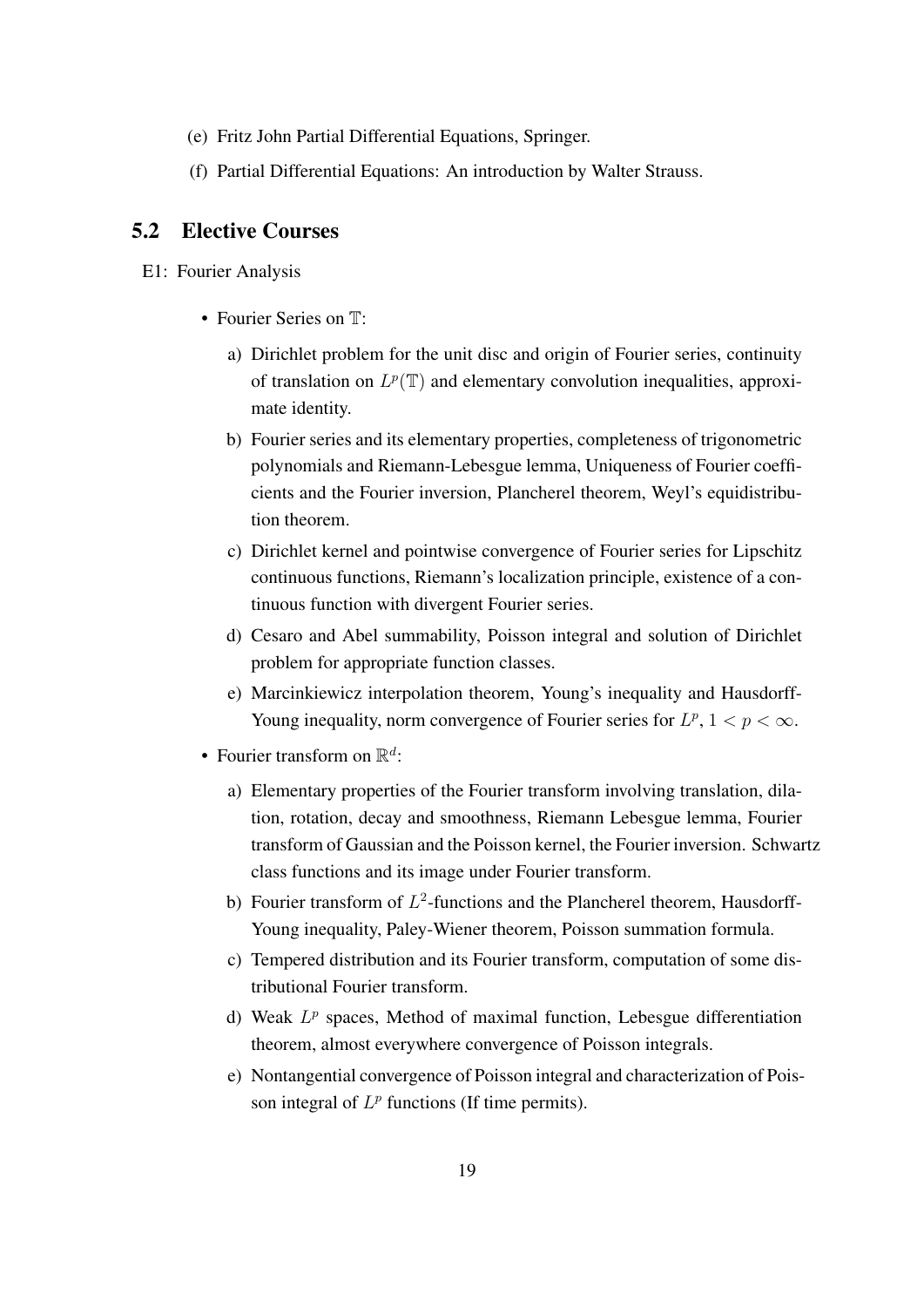- (a) Real and complex analysis- W. Rudin.
- (b) Topics in Functional analysis- S. Kesavan.
- (c) Introduction to Fourier Analysis on Euclidean spaces- E. M. Stein, G. Weiss.
- (d) Fourier Analysis- E. M. Stein, R. Shakarchi.
- <span id="page-23-0"></span>(e) Introduction to Harmonic Analysis-Y. Katznelson
- E2: Differential Topology
	- Manifolds in  $\mathbb{R}^n$ , submanifolds, smooth maps of manifolds, derivatives and tangents, Inverse function theorem and immersions, submersions, Transversality, Homotopy and stability, Sard's theorem and Morse functions, embedding manifolds in Euclidean space.
	- Intersection of transverse manifolds, mod 2 intersection theory and winding numbers. Jordan-Brouwer separation theorem.
	- Orientation of manifolds, Oriented intersection number. Lefschetz fixed point theory. Hopf Degree theorem.

#### **References**

- (a) V. Guillemin and A. Pollack, Differential Topology, Prentice-Hall.
- (b) J. W. Milnor, Topology from the Differentiable Viewpoint, Univ Press of Virginia (1965).
- <span id="page-23-1"></span>(c) R. Bott and L. W. Tu, Differential forms in algebraic topology, GTM (82), Springer Verlag (1982).
- E3: Graph Theory and Combinatorics

(*Note: This course may be combined with the Discrete Mathematics course of M.Stat. or M. Tech CS.*)

• Construction and Uniqueness of Finite Fields, Linear Codes, Macwilliams identity, Finite projective planes, strongly regular graphs and regular 2-graphs. tdesigns with emphasis on Mathieu designs. Counting arguments and inclusionexclusion principle. Ramsey Theory: graphical and geometric.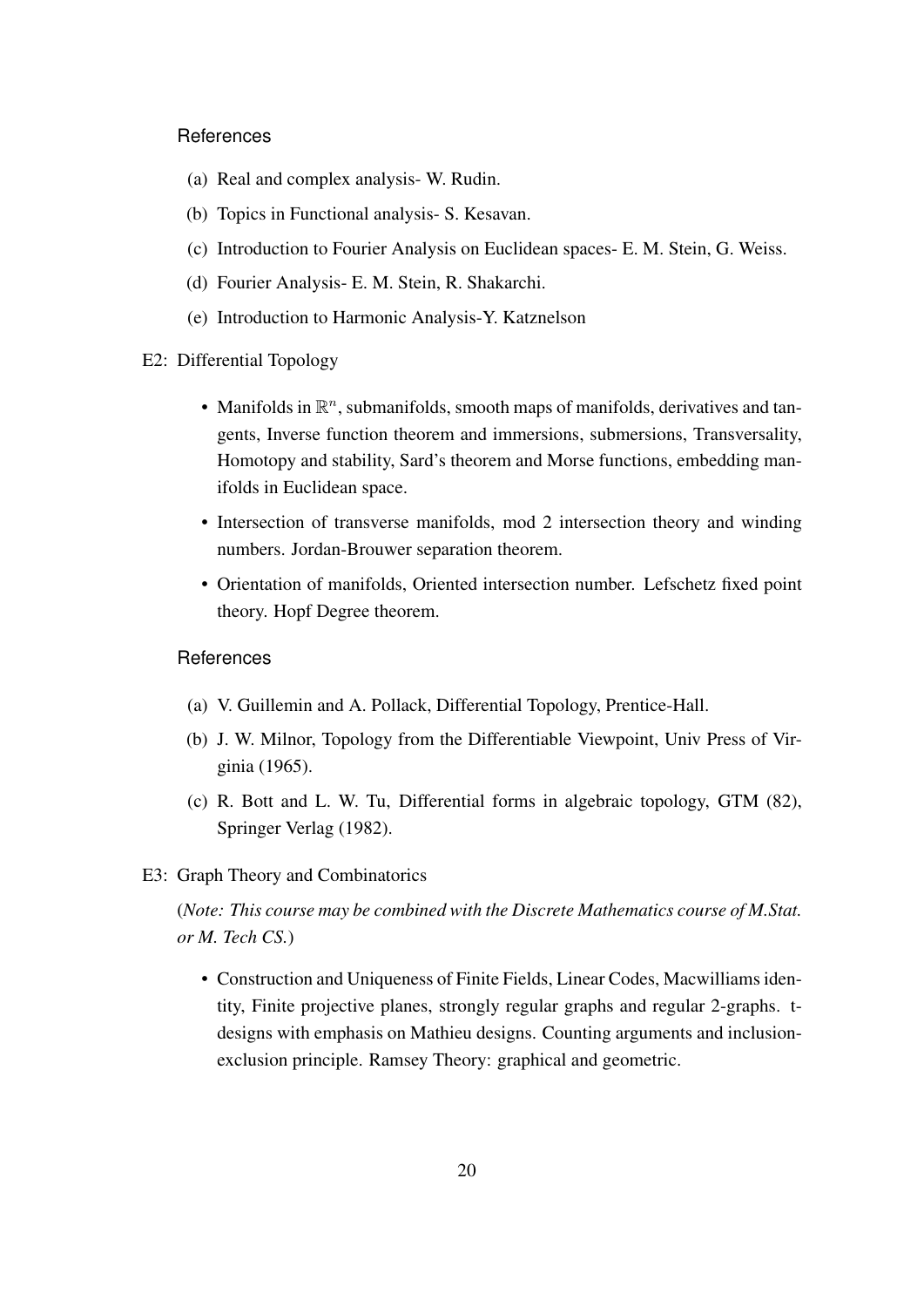- Graphs and digraphs, connectedness, trees, degree sequences, connectivity, Eulerian and Hamiltonian graphs, matchings and SDR 's, chromatic numbers and chromatic index, planarity, covering numbers, flows in networks, enumeration, Inclusion-exclusion, Ramsey's theorem, recurrence relations and generating functions.
- Time permitting, some of the following topics may be done: (i) strongly regular graphs, root systems, and classification of graphs with least eigenvalue, (ii) Elements of coding theory (Macwilliams identity, BCH, Golay and Goppa codes, relations with designs).

- (a) F. Harary, Graph Theory, Addision-Wesley (1969), Narosa (1988).
- (b) D. B. West, Introduction to Graph Theory, Prentice-Hall (Indian Edition 1999).
- (c) J. A. Bondy and U. S. R. Murthy, Graph Theory and Applications, MacMillan (1976).
- (d) H. J. Ryser, Combinatorial Mathematics, Carus Math. Monograph, MAA (1963).
- (e) M. J. Erickson, Introduction to Combinatorics, John Wiley (1996).
- (f) L. Lovasz, Combinatorial Problems and Exercises, AMS Chelsea (1979).
- <span id="page-24-0"></span>E4: Commutative Algebra I
	- Quick review of Rings and ideals: ideals in quotient rings; prime ideals under quotient, existence of maximal ideals; operations on ideals (sum, product, quotient and radical); ideals and prime ideals in product rings, Chinese Remainder theorem; nilradical and Jacobson radical; extension and contraction of ideals under ring homomorphisms;
	- Free modules; Projective Modules; Tensor Product of Modules and Algebras; Flat, Faithfully Flat and Finitely Presented Modules; Shanuel's Lemma.
	- Localisation and local rings, universal property of localisation, extended and contracted ideals and prime ideals under localisation, localisation and quotients, exacteness property, Nagata's criterion for UFD and applications.
	- Prime avoidance. Results on prime ideals like theorems of Cohen and Isaac, equivalence of PID and one-dimensional UFD.
	- Modules over local rings. Cayley-Hamilton, NAK lemma and applications. Examples of local-global principles. Projective and locally free modules. Patching up of Localisation.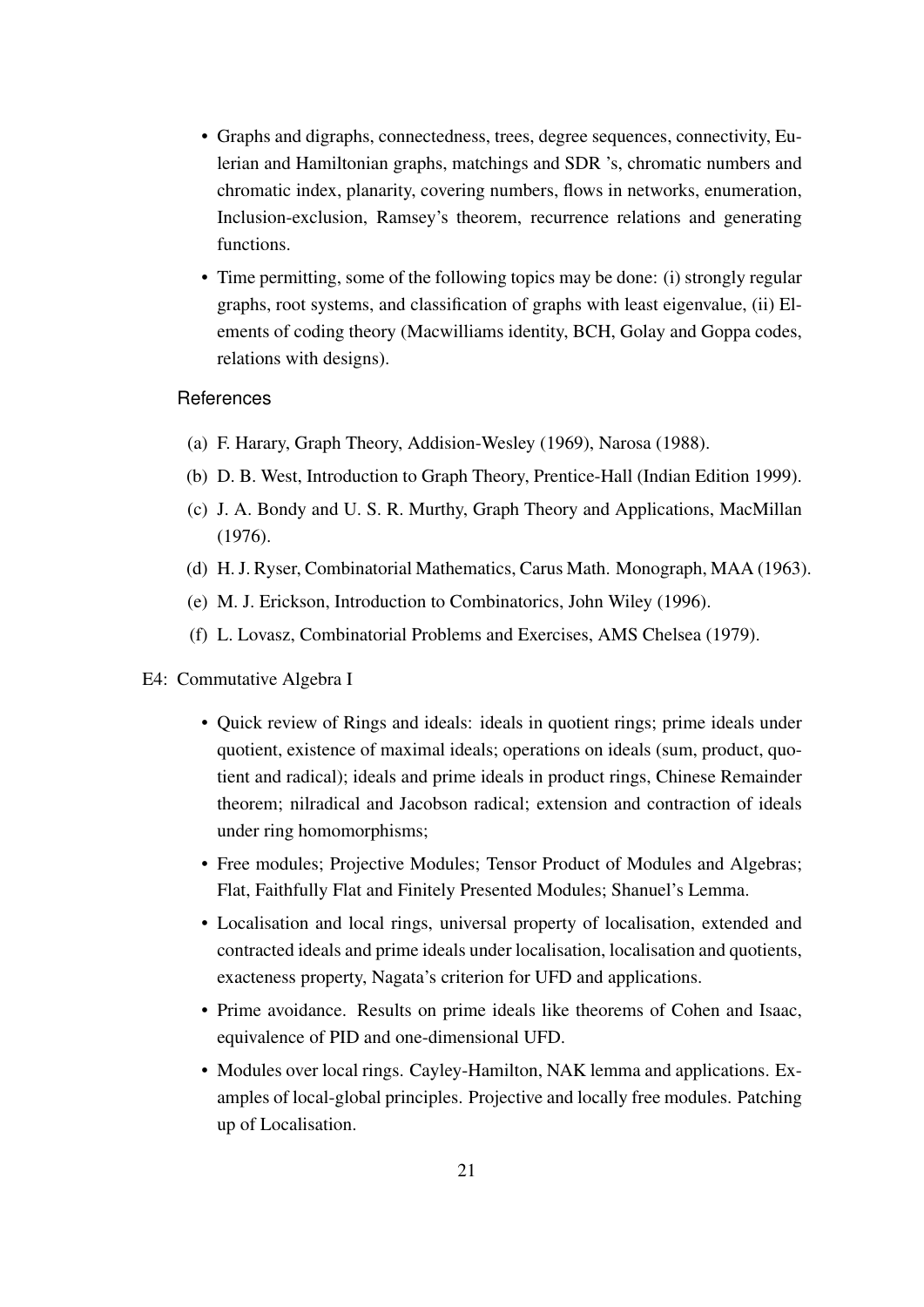- Polynomial and Power Series Rings. Noetherian Rings and Modules. Hilbert's Basis Theorem, Graded Rings, equivalence of Noetherian rings and finitely generated algebras for graded rings.
- Integral Extensions: integral closure, normalisation and normal rings. Cohen-Seidenberg Going-Up Theorem. Hilbert's Nullstellensatz and applications. Introduction to Valuation rings.
- Time permitting: Introduction to Grobner basis.

- (a) N.S. Gopalakrishnan, Commutative Algebra, Oxonian Press (1984).
- (b) M.F. Atiyah and I.G. Macdonald, Introduction to commutative algebra, Addision-Wesley(1969).
- (c) M. Reid: Undergraduate commutative algebra, LMS Student Texts (29), Cambridge Univ. Press (1995).
- (d) R.Y. Sharp: Steps in commutative algebra, LMS Student Texts, Cambridge Univ. Press.
- (e) E. Kunz: Introduction to commutative algebra and algebraic geometry, Birkhauser (1985).
- (f) D.S. Dummit and R.M. Foote: Abstract Algebra (Part V), John Wiley (2003).
- <span id="page-25-0"></span>(g) D. Eisenbud: Commutative algebra with a view toward algebraic geometry GTM (150), Springer-Verlag (1995).
- E5: Representation Theory of Finite Groups
	- Representation of finite groups definition and examples; symmetric and exterior powers; group algebra, Maschke's Theorem, Simple Modules over group algebras.
	- Characters and Orthogonality relations; Fourier analysis on finite Abelian groups; Burnside's pq theorem. Construction of character tables with examples.
	- Permutation representations; Induced representations; Frobenius reciprocity;
	- Representation theory of symmetric groups partitions and tableau, Young diagrams and Frobenius character formula (from Fulton-Harris).
	- Time permitting: Brauer's theorem on induced characters.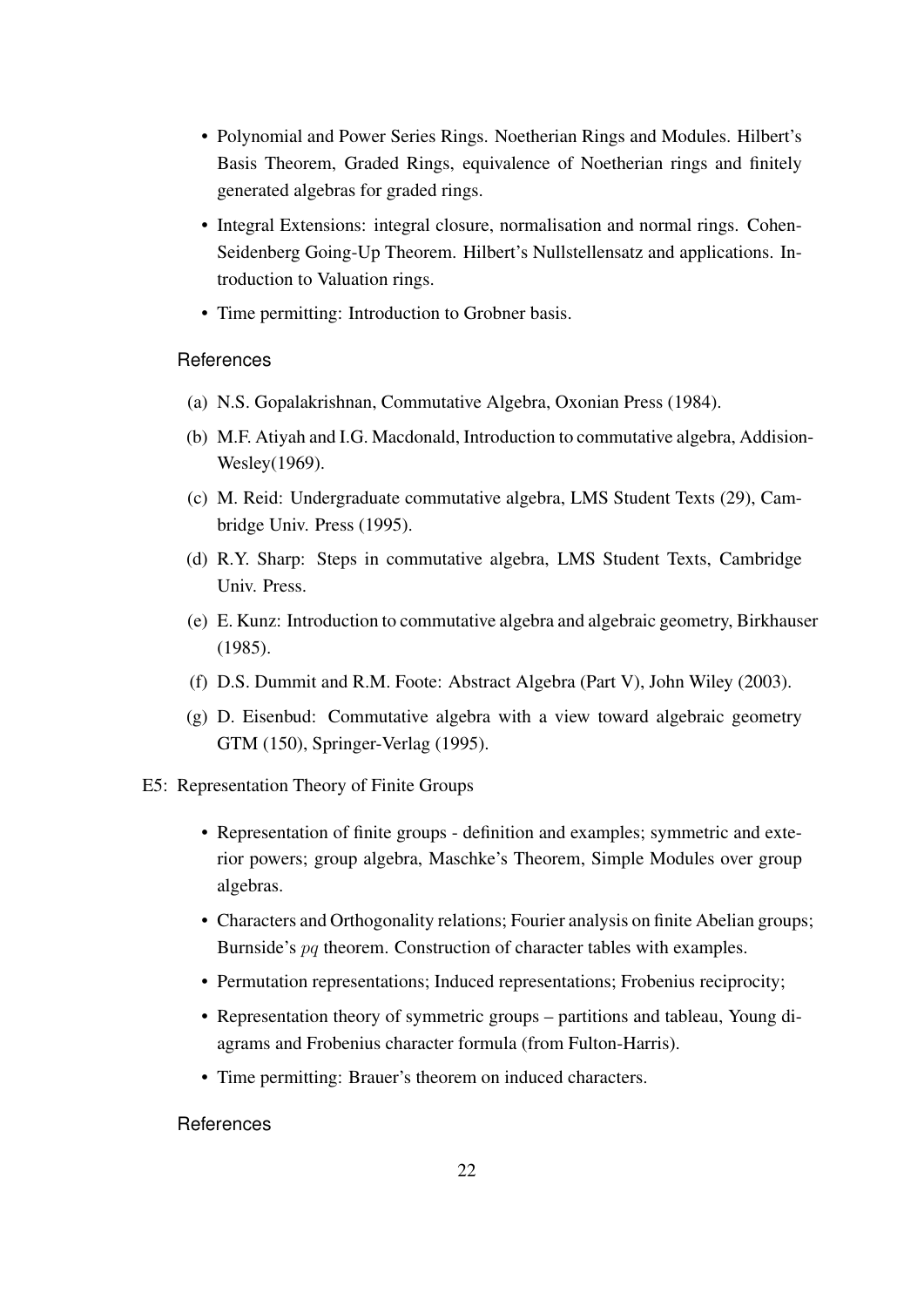- (a) Benjamin Steinberg, Representation theory of finite groups, Springer (2012).
- (b) E. Kowalski, An Introduction to the Representation Theory of Groups, AMS (2014).
- (c) W. Fulton And J. Harris, Representation Theory, A first course; GTM 129 Springer (1991).
- (d) C.W. Curtis and I. Reiner, Representation Theory of finite Groups and Associative Algebras, Springer.
- (e) J-P Serre, Linear Representations of Finite Groups; GTM 42 Springer (2012).
- (f) N. Jacobson, Basic Algebra II, W.H. Freeman and Co (1985).
- <span id="page-26-0"></span>E6: Lie Groups and Lie Algebras
	- Linear Lie groups: the exponential map and the Lie algebra of linear Lie group, some calculus on a linear Lie group, invariant differential operators, finite dimensional representations of a linear Lie group and its Lie algebra. Examples of linear Lie group and their Lie algebras, e.g., Complex groups:  $GL(n, \mathbb{C})$ ,  $SL(n, \mathbb{C}), SO(n, \mathbb{C})$ , groups of real matrices in those complex groups:  $GL(n, \mathbb{R}),$  $SL(n, \mathbb{R})$ ,  $SO(n, \mathbb{R})$ , Isometry groups of Hermitian forms  $SO(m, n)$ ,  $U(m, n)$ ,  $SU(m, n)$ . Finite dimensional representations of  $su(2)$  and  $SU(2)$  and their connection. Exhaustion using the lie algebra  $su(2)$ . [2 weeks]
	- Lie algebras in general, Nilpotent, solvable, semisimple Lie algebra, ideals, Killing form, Lies and Engels theorem. Universal enveloping algebra and Poincare-Birkhoff-Witt Theorem (without proof). [6 weeks]
	- Semisimple Lie algebra and structure theory: Definition of Linear reductive and linear semisimple groups. Examples of Linear connected semisimple/ reductive Lie groups along with their Lie algebras (look back at 2 above and find out which are reductive/semisimple). Cartan involution and its differential at identity; Cartan decomposition  $q = k + p$ , examples of k and p for the groups discussed above. Definition of simple and semisimple Lie algebras and their relation, Cartans criterion for semisimplicity. Statements and examples of Global Cartan decomposition, Root space decomposition; Iwasawa decomposition; Bruhat decomposition. [6 weeks]
	- If time permits, one of the following topics: (i) A brief introduction to Harmonic Analysis on  $SL(2,\mathbb{R})$ . (ii) Representations of Compact Lie Groups and Weyl Character Formula. (iii) Representations of Nilpotent Lie Groups.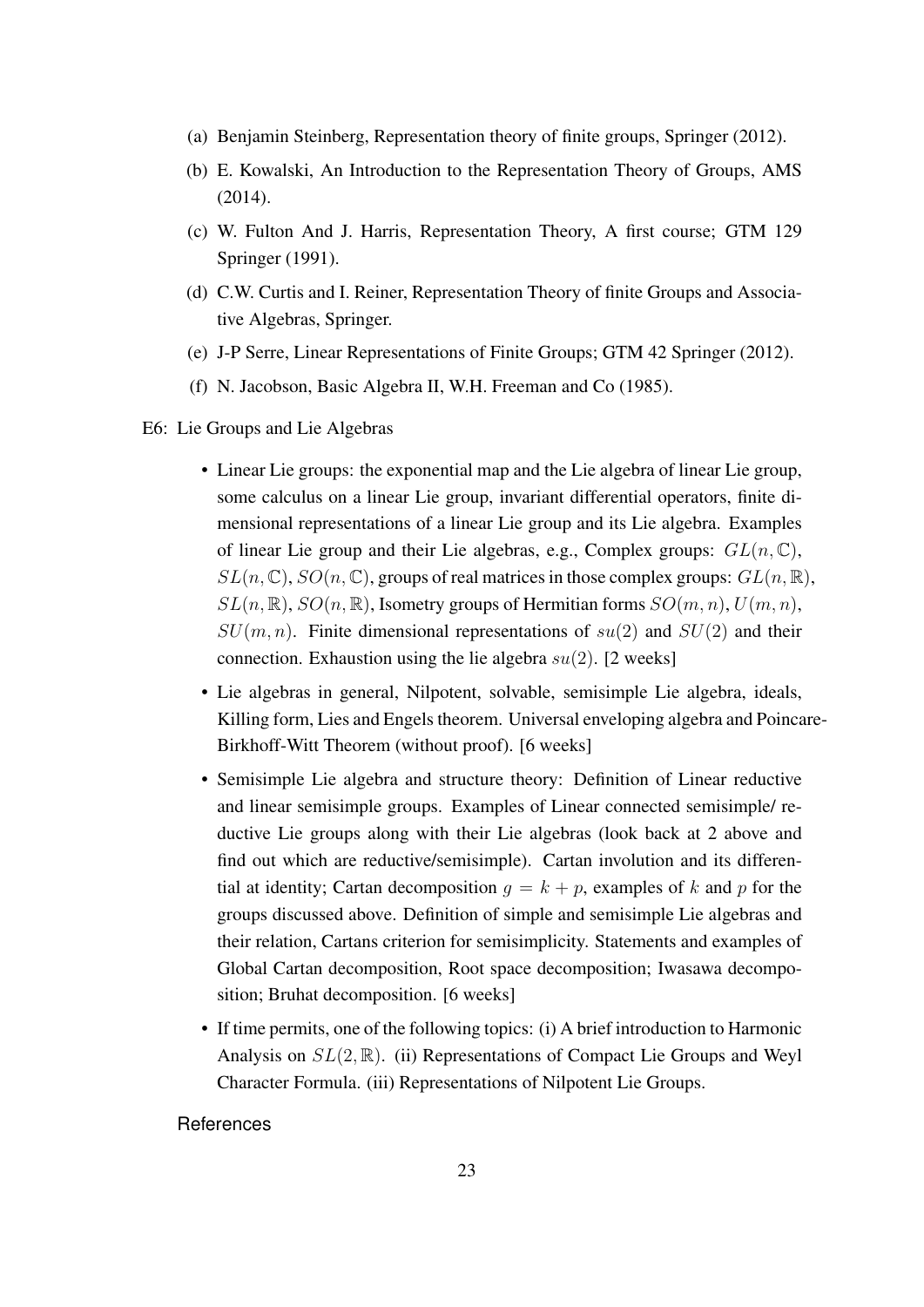- (a) J.E. Humphreys: Introduction to Lie algebras and representation theory, GTM (9), Springer-Verlag (1972).
- (b) S.C. Bagchi, S. Madan, A. Sitaram and U.B. Tiwari: A first course on representation theory and linear Lie groups, University Press (2000).
- (c) Serge Lang:  $SL(2, \mathbb{R})$ . GTM (105), Springer (1998).
- (d) W. Knapp: Representation theory of semisimple groups. An overview based on examples, Princeton Mathematical Series (36), Princeton University Press (2001).
- <span id="page-27-0"></span>(e) B.C. Hall, Lie Groups, Lie Algebras and Representations: An Elementary Introduction, Springer (Indian reprint 2004).
- E7: Algebraic Geometry

(*Note: For students opting for 'Algebraic Geometry', a prior knowledge of 'Commutative Algebra' is desirable.*)

• Topics from: Polynomial rings, Hilbert Basis theorem, Noether normalisation lemma, Hilbert Nullstellensatz, Affine and Projective spaces, Affine Schemes, Elementary dimension theory, Smoothness, Curves, Divisors on curves, Bezout's theorem, Abelian differential, Riemann Roch for curves.

# References

- (a) W. Fulton, Algebraic curves. An introduction to algebraic geometry, Addison-Wesley (1989).
- (b) D.S. Dummit and R.M. Foote, Abstract Algebra (Part V), John Wiley.
- (c) C.G. Gibson, Elementary Geometry of Algebraic Curves, Cambridge.
- (d) I.R. Shafarevich, Basic algebraic geometry, Springer.
- (e) J. Harris, Algebraic geometry. A first course, GTM (133), Springer-Verlag (1995).
- (f) K. Kendig, Elementary algebraic geometry, GTM (44), Springer-Verlag (1977).
- (g) D. Mumford, The Red Book of Varieties and Schemes, Springer.
- <span id="page-27-1"></span>(h) C. Musili, Algebraic geometry for beginners, TRIM (20), HBA (2001).

#### E8: Commutative Algebra II

• Associated Primes. Primary Decomposition. Homomorphisms and Ass M. Supp M, Artininan Modules. Modules of Finite Length.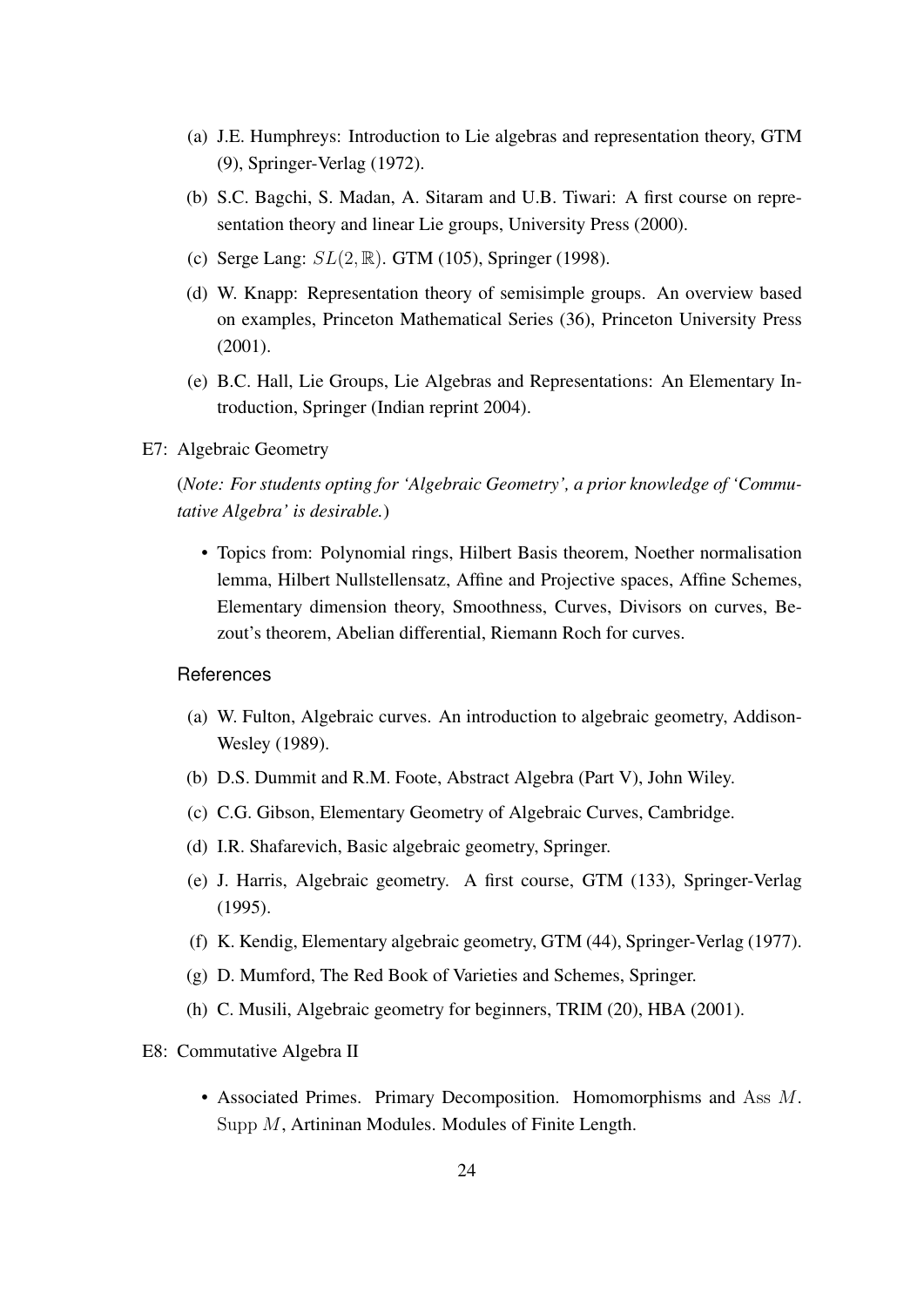- Going-up and Going-Down Theorems. Finiteness of Integral Closure. Krull-Akizuki theorem.
- Dimension Theory: Hilbert Samuel Polynomial. Krull's Principal Ideal Theorem. Dimension Theorem.
- Normalisation Lemma. Hilbert's Nullstellensatz. Integral Closure of Affine Domains.
- Valuations, Discrete Valuation Rings, Dedekind Domains, Fractional and Invertible Ideals, Ramification Formula.
- Results on Normal and Regular Rings: Local property of Normal Domains, Normality and DVR at height one primes, Intersection of DVRs; Jacobian criterion for regular local rings (of affine algebras).
- Graded Rings and Modules. Artin-Rees Lemma. I-adic filtrations. Completion. Exacteness and Flatness properties. Krull's Intersection Theorem. Hensel's Lemma and applications. Weierstrass's Preparation theorem.
- Time Permitting:

A. Homological Characterisation of Regular Local Rings, Regular Local Ring is a UFD, Derivations and Modules of Differentials.

B. Cohen-Macaulay rings, Auslander-Buchsbaum-Serre theorem, Gorenstein rings and duality.

- (a) N.S. Gopalakrishnan, Commutative Algebra, Oxonian Press (1984).
- (b) H. Matsumura, Commutative Algebra, W.A. Benjamin (1970).
- (c) TIFR pamphlet on Homological Methods in Commutative Algebra.
- (d) D. Eisenbud, Commutative algebra with a view toward algebraic geometry, GTM (150), Springer-Verlag (1995).
- (e) J.P. Serre, Local Algebra, Springer-Verlag (2000).
- (f) N. Bourbaki, Commutative Algebra, Springer-Verlag (1995).
- (g) M. Reid, Undergraduate Commutative Algebra, LMS Student Texts (29), Cambridge Univ. Press (1995).
- <span id="page-28-0"></span>(h) B. Singh, Basic Commutative Algebra, World Scientific Publishing Company, (2011)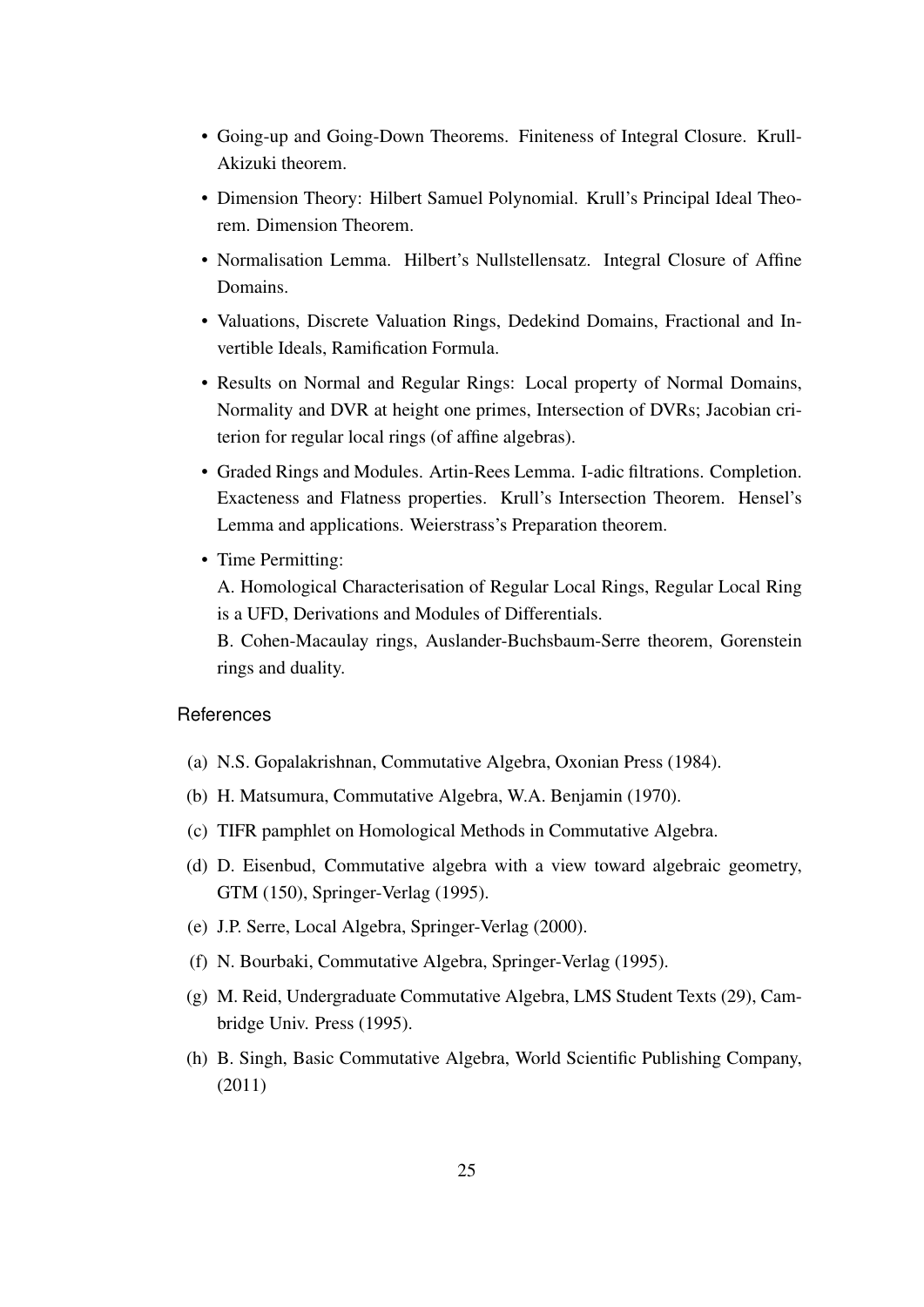#### E9: Random Measures and Geometry

[Prerequisite: Probability Theory]

• Point processes and random measures, Poisson processes, Stationary point processes and random measures. Cox point processes. Mappings, Markings and Thinning. Mecke equation and Factorial measures. Palm distributions - Slivnyak-Mecke theorem, Local interpretation. Ergodic theorem. Boolean model, capacity functional and the random geometric graph. Perturbation analysis. Limit theorems in stochastic geometry.

# References

- (a) G. Last and M. Penrose: Lectures on the Poisson processes.
- (b) R. Schneider and W. Weil: Stochastic and Integral Geometry.
- (c) F. Baccelli and B. Blaszczyszyn: Stochastic Geometry and Wireless Networks. Volume I.
- <span id="page-29-0"></span>(d) O. Kallenberg: Random measures and applications.

#### E10: Modular Forms

- Elliptic functions, the Weierstrass  $\wp$ -function, Eisenstein series, the modular group, Fundamental domain for the modular group  $SL(2, \mathbb{Z})$ .
- Modular functions and modular forms for the modular group, Fourier expansion, Cusp forms, the Valence formula, the structure of the space modular forms, the *j*-function, Connection to elliptic curves, Dedekind  $\eta$ -function, Jacobi's product formula for the Ramanujan ∆-function.
- Bounds on the Fourier coefficients of cusp forms, Statement of the Ramanujan conjecture, L-function of modular forms, Functional equation.
- Hecke operators and Petersson inner product.
- Time permitting: Introduction to modular forms on congruence subgroups, Introduction to Maass forms etc.

- (a) J.-P. Serrre: A Course in Arithmetic.
- (b) N. Koblitz: Elliptic Curves and Modular Forms.
- <span id="page-29-1"></span>(c) H. Iwaniec: Topics in Classical Automorphic Forms.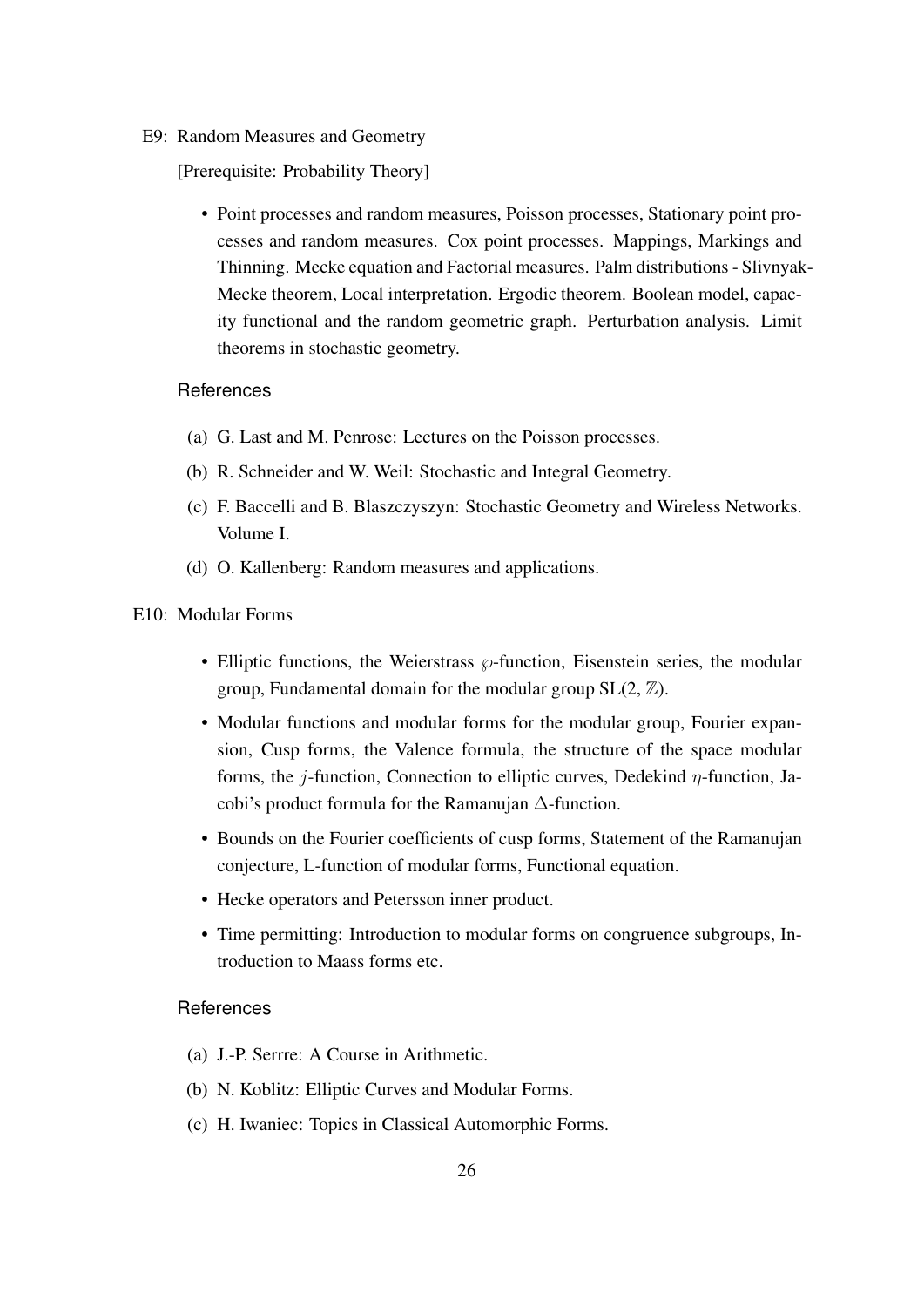#### E11: Analytic Number Theory

- Basic theory of multiplicative functions, Dirichlet convolutions, sums of multiplicative functions, Euler-Maclaurin summation formula, Dirichlet's hyperbola method, the Perron formula and Mellin inversion formula, Poisson summation formula.
- The Riemman zeta function, analytic continuation, the functional equation, non-vanishing on the line  $\Re s = 1$ , the zero-free region, the Prime Number Theorem.
- Dirichlet characters and Dirichlet L-functions, the functional equation, nonvanishing on the line  $\Re s = 1$ , Dirichlet's theorem on primes in arithmetic progression, zero-free region, the exceptional zero and the theorems of Landau and Siegel.
- Time permitting: Introduction to sieve methods, character sums, subconvex bounds of L-functions etc.

# References

- (a) H. Davenport: Multiplicative Number Theory.
- (b) T. Apostol: Analytic Number Theory.
- <span id="page-30-0"></span>(c) H. Iwaniec and E. Kowalski: Analytic Number Theory.

# E12: Sieve Methods

- The sieve of Eratosthenes-Legendre, the set-up of the sieve problem.
- Brun's pure sieve, The combinatorial sieve, Buchstab iterations, the fundamental lemma of sieve theory, applications to the Titchmarsh divisor problem Selberg sieve and applications.
- The large sieve and its applications.
- Time permitting: Bombieri-Vinogradov Theorem, Gaps between primes etc.

- (a) H. Halberstam and H.E. Richert: Sieve Methods.
- (b) J. Friedlander and H. Iwaniec: Opera de Cribro.
- <span id="page-30-1"></span>E13: Riemann Surfaces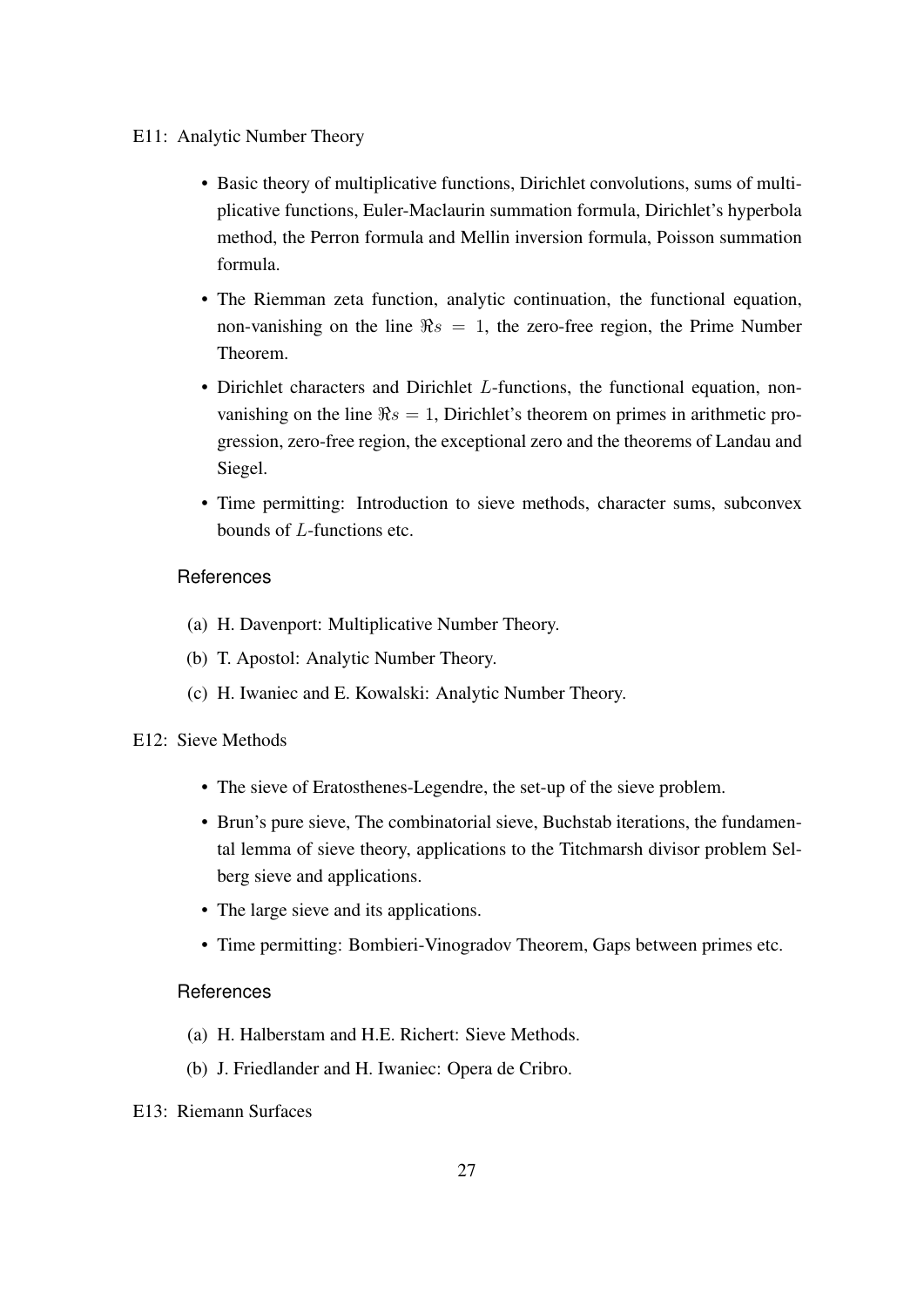- Definition of Riemann surfaces, holomorphic functions on Riemann surfaces, holomorphic maps between Riemann surfaces. Uniqueness principle. Local form of nonconstant holomorphic maps, local degree, open mapping theorem, maximum modulus principle. Meromorphic functions on Riemann surfaces, field of meromorphic functions. Covering surfaces. Statement of Uniformization Theorem. Automorphism groups of the Riemann sphere, the unit disk and the complex plane. Classification of Riemann surfaces with abelian fundamental group. Sheaf of holomorphic functions on a Riemann surface, germs of holomorphic functions, analytic continuation, Monodromy theorem. Branched coverings of Riemann surfaces induce finite extensions of function fields. Existence and uniqueness of the branched covering associated to a finite extension of function fields. Algebraic curves in the complex projective plane. Normalization theorem for algebraic curves. Isomorphism of group of deck transformations of a branched covering and Galois group of corresponding extension of function fields. Riemann-Hurwitz formula and application to computing genus. Almost complex structure, Hodge star operator, d-bar operator on a Riemann surface. Harmonic, holomorphic and meromorphic 1-forms on a Riemann surface, residues and Residue theorem. Hilbert space of square integrable 1-forms on a Riemann surface. Exact, co-exact and harmonic 1-forms. Weyl's lemma on harmonic functions. Hodge theorem for compact Riemann surfaces of genus g. Riemann bilinear relations for differentials of the 1st kind, period matrix, Jacobian variety, Abel-Jacobi map. Construction of harmonic and meromorphic 1-forms on Riemann surfaces with prescribed singularities. Riemann existence theorem. Mittag-Leffler problem for finding meromorphic functions and meromorphic 1-forms with prescribed singular parts. Divisors on a Riemann surface. Serre duality. Riemann-Roch theorem. Uniformization of genus zero and genus one surfaces. Algebraicity of compact Riemann surfaces. Compact Riemann surfaces are determined by function fields. Abel-Jacobi map embedding. Abel's theorem. Jacobi inversion theorem.
- If time permits: Belyi's theorem.

- (a) Forster: Riemman surfaces.
- <span id="page-31-0"></span>(b) Farkas and Kra: Riemann surfaces.

#### E14: Several Complex Variables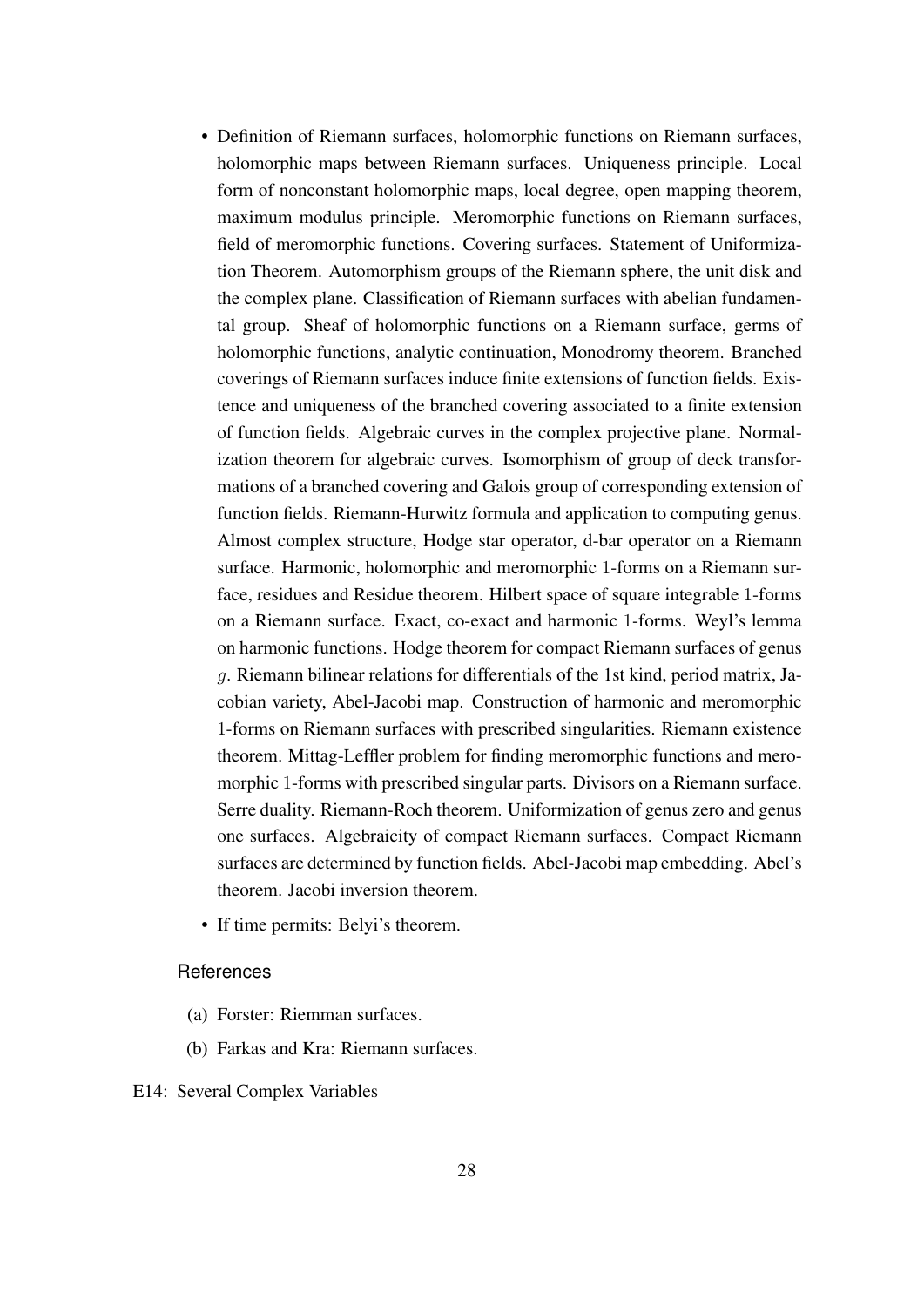• d-bar operator on C, solution of d-bar equation for smooth data with compact support in  $\mathbb C$ . Harmonic functions in  $\mathbb C$ , harmonic conjugates, mean-value property, Poisson kernel and solution of the Dirichlet problem for the unit disc. Subharmonic functions in C, maximum principle, various properties of subharmonic functions. Approximating subharmonic functions by smooth subharmonic functions. Definition of holomorphic functions and mappings of several complex variables. dbar operators in  $\mathbb{C}^n$ . Power series in several complex variables. Cauchy integral formula for holomorphic functions on a polydisc, local power series representation. Uniqueness principle. d-bar equation on  $\mathbb{C}^n$ : 1forms,  $(1, 0)$ -forms and  $(0, 1)$ -forms. Solution of the d-bar equation for smooth data with compact support in  $\mathbb{C}^n$ , application to proving Hartogs phenomenon. Domains of convergence of power series, Reinhardt domains, logarithmically convex domains. Convergence of Taylor series on Reinhardt domains. Convexity with respect to a family of functions. Convex domains in  $\mathbb{R}^n$ , convex exhaustion functions, defining functions for strongly convex domains, continuity principle for convex domains. Definitions and basic properties of plurisubharmonic functions in  $\mathbb{C}^n$ . Definition of pseudoconvex domains in  $\mathbb{C}^n$ . Various equivalent characterizations of pseudoconvexity. The Levi form and Levi pseudoconvexity for domains with  $C^2$ -boundary, equivalence with pseudoconvexity. Defining functions for strictly Levi pseudoconvex domains. Holomorphic convexity. Domains of holomorphy. Domain holomorphically convex if and only if it is a domain of holomorphy. Domains of holomorphy are pseudoconvex. Hormander's solution of the d-bar equation on pseudoconvex domains. Unbounded operators on Hilbert spaces, adjoints, closed operators. Weak partial derivatives of locally integrable functions on  $\mathbb{R}^n$ . d-bar operators on functions and 1-forms. Weighted  $L^2$ -spaces of functions,  $(0, 1)$ -forms and  $(0, 2)$ -forms. Abstract criterion for existence of weak solutions to d-bar problem. Approximation in the graph norm of  $L^2(0,1)$ -forms by smooth  $(0,1)$ -forms with compact support. Existence of weak['6cf solutions to d-bar problem on pseudoconvex domains. Sobolev spaces, Sobolev embedding, and regularity of solutions to dbar problem on pseudoconvex domains. Solution of the Levi Problem: any pseudoconvex domain is a domain of holomorphy.

- (a) Hormander: An Introduction to Complex Analysis in Several Variables.
- (b) Krantz: Function Theory of Several Complex Variables.
- <span id="page-32-0"></span>E15: Quasiconformal mappings and Teichmuller theory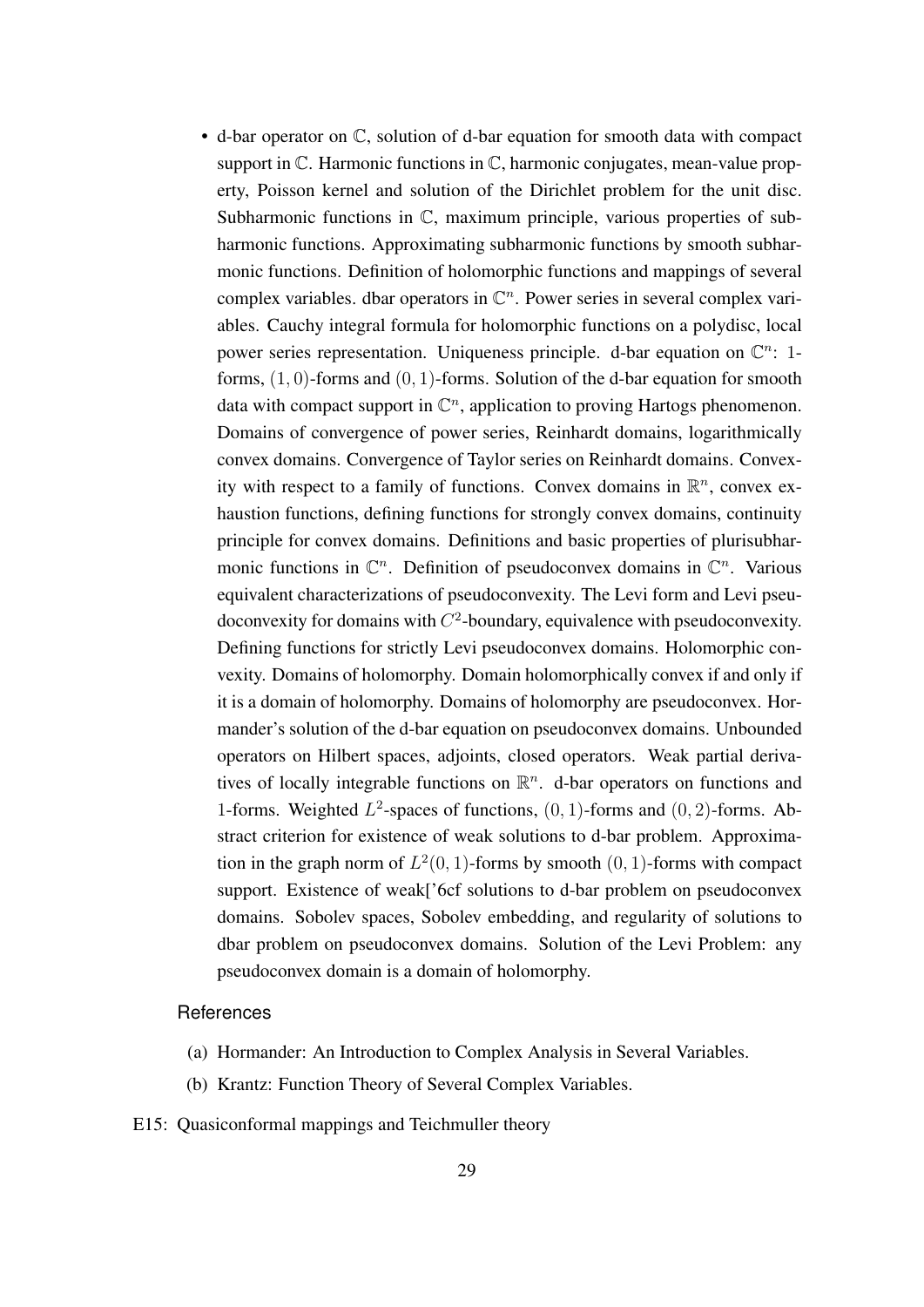• Boundary behaviour of conformal mappings, Caratheodory's theorem (boundary locally connected if and only if the Riemann mapping extends continuously to the boundary). Conformal mapping between Jordan domains extends to a homeomorphism between closures. Definition of  $C<sup>1</sup>$  quasi-conformal mapping. Solution of Grotzsch problem on quasi-conformal mapping between two rectangles with minimum dilatation. Modulus of a quadrilateral in C. Extremal len.gth of a path family in C. Basic properties of extremal length. Calculation of extremal length for examples of path families in rectangles and annuli. Quasi-invariance of extremal length /un+der quasi-conformal mappings. Geometric definition of quasi-conformal mappings in terms of moduli of quadrilaterals. 1-quasi-conformal mappings are conformal. Analytic definition of quasi-conformal mappings in terms of absolute continuity on lines and weak derivatives. Equivalence of geometric and analytic definitions. Equicontinuity of uniformly quasi-conformal mappings. Convergence of quasi-conformal mappings. Solution of the Beltrami equation on the Riemann sphere. Definition of Teichmuller space of a Riemann surface, and Teichmuller metric. Existence of extremal mapping with minimum dilatation in a fixed homotopy class. Completeness of Tecihmuller metric. Teichmuller space of a complex torus is the hyperbolic plane. Holomorphic quadratic differentials on Riemann surfaces, natural parameters, associated flat metric and area form. Teichmuller mappings. Teichmuller's Uniqueness theorem: a Teichmuller mapping is uniquely extremal in its homotopy class. Teichmuller's homeomorphism from unit ball of holomorphic quadratic differentials to Teichmuller space. Fricke-Klein coordinates on Teichmuller space. Teichmuller's Existence theorem: each homotopy class contains a Teichmuller mapping. Teichmuller space homeomorphic to a cell of dimension  $6q - 6$ . The Schwarzian derivative, the Bers embedding and the complex structure on Teichmuller space.

# References

- (a) Ahlfors: Lectures on Quasiconformal Mappings.
- (b) Lehto-Virtanen: Quasiconformal mappings in the plane.
- (c) Imayoshi-Taniguchi: An Introduction to Teichmuller Spaces.

# <span id="page-33-0"></span>E16: Dynamical Systems

• Definition of dynamical systems and examples. Circle rotations. Expanding endomorphisms of the circle. Shifts and subshifts. Quadratic maps. Hyperbolic toral automorphisms. The horseshoe. The solenoid. Flows and differential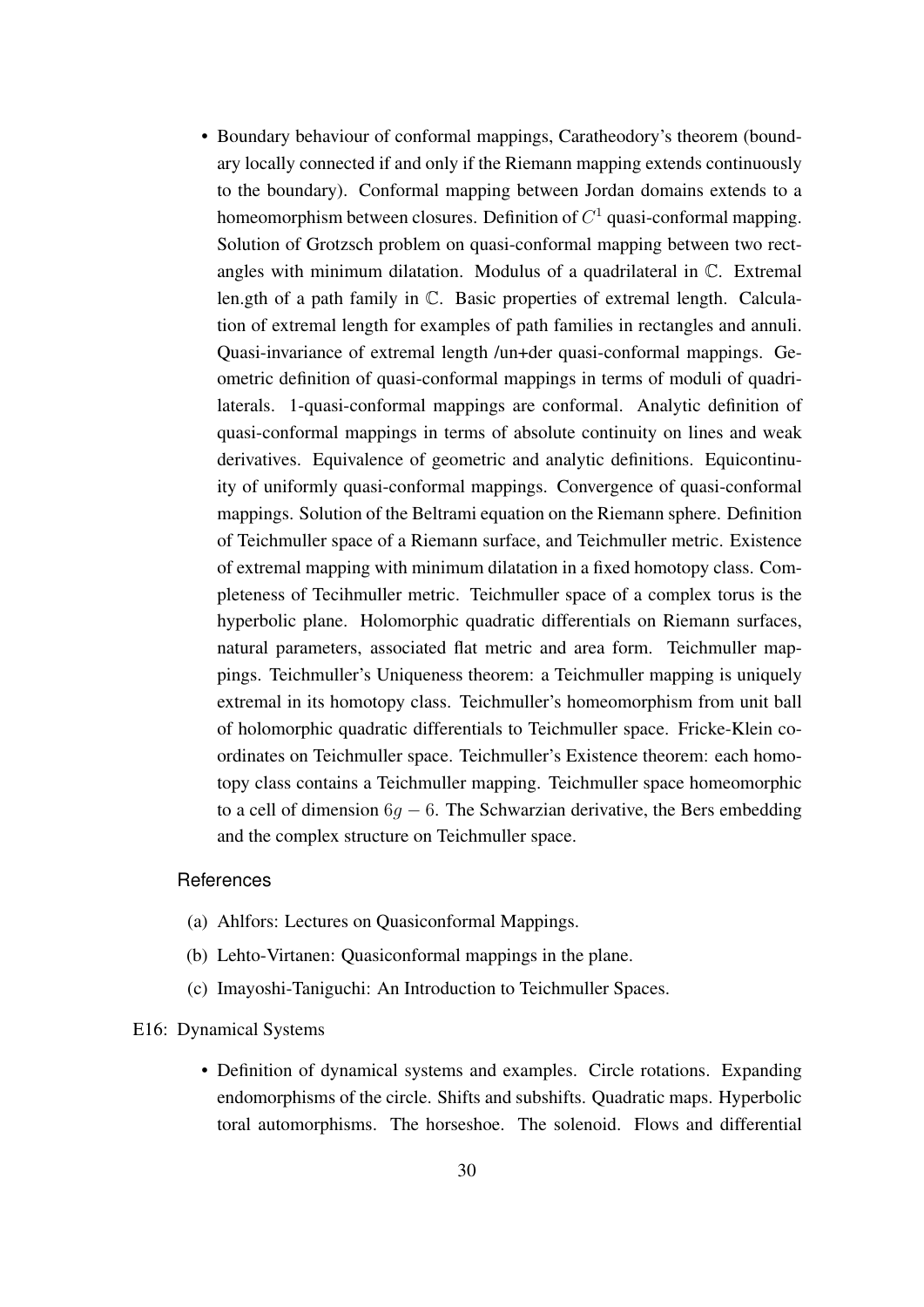equations. Suspension and cross-section. Chaos and Lyapunov exponents. Attractors. Limit sets and recurrence. Topological transitivity. Topological mixing. Expansiveness. Topological entropy, definition and calculation for some examples. Equicontinuity, distality and proximality. Measure preserving transformations and Poincarre recurrence theorem. Ergodicity and mixing. Invariant measures for continuous maps. Ergodic theorems. Unique ergodicity and Weyl's theorem. Weak mixing. Hyperbolic dynamics. Hyperbolic sets, stable and unstable subspaces. Pseudo-orbits and Anosov shadowing theorem. Hyperbolicity in terms of invariant cones. Stability of hyperbolic sets. Structural stability of Anosov diffeomorphisms. Graph transform and Hadamard-Perron theorem. Existence of local stable and unstable manifolds. Local product structure. Density of periodic points for Anosov diffeomorphisms. Density of stable and unstable manifolds, topological mixing of Anosov diffeomorphisms. Circle homeomorphisms, rotation number. Poincare classification of circle homeomorphisms. Denjoy's theorem on conjugacy to irrational rotation for  $C^2$  circle diffeomorphisms. Complex dynamics. Fatou and Julia sets of rational maps. Local linearization near attracting fixed points, Bocher coordinates near superattracting fixed points. Finiteness of attracting and superattracting periodic orbits. Density of repelling periodic points in the Julia set. Backward iterates of points in the Julia set dense in the Julia set. Totally invariant components in the Fatou set. Hyperbolic rational maps and totally disconnected Julia sets.

#### **References**

- (a) Garrett Stuck and Michael Brin: Introduction to Dynamical Systems.
- (b) Anatole Katok and Boris Hasselblatt: Introduction to the Modern Theory of Dynamical Systems.
- (c) John Willard Milnor: Dynamics in One Complex Variable.
- <span id="page-34-0"></span>E17:  $C^*$  algebraic K-theory

[Prerequisites: At least one course among Operator algebras, Basics of  $C^*$ -algebras, Advanced Functional Analysis]

• Homotopy classes of unitary elements, equivalence of projections, semigroup of projections, the  $K_0$  group of a  $C^*$ -algebra and its functorial properties, half exactness, split exactness and stability of  $K_0$ , ordered K-theory, (definitions and a few easy computations only),  $K_1$  group and its functorial properties,  $K_1$ and determinants, The index map, higher  $K$  groups, the long exact sequence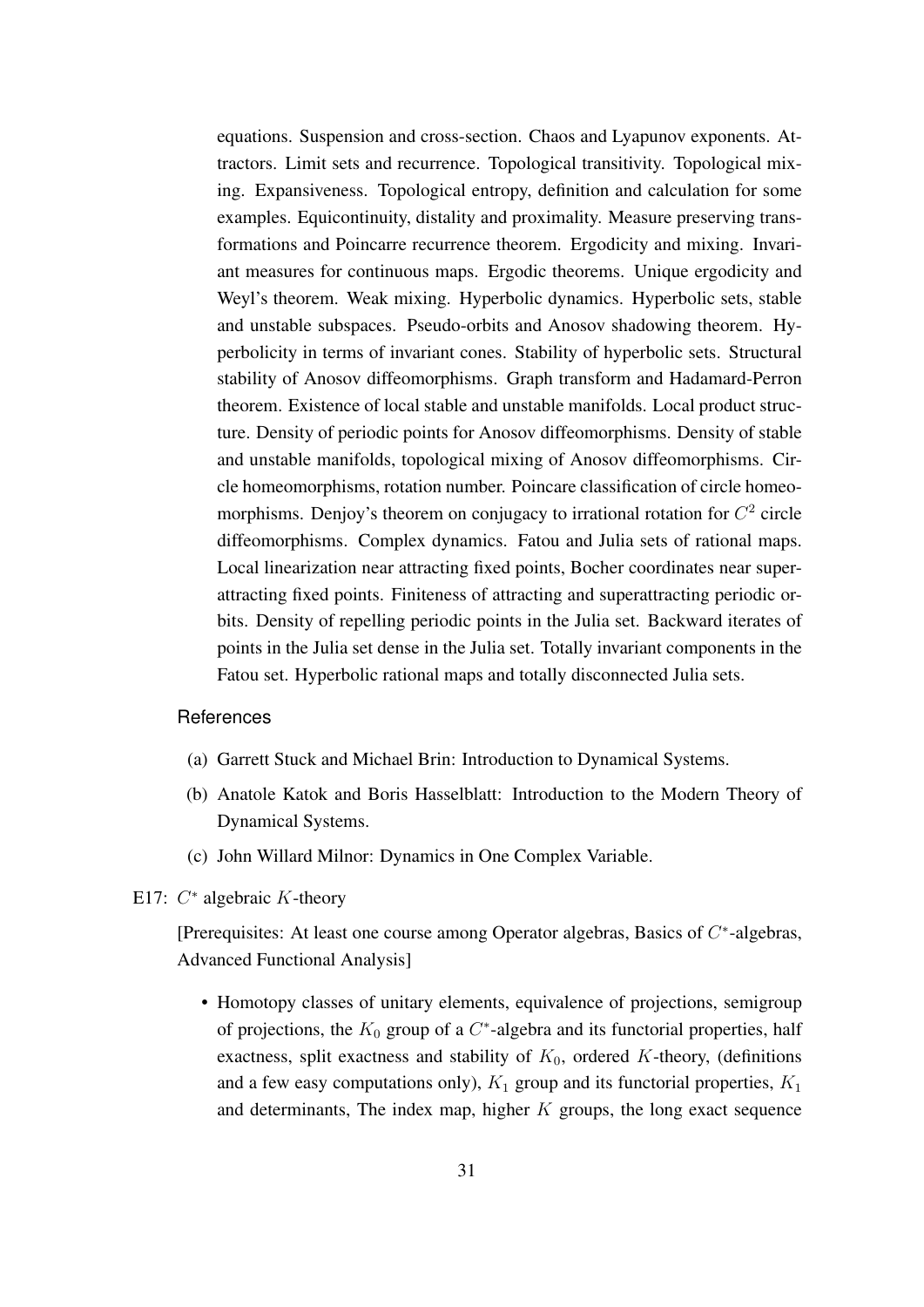in  $K$  theory (statement with examples), Bott periodicity and its applications (sketch of proof if time permits), statement (without proof) and some easy applications of the Connes-Thom isomorphism and the Pimsner-Voiculescu 6-term exact sequence.

# **References**

- (a) N E Wegge-Olsen:  $K$  theory and  $C^*$ -algebras: A Friendly Approach.
- (b) M. Rørdam, F. Larsen, N. Laustsen: An Introduction to  $K$ -theory for  $C^*$ -Algebras.
- (c) Bruce Blackadar: K theory for Operator Algebras.

# <span id="page-35-0"></span>E18: Algebra III

- Modules over noncommutative rings: Noetherian and Artinian rings and modules. Modules of finite length. Krull-Schmidt theorem.
- Tensor product of modules and algebras: definitions, basic properties, right exactness, change of base.
- Semisimple rings and modules; Wedderburn-Artin theory.
- Nilradical and Jacobson radical; NAK lemma; Jacobson radical of an Artinian ring is nilpotent; Ring semi-simple if and only if Artinian with trivial radical; Artinian ring is Noetherian.
- Central simple algebras; Skolem-Noether theorem (from Lam's Noncommutative rings).
- Time permitting: Introduction to Quadratic forms; Witt's theorem; Clifford algebras (from Lam's Quadratic forms).

- (a) T.Y. Lam, A First Course in Noncommutative Rings, Springer.
- (b) T.Y. Lam, Introduction to Quadratic Forms, AMS.
- (c) T. Hungerford, Algebra, Springer.
- (d) P.M. Cohn, Further Algebra and Applications, Springer.
- (e) S. Lang, Algebra, Springer.
- (f) D.S. Dummit and R.M. Foote, Abstract Algebra (Part VI), John Wiley.
- (g) TIFR notes on Semisimple rings and modules.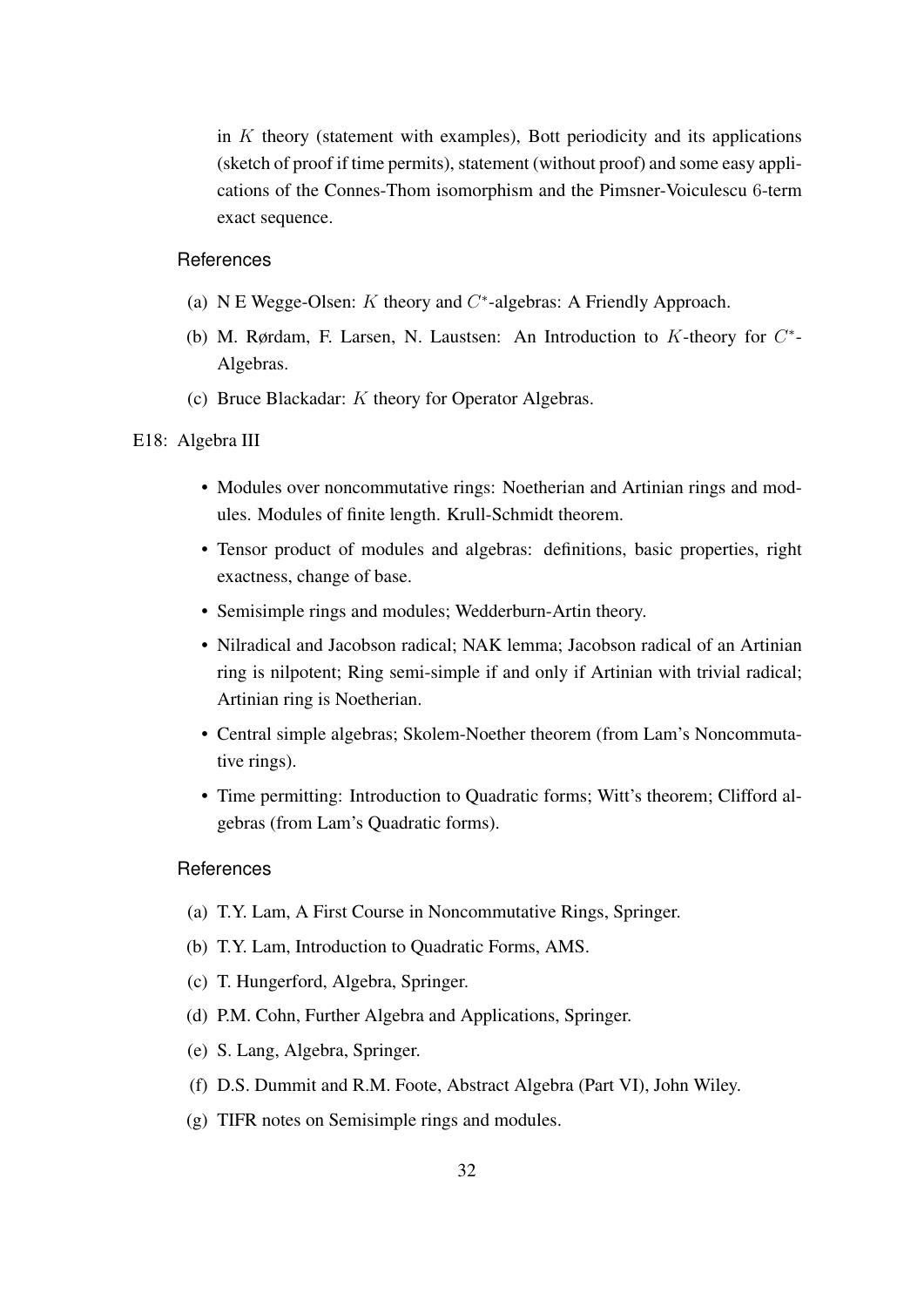(h) N. Jacobson, Basic Algebra II, W.H. Freeman and Co (1985).

#### <span id="page-36-0"></span>E19: Topics in Discrete Probability

- Review of discrete probability, First and Second Moment methods, Chernoff bounds and some applications.
- Percolation on lattices: Phase-transition phenomena, subcritical and supercritical phases, Uniqueness.
- Random graphs: Phase transition, Influences, Russo's formula and Sharp thresholds. Noise Sensitivity and Stability.
- Introduction to Markov chains and Martingales. Branching processes. Random walks and electrical networks, Uniform spanning trees.

#### **References**

- (a) C. Garban and J. Steif: Noise Sensitivity of Boolean Functions and Percolation.
- (b) N. Lanchier: Stochastic Modelling.
- (c) Sebastien Roch: Modern Discrete Probability: A toolkit. (Notes).
- (d) R. Lyons and Y. Peres: Probability on trees and networks.
- (e) M. Barlow: Random walks and heat kernel on Graphs.
- <span id="page-36-1"></span>E20: Topics in Gaussian Processes [Prerequisites: Probability theory (C12)]

(*Note: It is recommended to do Brownian motion and diffusions (E51) in parallel.*)

- Review of Gaussian random variables. Slepian and Sudakov-Fernique inequalities. Variance bounds, Poincare inequality, Isoperimetric inequality, Log-sobolev inequality, Concentration and transport inequalities. Maxima of Gaussian processes. Majorizing measures and Generic chaining. Excursion probabilities. Hypercontractivity.
- Additional Topics (depending on time and audience interest): Geometry of Gaussian random fields. Stein's method. Introduction to Malliavin calculus.

- (a) Ramon van Handel: Probability in high dimensions: Notes
- (b) Manjunath Krishnapur's course on Gaussian processes: Notes
- (c) R. J. Adler: Introduction to continuity, extrema and related topics for general Gaussian processes.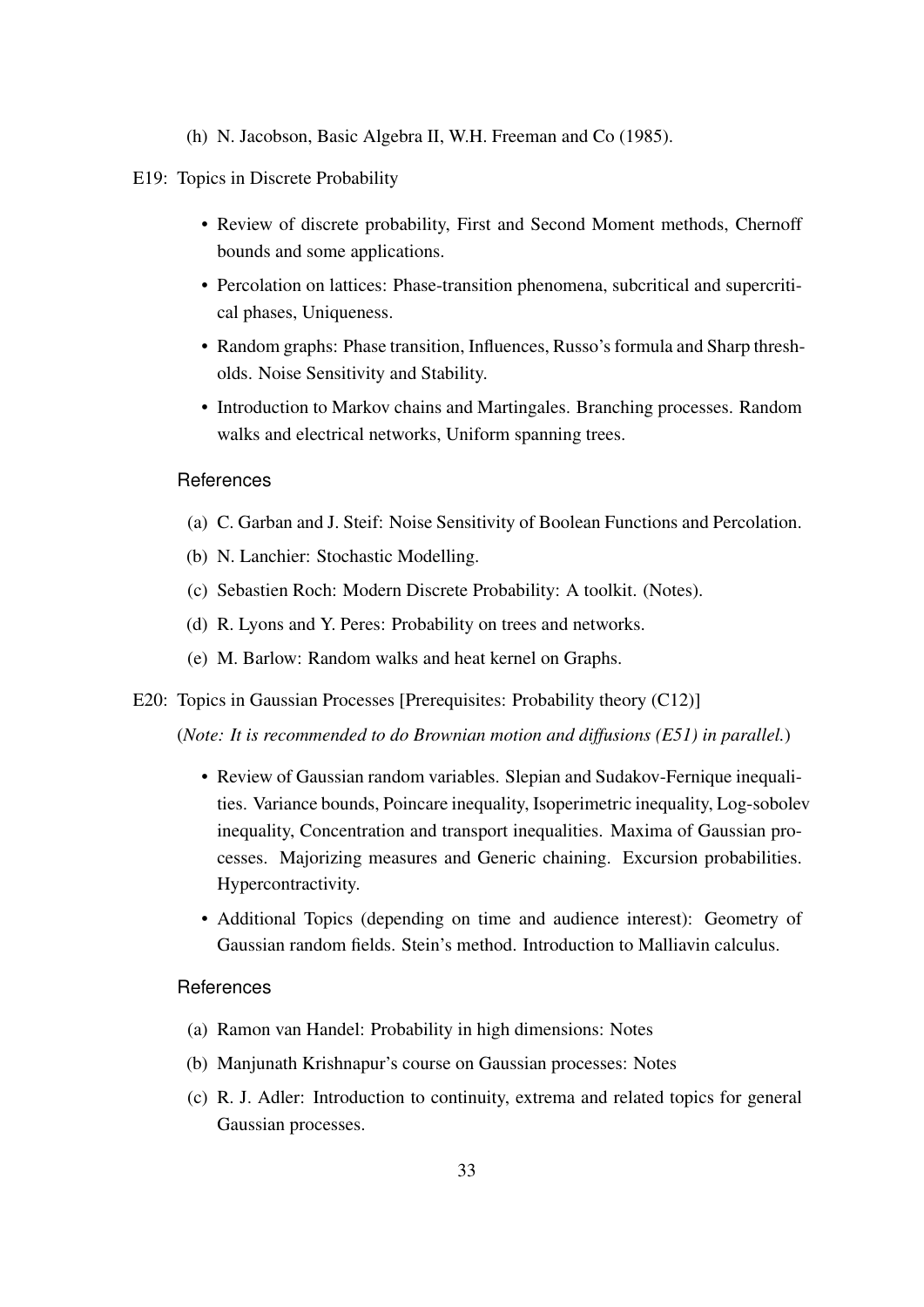- (d) R.J. Adler and J. E. Taylor: Random fields and Geometry.
- (e) M. Talagrand: Upper and lower bounds for stochastic processes.

### <span id="page-37-0"></span>E21: Analysis on Graphs

• Review of Matrices and Graphs. Incidence matrix, Adjacency matrix and Laplace matrix of a graph. The Laplace operator on graphs. Random walks on graphs. Dirichlet Problem. Spectral properties. Eigenvalues and mixing time. Cheeger's inequality. Eigenvalues on infinite graphs. Estimates of the heat kernel. Carne-Varopoulous bound.

# **References**

- (a) R. B. Bapat: Graphs and Matrices.
- (b) A. Grigor'yan.: Introduction to Analysis on Graphs.
- (c) M. T. Barlow: Random Walks and Heat Kernel on Graphs.
- (d) R. Lyons and Y. Peres: Probability on trees and networks.

# <span id="page-37-1"></span>E22: Algebraic Graph Theory

• Graph homomorphisms and automorphisms, Permutation groups (Orbits, primitivity and connectivity), Transitive graphs, Graphs and their spectra (adjacency algebra and spectrum of a graph, Perron-Frobenius theory, interlacing properties, invariant subspaces of an adjacency algebra), Cuts and Flows, Strongly regular graphs, Rank Polynomial and matroids.

- (a) R. B. Bapat: Graphs and Matrices.
- (b) N.L. Biggs, Algebraic Graph Theory.
- (c) C. Godsil and G. Royle: Algebraic Graph Theory.
- <span id="page-37-2"></span>E23: Advanced Number Theory
	- Review of finite fields; polynomial equations over finite fields: theorems of Chevalley and Warning; Quadratic Forms over prime fields.
	- Review of the law of quadratic reciprocity.
	- The ring of  $p$ -adic integers; the field of  $p$ -adic numbers; completion;  $p$ -adic equations and Hensel's lemma; Quadratic Forms with p-adic coefficients. Hilbert's symbol.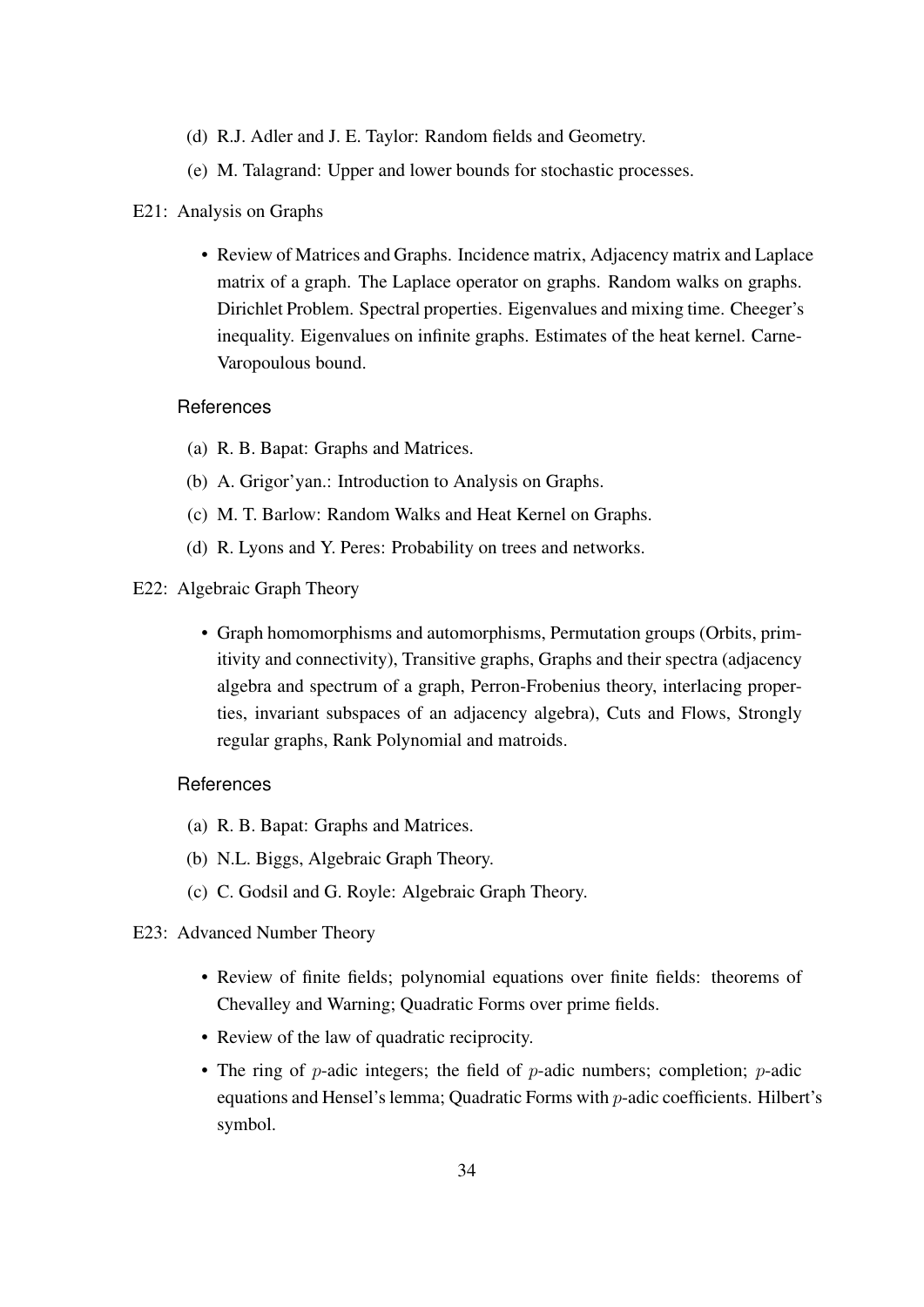- Dirichlet series: abscissa of convergence and absolute convergence.
- Riemann Zeta function and Dirichlet L-functions. Dirichlet's theorem on primes in arithmetic progression. Functional equation and Euler product for L-functions.
- Modular forms and the modular group  $SL(2,\mathbb{R})$ . Eisenstein series. Zeros and poles of modular functions. Dimensions of the spaces of modular forms. The *j*-invariant and Picard's Theorem. L-function and Ramanujan's  $\tau$ -function.

- (a) J.P. Serre: A Course in Arithmetic, Springer-Verlag (1973).
- (b) Z. Borevich and I. Shafarevich: Number Theory (chapter 1).
- <span id="page-38-0"></span>(c) K. Chandrasekharan: Introduction to Analytic Number Theory, Springer-Verlag (1968).

# E24: Algebraic Number Theory

(*Note: A priori knowledge of "Commutative Algebra" is desirable.*)

• Algebraic numbers and algebraic integers; Brief review of integral extensions; Norm, trace and discriminant; Existence of integral basis. Dedekind domains, ideal class group. Minkowsky theory, finiteness of class group. Dirichlet unit theorem. Factoring of prime ideals on extensions, fundamental identity; Quadratic number fields (computation of class numbers, prime decomposition, Pell's equations). Hilbert's ramification theory (decomposition and inertia groups); Cyclotomic fields. Valuations, completions, local fields.

- (a) G.J. Janusz: Algebraic Number Fields, (chapter 1-4), AMS (1996).
- (b) D.A. Marcus: Number Fields, Springer-Verlag (1977).
- (c) J. Neukirch: Algebraic Number Theory, Springer (1999).
- (d) P. Ribenboim: Classical Theory of Algebraic Numbers, Springer Science and Business Media (2001).
- (e) J. Esmonde and M. Ram Murty: Problems in Algebraic Number Theory, Springer (Indian reprint 2006).
- <span id="page-38-1"></span>(f) TIFR pamphlet on Algebraic Number Theory.
- E25: Advanced Functional Analysis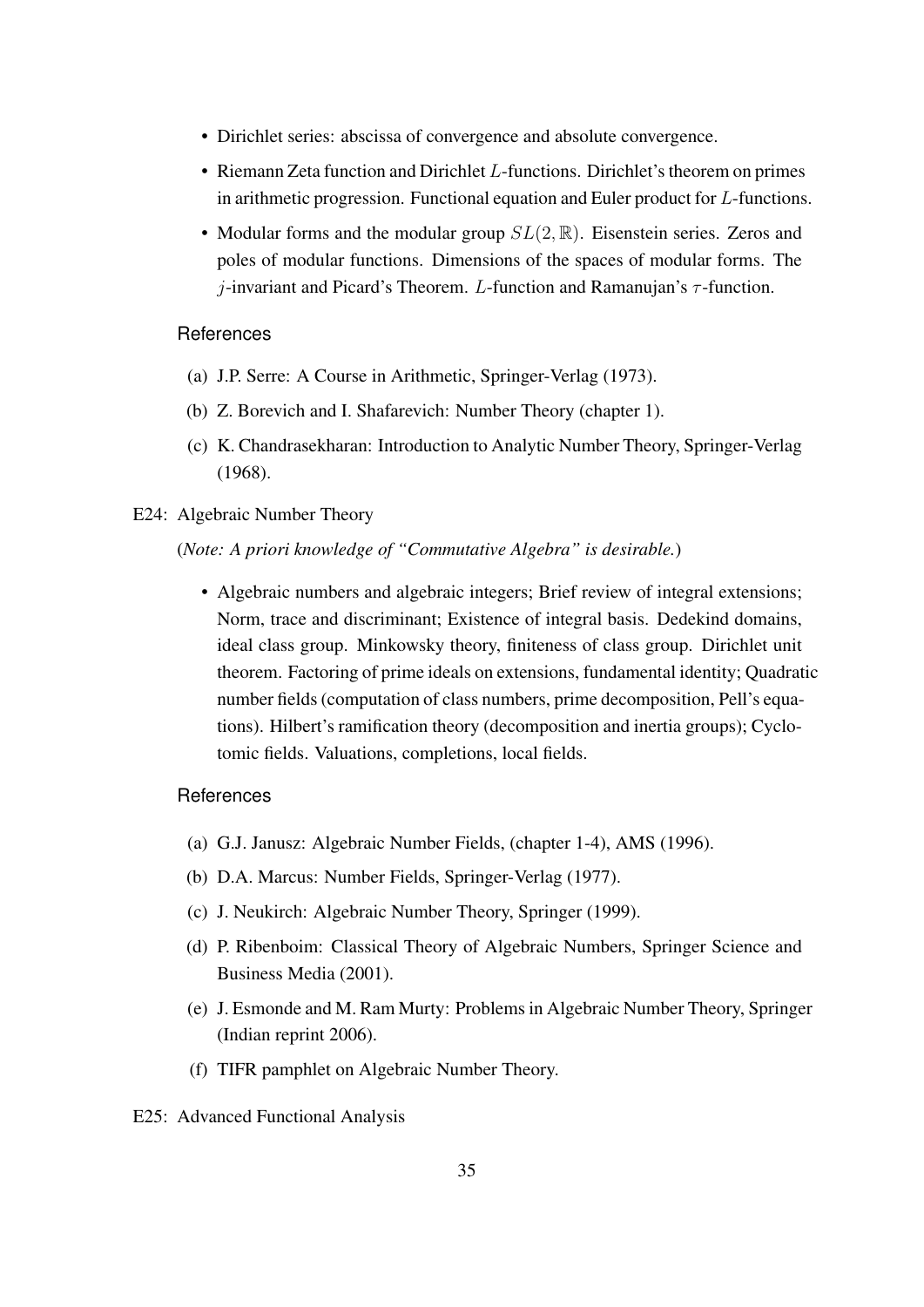- Brief introduction to topological vector spaces (TVS) and locally convex TVS. Linear Operators. Uniform Boundedness Principle. Geometric Hahn-Banach theorem and applications (Markov-Kakutani fixed point theorem, Haar Measure on locally compact abelian groups, Liapounovs theorem). Extreme points and Krein-Milman theorem.
- In addition, one of the following topics:
	- (a) Geometry of Banach spaces: vector measures, Radon-Nikodym Property and geometric equivalents. Choquet theory. Weak compactness and Eberlein-Smulian Theorem. Schauder Basis.
	- (b) Banach algebras, spectral radius, maximal ideal space, Gelfand transform.
	- (c) Unbounded operators, Domains, Graphs, Adjoints, spectral theorem.

- (a) N. Dunford and J. T. Schwartz, Linear operators. Part II: Spectral theory. Self adjoint operators in Hilbert space, Interscience Publishers, John Wiley (1963).
- (b) Walter Rudin, Functional analysis, Second edition, International Series in Pure and Applied Mathematics. McGraw-Hill (1991).
- (c) K. Yosida, Functional analysis, Springer (Indian reprint 2004).
- <span id="page-39-0"></span>(d) J. Diestel and J. J. Uhl, Jr., Vector measures, Mathematical Surveys (15), AMS (1977).

# E26: Operator Algebras

- Definition and examples of Banach and  $C^*$  algebras, Gelfand theory for abelian Banach and  $C^*$  algebras, Spectral theorem for bounded normal operators on a Hilbert spaces.
- General noncommutative  $C^*$  algebras: basic properties, Positive elements and states, GNS theorem, ideals and quotients of  $C^*$  algebras,  $C^*$  algebra of compact operators.
- Definition of examples of von Neumann algebras, the double commutant theorem and Kaplansky density theorem, abelian von Neumann algebras and the  $L^{\infty}$ -functional calculus.
- Time permitting: discussion on some concrete examples like AF algebras, group C ∗ algebras for discrete countable groups, Cuntz algebras, noncommutative tori etc.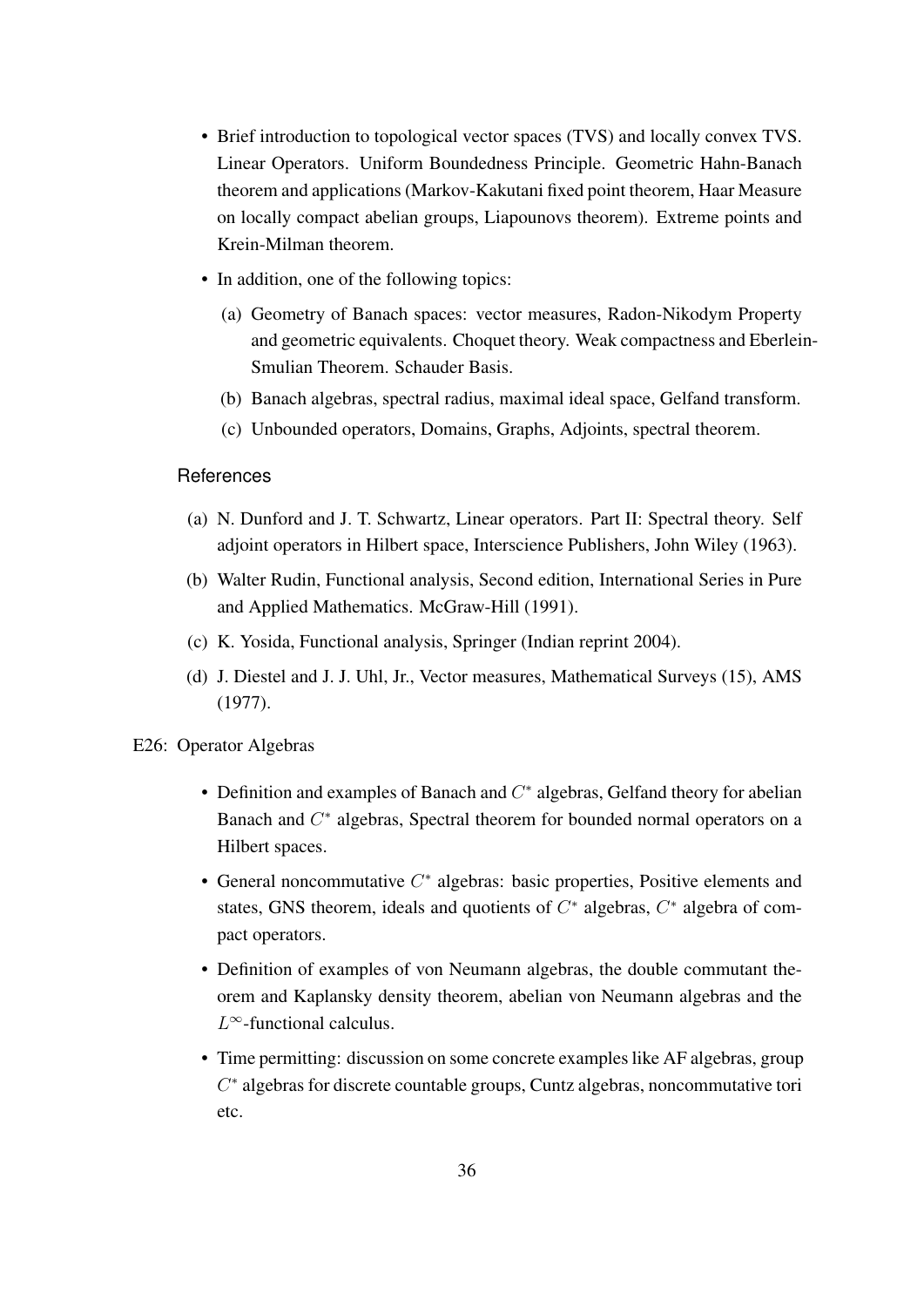- (a)  $C^*$  Algebras by Examples, K R Davidson;
- (b) Functional A Course in Functional Analysis, J B Conway
- (c)  $C^*$  Algebra and Operator Theory, G. J. Murphy
- <span id="page-40-0"></span>(d) Fundamentals of the theory of operator algebras, volume I and II, R.V. Kadison and J. R. Ringrose

#### E27: Unbounded Operators

- Review of bounded operators on Hilbert spaces and spectral theorem for compact normal operators.
- 2) Definition and examples of Banach and  $C^*$  algebras, Gelfand theory for abelian Banach and  $C^*$  algebras, Spectral theorem for bounded normal operators on a Hilbert spaces.
- Unbounded operators: definition and examples; densely defined, closable and closed operators; graph of an unbounded operators; basic results involving these properties.
- Symmetric, self-adjoint and normal operators; Caley transform; spectral theorems for unbounded self adjoint and unbounded normal operators; examples and applications.

# <span id="page-40-1"></span>References

(a) Functional Analysis; W. Rudin

# E28: Advanced Linear Algebra

- Majorization and doubly stochastic matrices. Matrix Decomposition Theorems (Polar, QR, LR, SVD etc.) and their applications. Perturbation Theory.
- Nonnegative matrices and their applications. Wavelets and the Fast Fourier Transform. Basic ideas of matrix computations.

- <span id="page-40-2"></span>(a) R. Bhatia, Matrix Analysis, GTM (169), Springer (Indian reprint 2004).
- E29: Markov Chains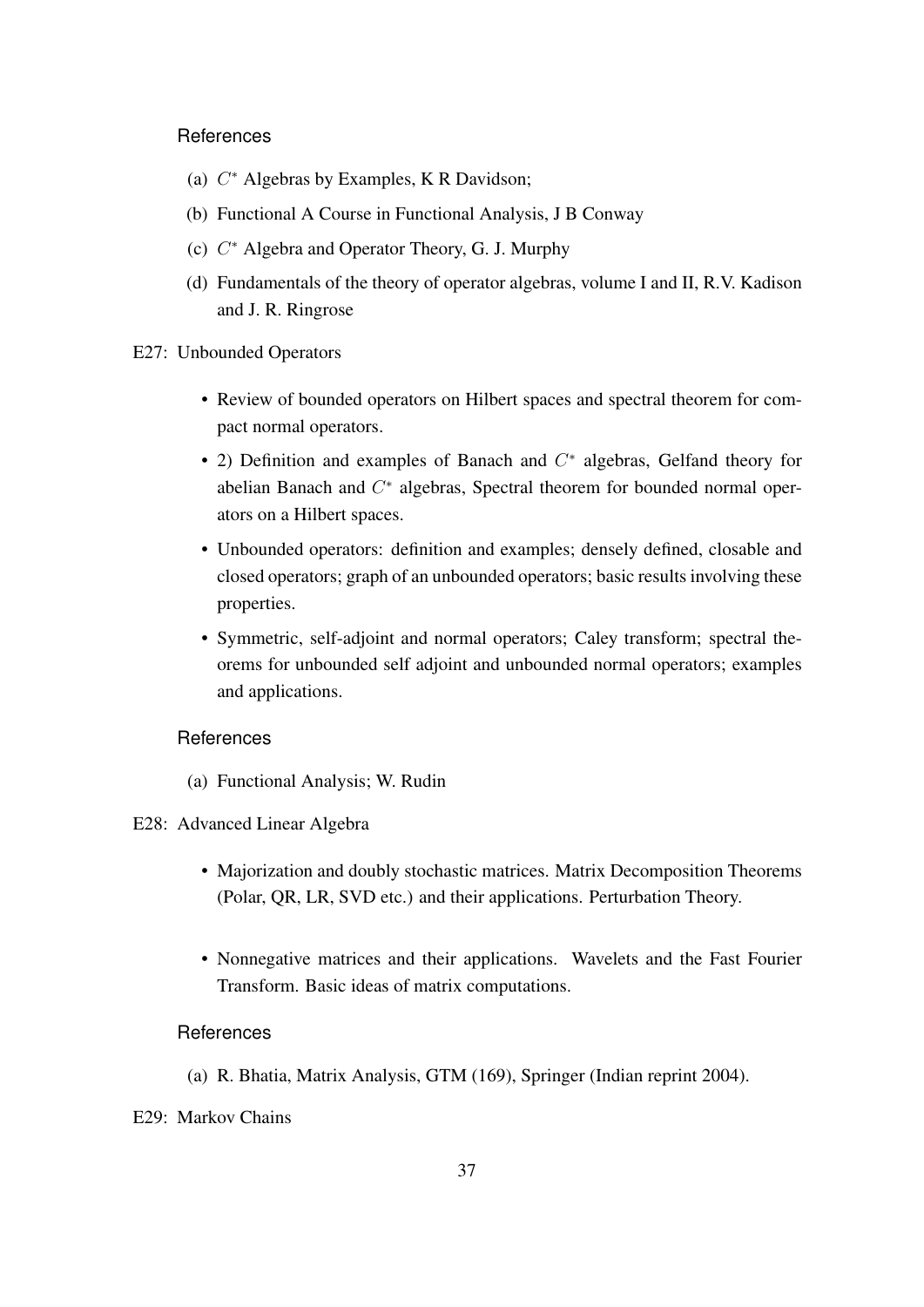- Finite State Markov Chains. Examples, Classification of States, Stationary Distribution.
- Random walk on Finite Groups. Connection to electrical networks. Recurrence and Transience of Random walks.
- Branching chain, progeny distribution and progeny generating function, extinction probability, geometric growth in the super-critical case.
- Rates of convergence to stationarity, Dirichlet Form and Spectral gap methods, Some Coupling methods with applications, Cheeger's inequality.
- Poisson Processes, Continuous time Markov Chains, Birth-and-death processes.

- (a) S. M. Ross, Stochastic processes, John Wiley (1996).
- (b) R. N. Bhattacharya and E. C. Waymire, Stochastic processes with applications.
- (c) E. Gine, R. Grimmett and L. Saloff-Coste, Lectures on probability theory and statistics, Springer-Verlag (1997).
- (d) L. Levine, Y. Peres and E. Wilmer: Markov Chains and Mixing times.
- <span id="page-41-0"></span>(e) D. Aldous and J. A. Fill: Reversible Markov Chains and Random Walk on Graphs.
- E30: Ergodic Theory
	- Measure preserving systems; examples. Hamiltonian dynamics and Liouville's theorem, Bernoulli shifts, Markov shifts, Rotations of the circle, Rotations of the torus, Automorphisms of the Torus, Gauss transformations, Skew-product.
	- Poincare Recurrence lemma. Induced transformation: Kakutani towers: Rokhlin's lemma. Recurrence in Topological Dynamics, Birkhoff's Recurrence theorem.
	- Ergodicity, Weak-mixing and strong-mixing and their characterisations. Ergodic theorems of Birkhoff and Von Neumann. Consequences of the ergodic theorems. Invariant measures on compact systems. Unique ergodicity and equidistribution. Weyl's theorem.
	- Isomorphism problem; conjugacy, spectral equivalence.
	- Transformations with discrete spectrum, Halmos von Neumann theorem.
	- Entropy. The Kolmogorov-Sinai theorem. Calculation of Entropy. Shannon-McMillan-Breiman Theorem.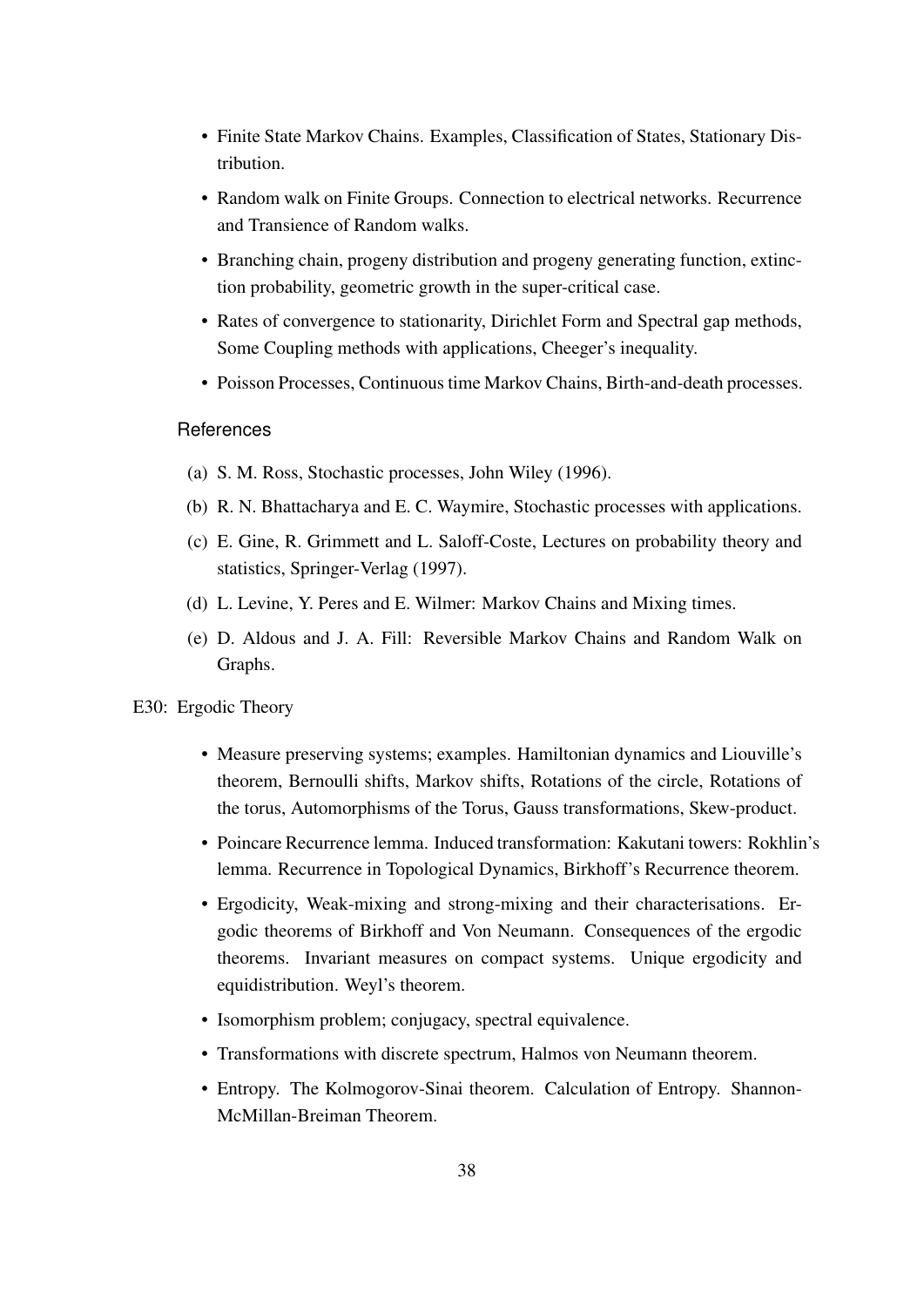• Flows. Birkhoff's Ergodic Theorem and Wiener's Ergodic Theorem for flows. Flows built under a function.

#### References

- (a) Peter Walters, An introduction to Ergodic Theory, GTM (79), Springer (Indian reprint 2005).
- (b) Patrick Billingsley, Ergodic theory and information, Robert E. Krieger Publishing Co. (1978).
- (c) M. G. Nadkarni, Basic ergodic theory, TRIM 6, Hindustan Book Agency (1995).
- (d) H. Furstenberg, Recurrence in ergodic theory and combinatorial number theory, Princeton University Press (1981).
- <span id="page-42-0"></span>(e) K. Petersen, Ergodic theory, Cambridge Studies in Advanced Mathematics (2), Cambridge University Press (1989).
- E31: Topology III
	- *CW*-complexes, cellular homology, comparison with singular theory, computation of homology of projective spaces.
	- Definition of singular cohomology, axiomatic properties, statement of universal coefficient theorem for cohomology. Betti numbers and Euler characterisitic. Cup and cap product, Poincare duality. Cross product and statement of Kunneth theorem. Degree of maps with applications to spheres.
	- Definition of higher homotopy groups, homotopy exact sequence of a pair. Definition of fibration, examples of fibrations, homotopy exact sequence of a fibration, its application to computation of homotopy groups. Hurewicz homomorphism, The Hurewicz theorem. The Whitehead Theorem.

- (a) A. Hatcher, Algebraic Topology, Cambridge University Press (2002).
- (b) M. J. Greenberg and J.R. Harper, Algebraic topology: A First Course, Benjamin/Cummings (1981).
- (c) E. Spanier, Algebraic Topology, Springer-Verlag (1982).
- (d) J.W. Vick, Homology Theory: an introduction to algebraic topology, Springer (1994).
- (e) J. R. Munkres, Elements of algebraic topology, Addison-Wesley (1984).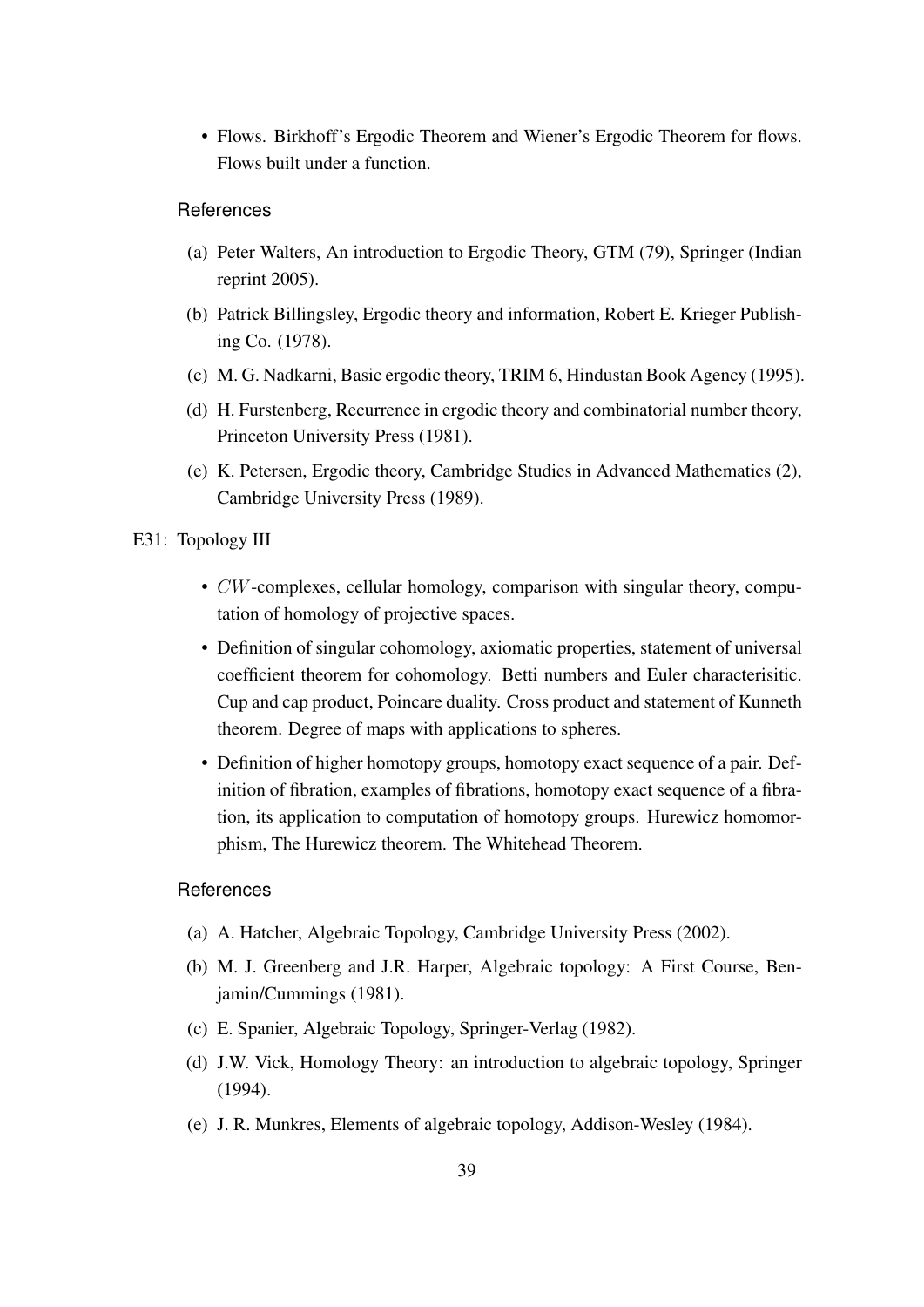(f) G.E. Bredon, Topology and Geometry, Springer (Indian reprint 2005).

#### <span id="page-43-0"></span>E32: Topology IV

[Prerequisite: Differential Geometry I]

- Smooth manifolds, differential forms on manifolds, integration on manifolds, Stoke's theorem, computation of cohomology rings of projective spaces, Borsuk-Ulam theorem.
- Degree, linking number and index of vector fields, the Poincare-Hopf theorem.
- Definition and examples of principal bundles and fibre bundles, clutching construction, description of classification theorem (without proof).

### **References**

- (a) R. Bott and L. W. Tu, Differential forms in algebraic topology, GTM (82), Springer-Verlag (1982).
- (b) Ib H. Madsen and J. Tornehave, From Calculus to Cohomology: De Rham Cohomology and Characteristic Classes, Cambridge Univ Press (1997).
- (c) F. W. Warner,t Foundations of differentiable manifolds and Lie groups, GTM (94), Springer-Verlag (1983).
- (d) D. Husemoller, Fibre Bundles, Springer-Verlag (1993).
- (e) N. Steenrod, The Topology of Fibre Bundles, Princeton Univ Press (1999)

#### <span id="page-43-1"></span>E33: Differential Geometry II

[Prerequisite: Differential Geometry I]

- A quick review of tensors, alternating forms, manifolds, immersion, submersion and submanifolds.
- Tangent bundle, vector bundles, vector fields, flows and the fundamental theorem of ODE. Riemann metrics, Riemannian connection on Riemannian manifolds. Parallel transport, geodesics and geodesic completeness, the theorem of Hopf-Rinow.
- Time permitting: Gauss-Bonnet theorem.

# References

(a) F. W. Warner, Foundations of differentiable manifolds and Lie groups, GTM (94), Springer-Verlag (1983).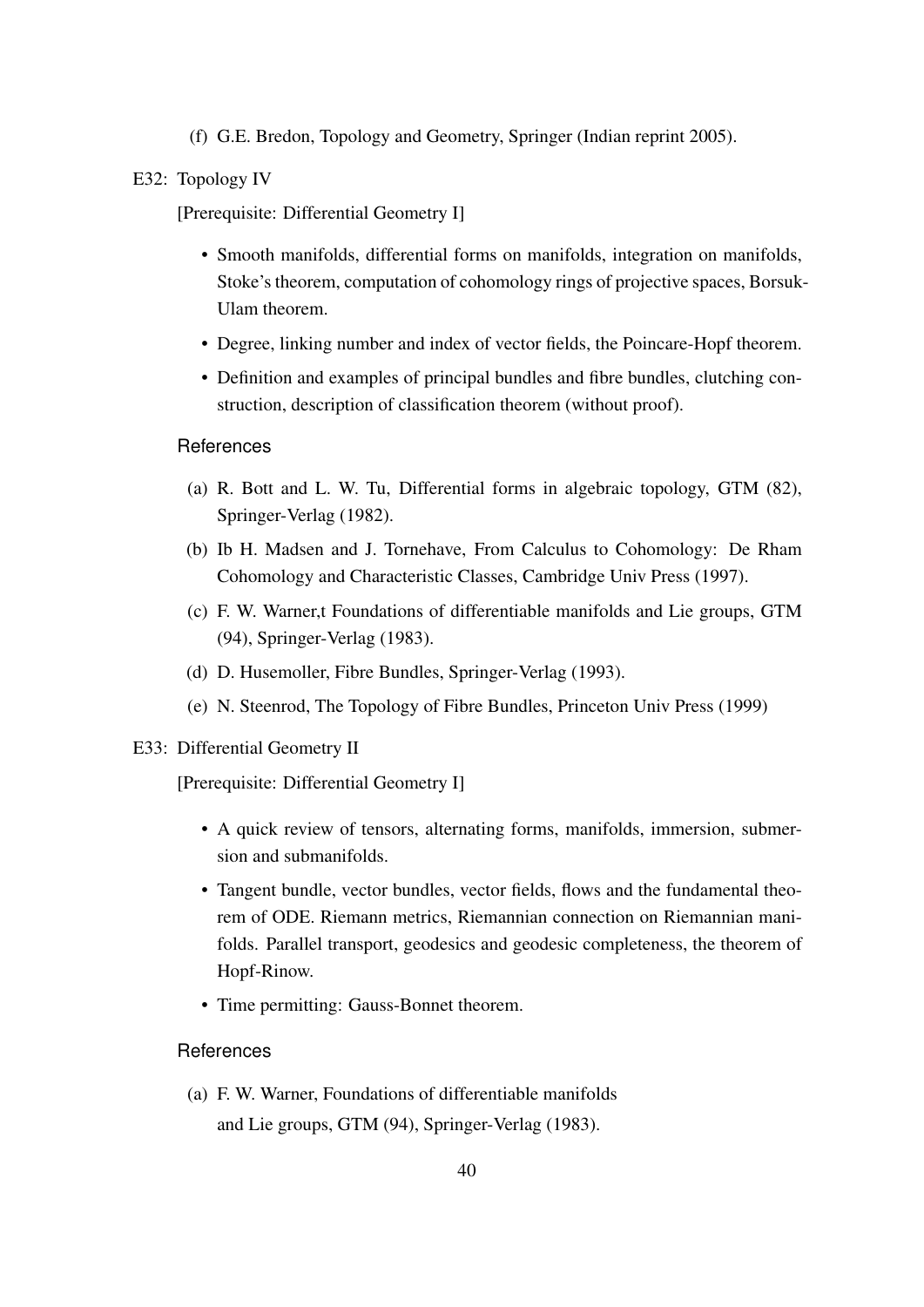- (b) S. Helgason, Differential geometry, Lie groups, and symmetric space, Graduate Studies in Mathematics (34), AMS (2001).
- (c) W.M. Boothby, An Introduction to Differentiable Manifolds and Riemannian Geometry, Academic Press (1975); Elsevier (2008).
- <span id="page-44-0"></span>(d) J.M. Lee, Riemannian Manifolds: An Introduction to Curvature, GTM (176), Springer (1997).

#### E34: Elliptic Curves

[Prerequisites: algebraic number theory (could be simultaneous), algebraic geometry (could be simultaneous)]

- Algebraic curves, divisors, Riemann-Roch theorem.
- Definition of elliptic curves, Weierstrass form, isogeny, Tate module, Weil pairing, Endomorphism ring.
- Elliptic functions and integrals, Elliptic curves over complex numbers, Uniformization.
- Elliptic curves over finite fields, Weil conjectures, Hasse invariant.
- Elliptic curves over local fields, Minimal Weierstrass equation, Torsion, Good and bad reduction and Neron-Ogg-Shafarevich criterion for good reduction.
- Elliptic curves over global fields, weak Mordell-Weil, Kummer pairing, Mordell-Weil theorem over Q.
- If time permits: Heights on projective spaces and elliptic curves and Mordell-Weil theorem; Nagell-Lutz theorem.

- (a) J. Silverman, Arithmetic of elliptic curves (chapters 2,3,5,6,7 and sections 8.1 to 8.4), GTM 106, Springer-Verlag (1986).
- (b) N. Koblitz, Elliptic Curves and Modular Forms, GTM 97, Springer-Verlag 1984.
- (c) J.W.S. Cassels, Lectures on Elliptic Curves, Cambridge Uni Press 1991.
- <span id="page-44-1"></span>(d) D. Husemoller, Elliptic Curves, Springer Science and Business Media, Vol.111, 1987.
- E35: Convex Geometry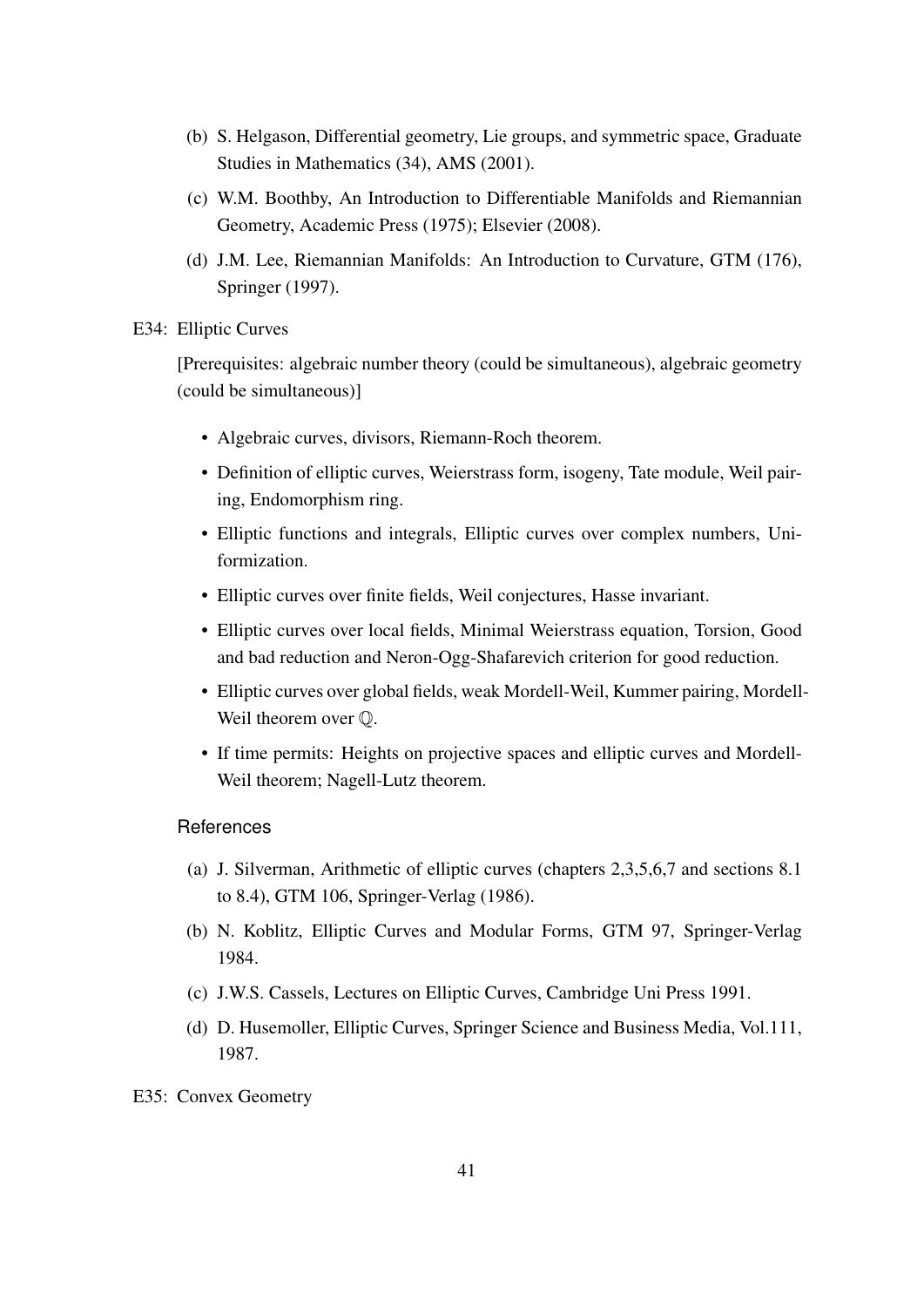- Geometric foundations: combinatorial properties, support and separation theorems, extremal representations.
- Convex functions.
- The Brunn-Minkowski Theory: basic functionals of convex bodies, mixed volumes, geometric (isoperimetric) inequalities.
- Surface area measures and projection functions.
- Integral geometric formulas.

- (a) P. Gruber. Convex and Discrete Geometry.
- (b) R. Schneider. Convex Bodies: the Brunn-Minkowski theory.
- (c) D. Hug and W. Weil: Lectures in Convex Geometry.

#### <span id="page-45-0"></span>E36: Linear Algebraic Groups

[Prerequisites: Commutative Algebra, Lie Algebras (could be simultaneous), Algebraic Geometry (could be simultaneous)]

- Review of background commutative algebra and algebraic geometry (as in chapter 1 of Humphreys's book or chapter 1 of Springer's book). Definition of affine algebraic groups and homomorphisms over algebraically closed fields, examples.
- Orbit-closures under actions, linearity of affine groups. Lie algebra of an algebraic group and adjoint representation. Homogeneous spaces and quotients, Chevalley's theorem. Correspondence between groups and Lie algebras. Jordan decomposition, Commutative linear algebraic groups, diagonalizable groups and algebraic tori. Definition of weights and roots, Weyl group. Unipotent groups, Lie-Kolchin theorem, Structure theorem for connected solvable groups. Definition of reductive and semisimple groups, Borel subgroups, parabolic subgroups. Basic facts on complete varieties, Borel's fixed point theorem. Conjugacy of maximal tori, Nilpotency of Cartan subgroups. Density theorem and connectedness of centralizers of tori. Normalizer theorem for parabolic subgroups. Regular and singular tori, Structure theorem for groups of semisimple rank one. Structure theorem for reductive groups, Bruhat decomposition, semisimple groups. Tits system, standard parabolic subgroups, simplicity proof.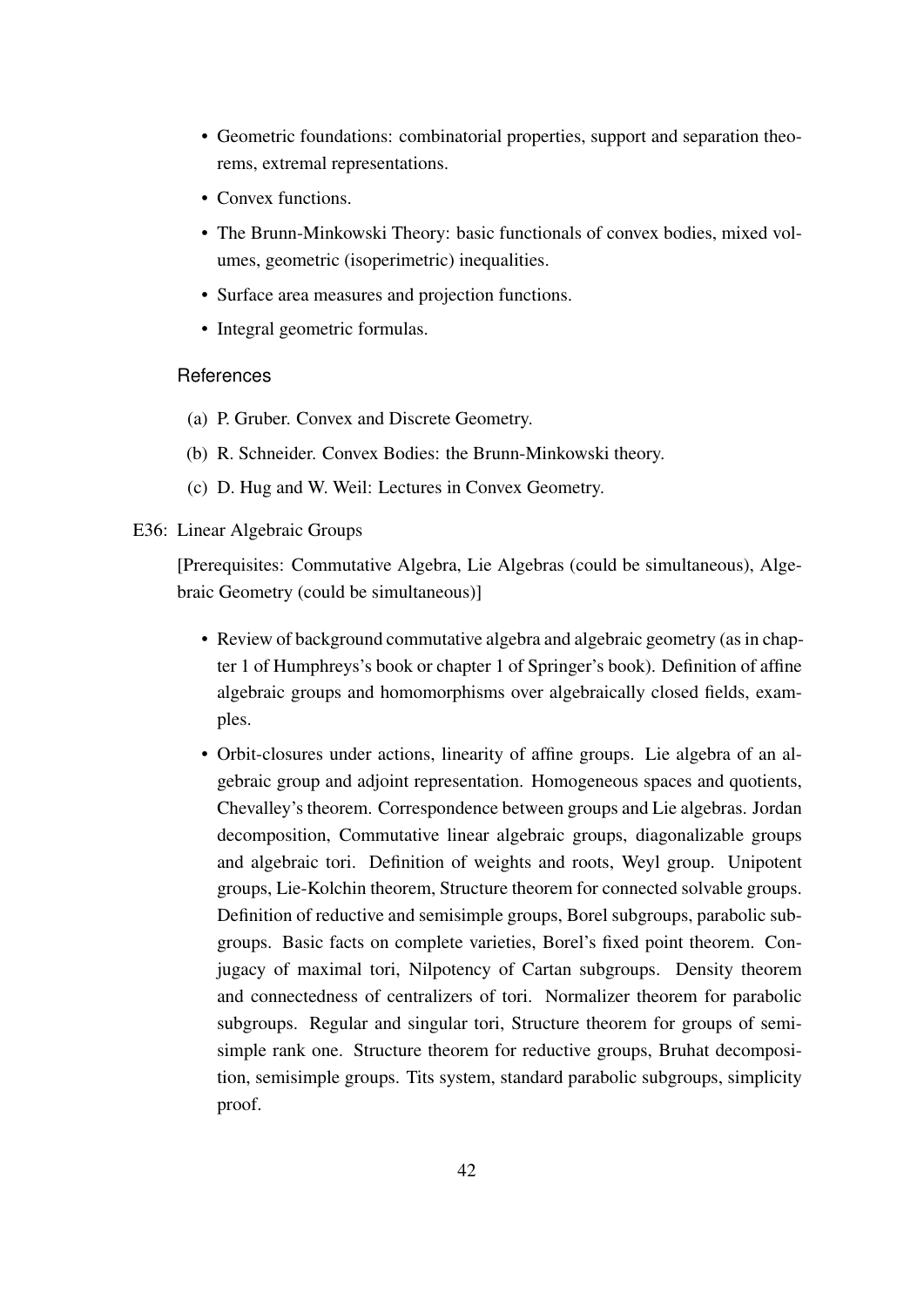• If time permits, mention (without proof): Representations and classification of semisimple groups and statements for general fields.

#### References

- (a) J. E. Humphreys, Linear algebraic groups, (chapters 1 to 10), GTM, Springer-Verlag (1975).
- (b) T. A. Springer, Linear algebraic groups, (chapters 1 to 8), Progress in Mathematics, Birkhäuser (1998).
- <span id="page-46-0"></span>(c) R. Steinberg, Conjugacy classes in algebraic groups, (Chapters 1 and 2 just as reference, some proofs are not given), Lecture Notes in Mathematics (366), Springer-Verlag (1974).

#### E37: Mathematical Logic

- Syntax of First-Order Logic: First Order Languages, Terms and Formulas of a First Order language, First Order Theories.
- Semantics of First-Order Languages: Structures of First-Order Languages, Truth in a Structure, Model of a Theory.
- Propositional Logic: Tautologies and Theorems of propositional Logic, Tautology Theorem.
- Proof in First Order Logic, Metatheorems of a first order theory, e.g., theorems on constants, equivalence theorem, deduction and variant theorems etc., Consistency and Completeness, Lindenbaum Theorem.
- Henkin Extension, Completeness theorem, Extensions by definition of first order theories, Interpretation theorem.
- Model Theory: Embeddings and Isomorphisms, Löwenheim-Skolem Theorem, Compactness theorem, Categoricity, Complete Theories.
- Recursive functions, Arithmatization of first order theories, Decidable Theory, Representability, Godel's first Incompleteness theorem.

- (a) S. M. Srivastava, A Course on Mathematical Logic, Springer (2013).
- <span id="page-46-1"></span>(b) J. R. Shoenfield, Mathematical logic, Addison-Wesley (1967).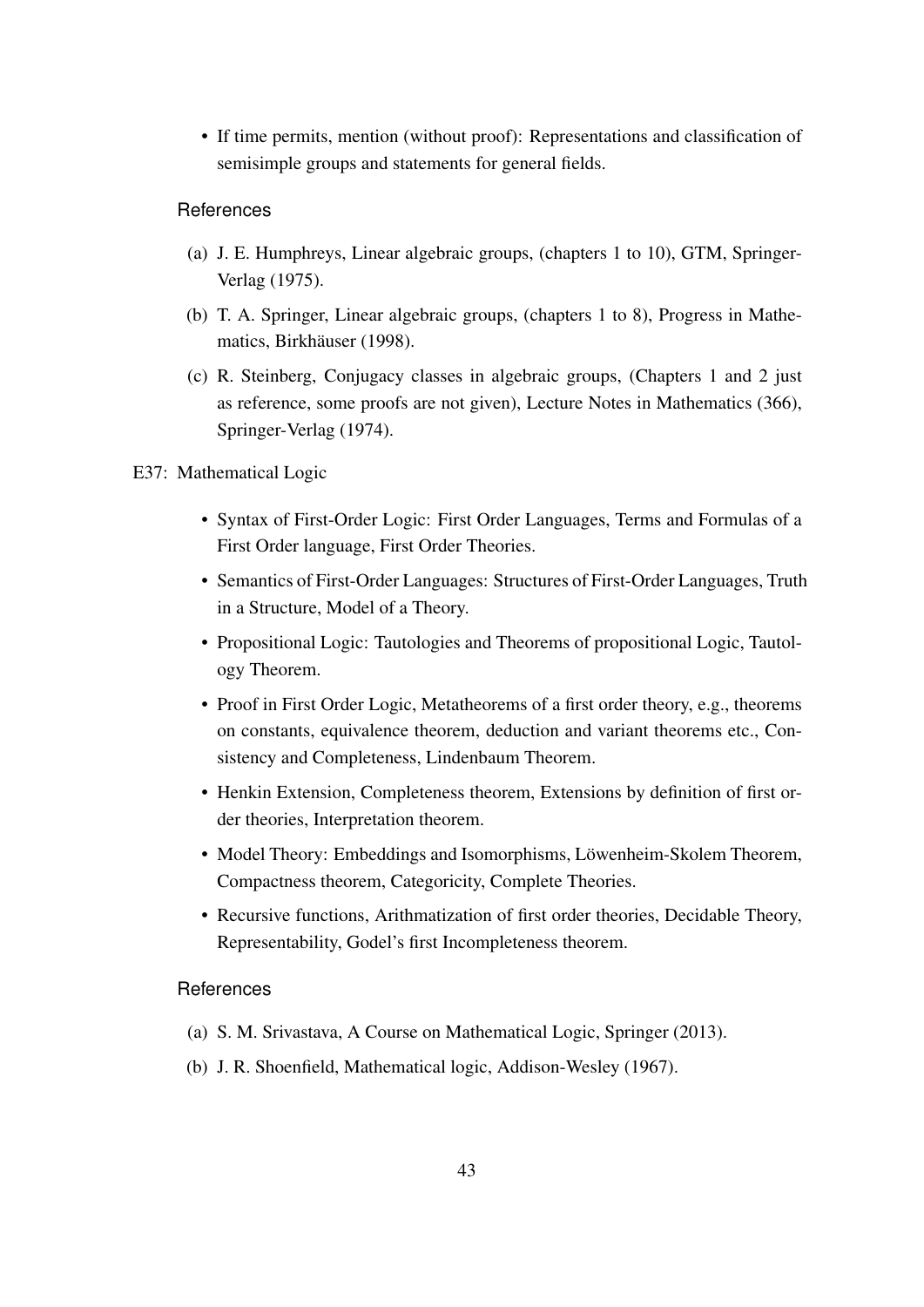#### E38: Set Theory

# *Either (A) or (B):*

# (A) *Descriptive Set Theory:*

- A quick review of elementary cardinal and ordinal numbers, transfinite induction, induction on trees, Idempotence of Souslin operation.
- Polish spaces, Baire category theorem, Transfer theorems, Standard Borel spaces, Borel isomorphism theorem, Sets with Baire property, Kuratowski-Ulam Theorem. The projective hierarchy and and its closure properties.
- Analytic and coanalytic sets and their regularity properties, separation and reduction theorems, Von Neumann and Kuratowski-Ryll Nardzewskis selection theorems, Uniformization of Borel sets with large and small sections. Kondos uniformization theorem.

#### References

- (a) S. M. Srivastava, A course on Borel sets, GTM (180), Springer-Verlag (1998).
- (b) A. S. Kechris, Classical descriptive set theory, GTM (156), Springer-Verlag (1995).
- (B) *Axiomatic Set Theory:*
	- A naive review of cardinal and ordinal numbers including regular and singular cardinals, some large cardinals like inaccessible and measurable cardinals. Martins Axiom and its consequences. Axiomatic development of set theory upto foundation axiom, Class and Class as models, relative consistency, absoluteness, Reflection principle, Mostowski collapse lemma, non-decidability of large cardinal axioms, Godel's second incompleteness theorem, Godel's constructible universe, Forcing lemma and independence of CH.

- (a) S. M. Srivastava, A course on Borel sets, GTM (180), Springer-Verlag (1998).
- (b) K. Kunen, Set theory. An introduction to independence proofs, Studies in Logic and the Foundations of Mathematics (102), North-Holland Publishing Co. (1980).
- <span id="page-47-0"></span>(c) T. Jech, Set theory, Academic Press (1978).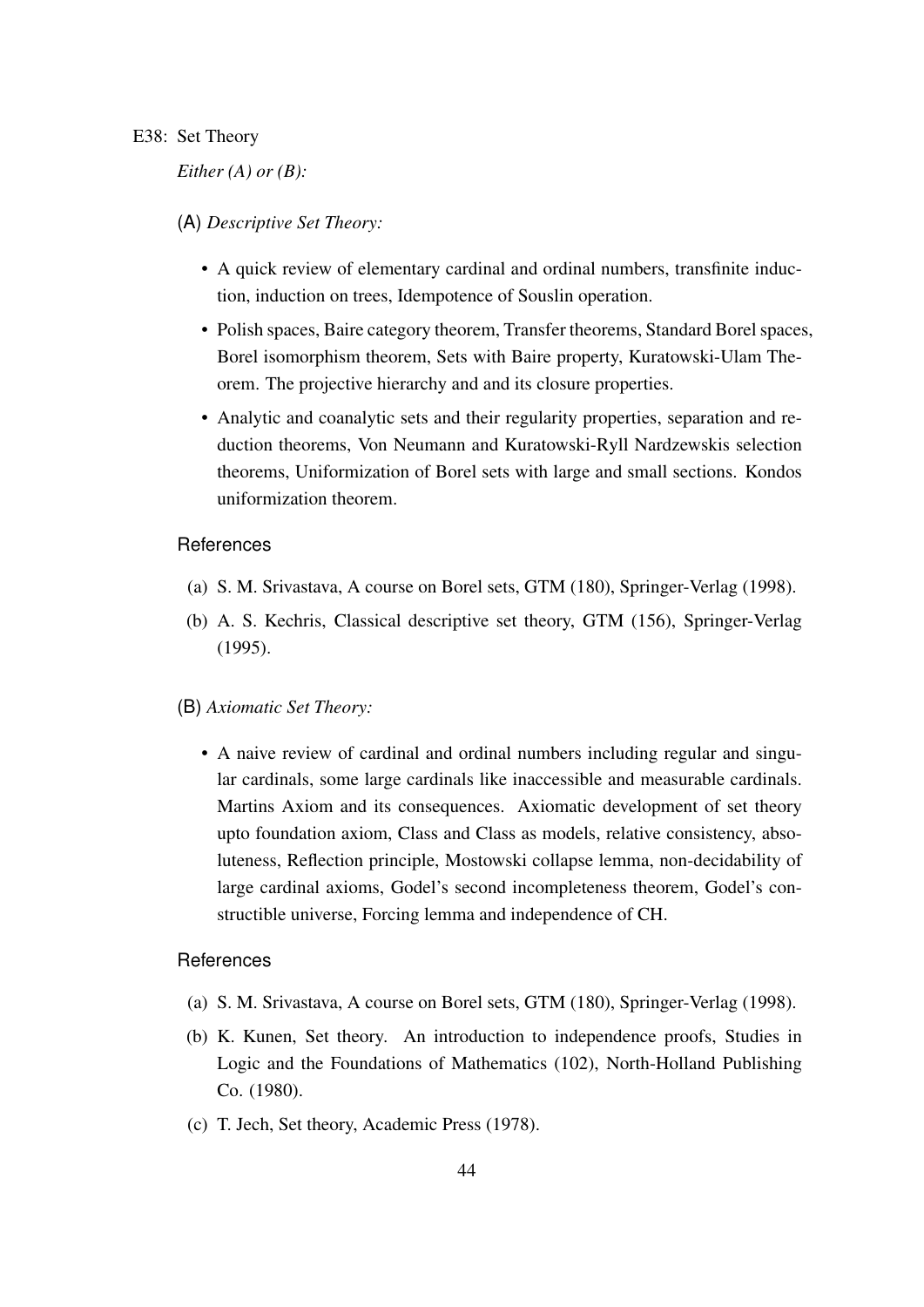#### E39: Game Theory

(*Note: The course may be combined with the course "Game Theory-I" of the MSQE programme (see (1) in [3.2\)](#page-8-0) or the course "Theory of games and statistical decisions" of M.Stat. 2nd year (see (22) in [3.3\)](#page-8-1) at ISI.*)

- Non-Cooperative Games: Games in normal form. Rationalizability and iterated deletion of never-best responses. Nash equilibrium: existence, properties and applications. Two-person Zero Sum Games. Games in extensive form: perfect recall and behavoiour strategies. Credibility and Subgame. Perfect Nash equilibrium. Bargaining. Repeated Games; Folk Theorems.
- Introduction to Cooperative Games (TU Games).

- (a) A. R. Karlin and Y. Peres. Game Theory, Alive (2016).
- (b) T. Ferguson. A Course in Game Theory (2020).
- (c) D. Easley and J. Kleinberg. Networks, Crowds, and Markets (2010).
- (d) M. Maschler, E. Solan and S. Zamir. Game Theory (2013).
- (e) M. J. Osborne and A. Rubinstein. A Course in Game Theory (1994).
- (f) Roger B. Myerson. Game Theory: Analysis of Conflict (1991).
- (g) D. Fudenberg and J. Tirole. Game Theory (1991).
- (h) Y. Narahari. Game Theory and Mechanism Design (2014).
- <span id="page-48-0"></span>E40: Automata, Languages and Computation
	- Automata and Languages: Finite automata, regular languages, regular expressions, equivalence of deterministic and non-deterministic finite automata, minimisation of finite automata, closure properties, Kleene's theorem, pumping lemma and its applications, Myhill-Nerode theorem and its uses. Context-free grammar, context-free languages, Chomsky normal form, closure properties, pumping lemma for CFL, pushdown automata.
	- Computability: Computable functions, primitive and partial recursive functions, universality and halting problem, recursive and recursively enumerable sets, parameter theorem, diagonalisation and reducibility, Rice's theorem and its applications, Turing machines and its variants, equivalence of different models of computation and Church-Turing thesis.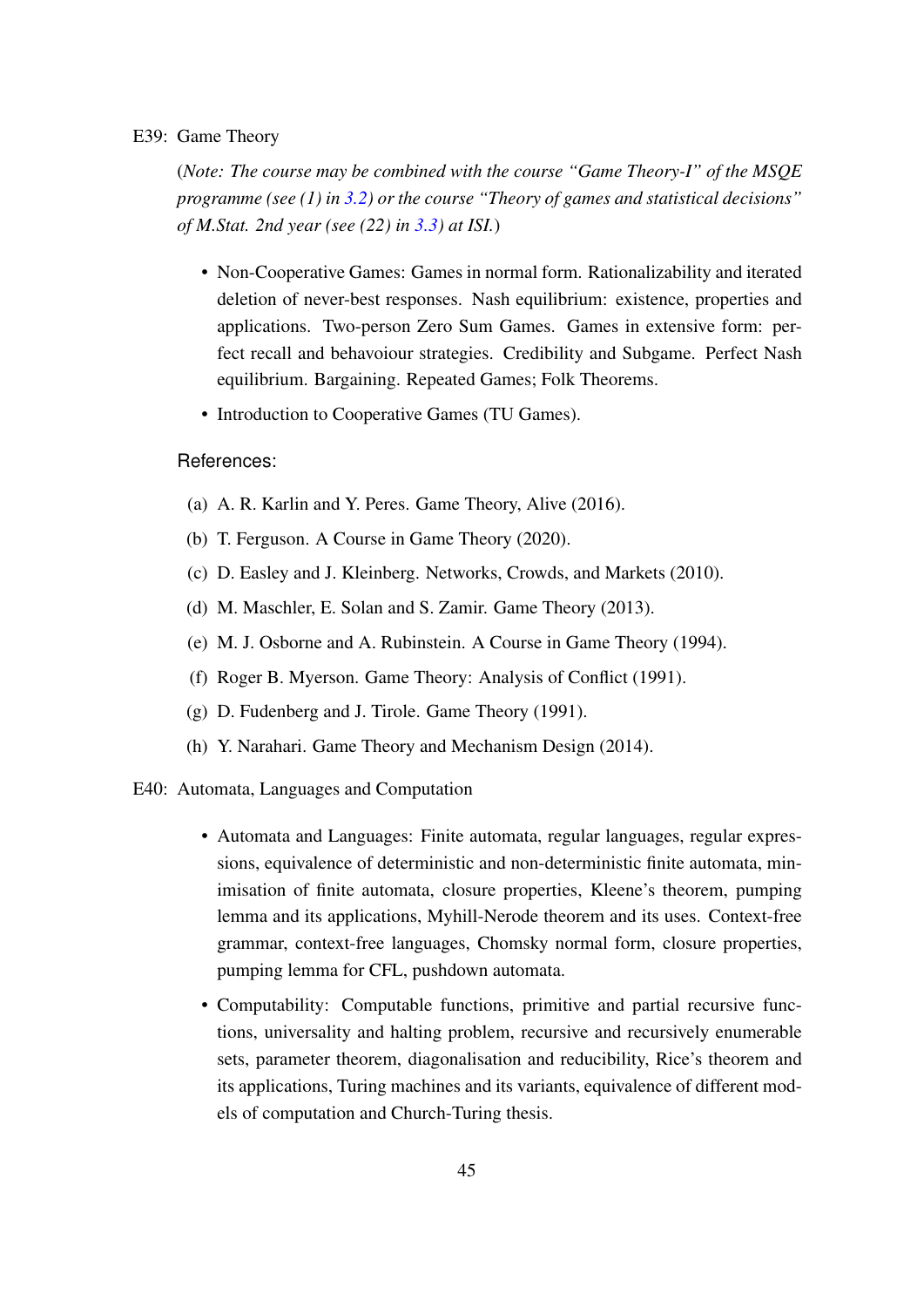• Complexity: Time complexity of deterministic and non-deterministic Turing machines, P and NP, NP-completeness, Cook's theorem: other NP-complete problems.

- (a) N. Cutland, Computability. An introduction to recursive function theory, Cambridge University Press (1980).
- (b) M. D. Davis, Ron Sigal and E. J. Weyuker, Computability, complexity, and languages. Fundamentals of theoretical computer science, Academic Press (1994).
- (c) J. E. Hopcroft and J. D. Ullman, Introduction to automata theory, languages, and computation, Addison-Wesley (1979).
- (d) H. R. Lewis and C. H. Papadimitriou, Elements of the theory of computation, Prentice-Hall (1981).
- (e) S. M. Sipser, Introduction to the theory of computation, PWS Pub Co, NY (1999).
- <span id="page-49-0"></span>(f) M. R. Garey and D. S. Johnson, Computers and intractability. A guide to the theory of NP-completeness, W. H. Freeman and Co. (1979).
- E41: Advanced Fluid Dynamics
	- Inviscid incompressible fluid: Two dimensional motion, stream function, complex potential and velocity, sources, sinks. Doublets and their images. Circle theorem, Blasiuss theorem, Kutta-Jokowaski theorem. Axi-symmetric motion, Stokes stream function. Image of a source and a sink with respect to a sphere. Vortex motion, vortex lines and filaments, systems of vortices, rectilinear vortices, vortex pair and doublets. A single infinite row of vortices, Karmans vortex sheet.
	- Linearised gravity waves, progressive waves in deep and shallow water, stationary waves, energy and group velocity, long waves and their energy, capillary waves.
	- Inviscid compressible fluid: First and second law of thermodynamics, polytropic gas and its entropy, adiabatic and isentropic flow, propagation of small disturbances. Mach number, Mach cone, irrotational motion, Bernoulli's' Equation, pressure, density and temperature in terms of Mach number. Area velocity relations in one-dimensional flow, concept of subsonic and supersonic flows. Normal shock-wave, Rankine-Hugonoit and Prandtl's' relations in case of a plane shock wave.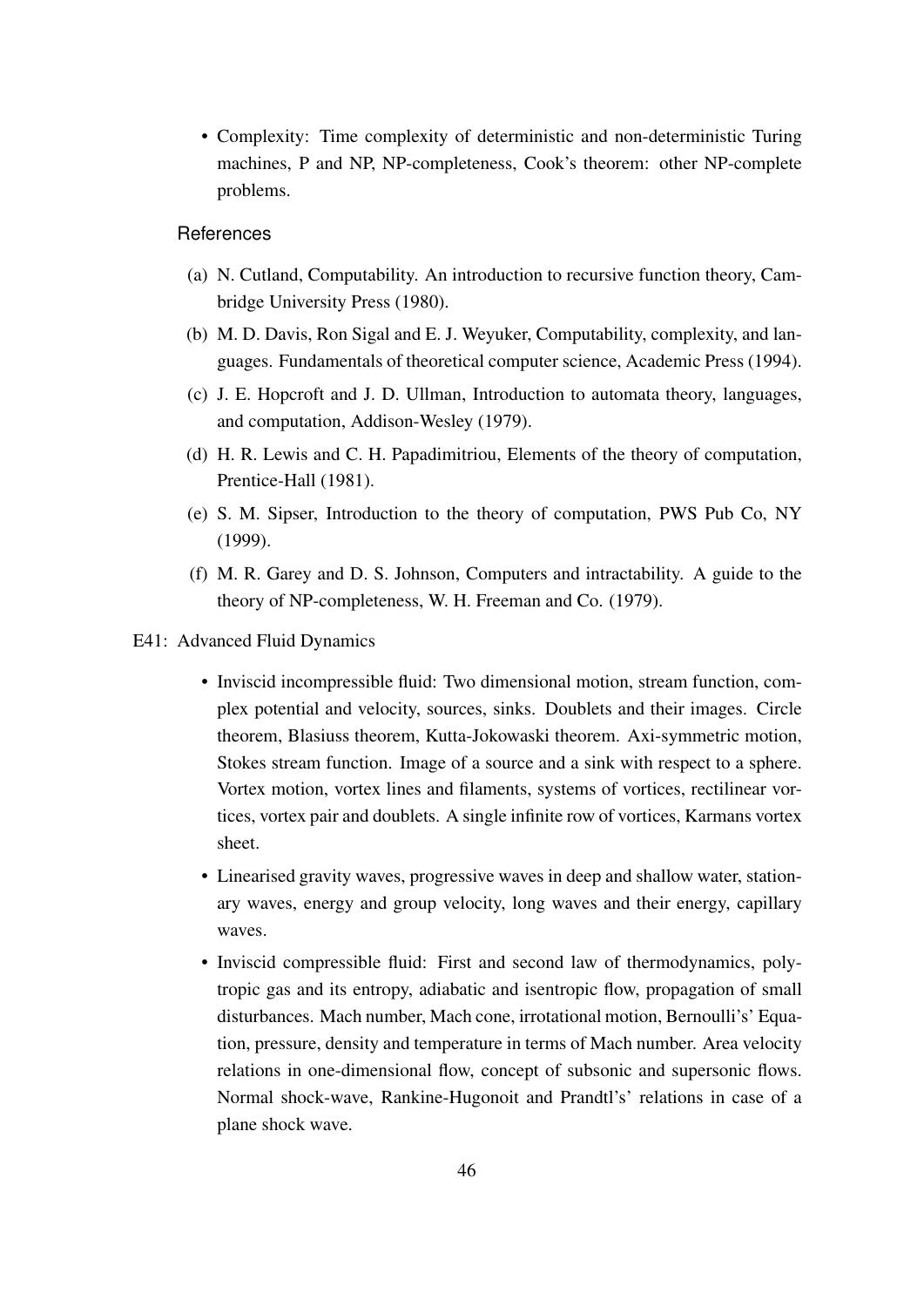• Viscous incompressible fluid: Equations of motion of a viscous fluid, Reynold's number, circulation in a viscous liquid, Flow between parallel plates, flow through pipes of circular, elliptic and annular section under constant pressure gradient. Prandtl's concept of boundary layer.

# **References**

- (a) L. M. Milne-Thomson, Theoretical hydrodynamics, Macmillan (1960).
- (b) L. D. Landau and E. M. Lifshitz, Fluid mechanics, Course of Theoretical Physics, Vol. 6 Pergamon Press (1959).
- (c) H. Lamb, Hydrodynamics, Cambridge University Press (1993).
- (d) W. H. Besant and A. S. Ramsey, A treatise of Hydro-mechanics, Part II, ELBS.
- (e) P. K. Kundu, Fluid mechanics, Academic Press.

# <span id="page-50-0"></span>E42: Quantum Mechanics I

- (i) Physical Basis of Quantum Mechanics. (ii) Old Quantum theory. (iii) Uncertainty, Complimentarity and Duality. (iv) Measurement problems. (v) Heisenberg and Schrodinger representation.
- (i) Schrodinger wave equation (ii) Perturbation theory.
- Problem of two or more degrees of freedom without spherical symmetry; Stark effect.
- Angular momentum,  $SU(2)$  algebra.
- Three-dimensional Schrodinger equation. Problems with spherical symmetry. Harmonic Oscillator.
- Scattering problem , differential cross section, phase shift, variational principle, SW transformation, Regge poles.
- WKB approximation.
- Particles with spin, Pauli matrices, Pauli-Schrodinger equation. Two and three body problems. Hydrogen atom in electric and magnetic field.
- Quantum Statistics.

- (a) L.I. Schiff, Quantum Mechanics.
- (b) J.J. Sakurai, Modern Quantum Mechanics.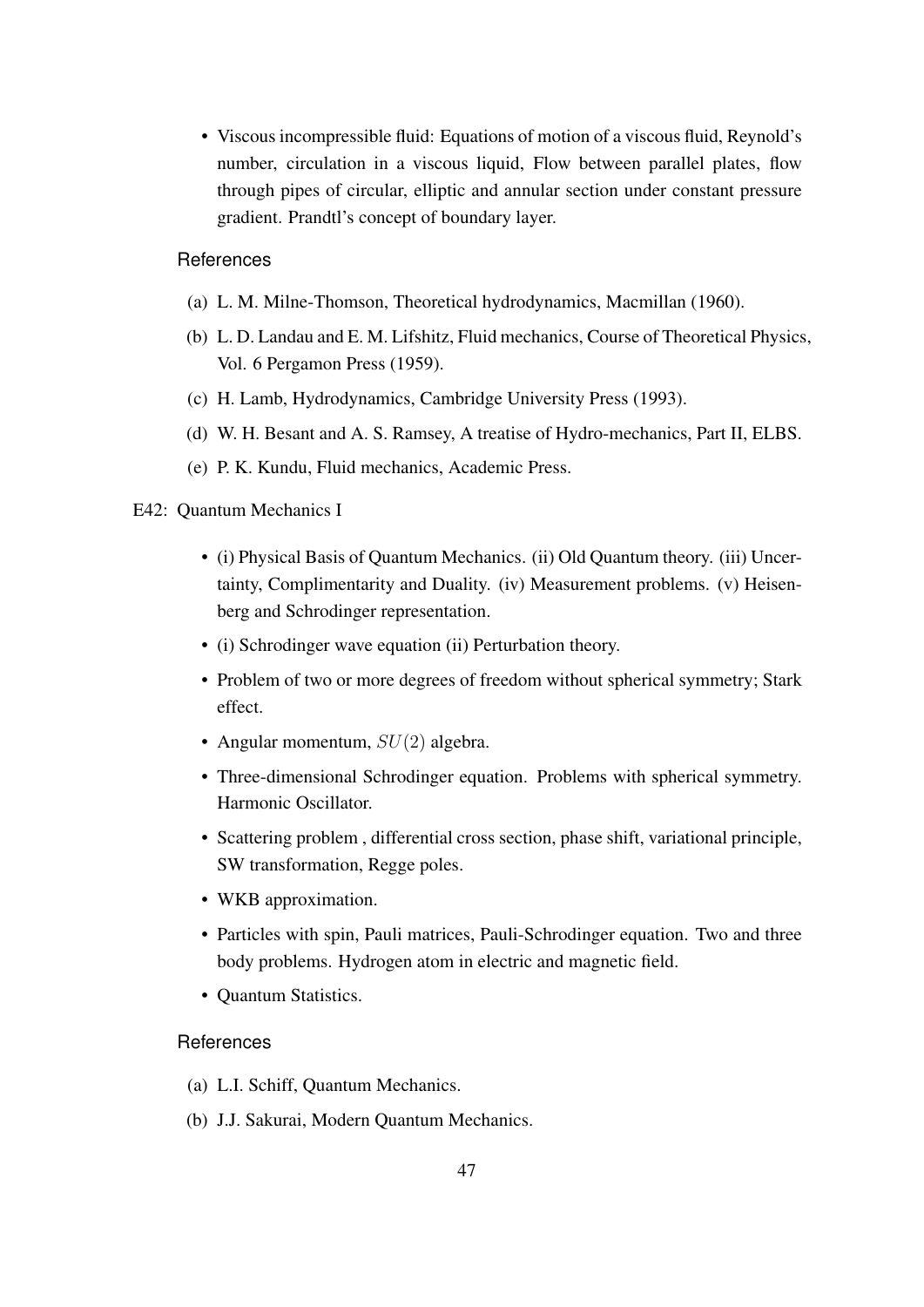- (c) L. D. Landau and E. M. Lifshitz, Quantum mechanics: non-relativistic theory, Course of Theoretical Physics Vol 3, Pergamon Press Ltd (1958).
- <span id="page-51-0"></span>(d) L.M. Falicov, Group theory and its physical applications, Univ of Chicago Press (1966).
- E43: Quantum Mechanics II
	- Non stationary problems. Relativistic Dirac equation, Spinors. Scattering by a central force. Radiation theory. Quantization of Schrodinger field. Born approximation. Compton effect ( Klein Nishina formula). Bremsstrahlung. Symmetry and conservation laws. Quantum Probability and quantum Statistics. Supersymmetric Quantum Mechanics, SWKB. Path integral method.

- (a) L.I. Schiff, Quantum Mechanics.
- (b) P.A.M. Dirac, The Principles of Quantum Mechanics, Oxford, Clarendon Press (1947).
- (c) P. A. M. Dirac, Spinors in Hilbert space, Plenum Press (1974).
- (d) M. E. Rose, Elementary theory of angular momentum, John Wiley.
- (e) R. P. Feynman and A. R. Hibbs, Quantum Mechanics and Path integrals.
- (f) L. D. Landau and E. M. Lifshitz, Statistical physics, Course of Theoretical Physics. Vol. 5. Pergamon Press Ltd (1958).
- (g) S. Flugge, Practical quantum mechanics, Springer-Verlag (1999).
- <span id="page-51-1"></span>(h) H. Weyl, The theory of groups and Quantum Mechanics.
- E44: Analytical Mechanics
	- Generalised coordinates, Lagrange's' Equation. Examples of Lagrange's' equation. Conservation laws. Motion in a central field. Collision of particles. Small Oscillations. Rotating Coordinate systems. Inertial forces. Dynamics of a rigid body. Hamiltonian Mechanics.

# References

(a) I. Arnold, Mathematical methods of classical mechanics, GTM (60), Springer-Verlag (1978).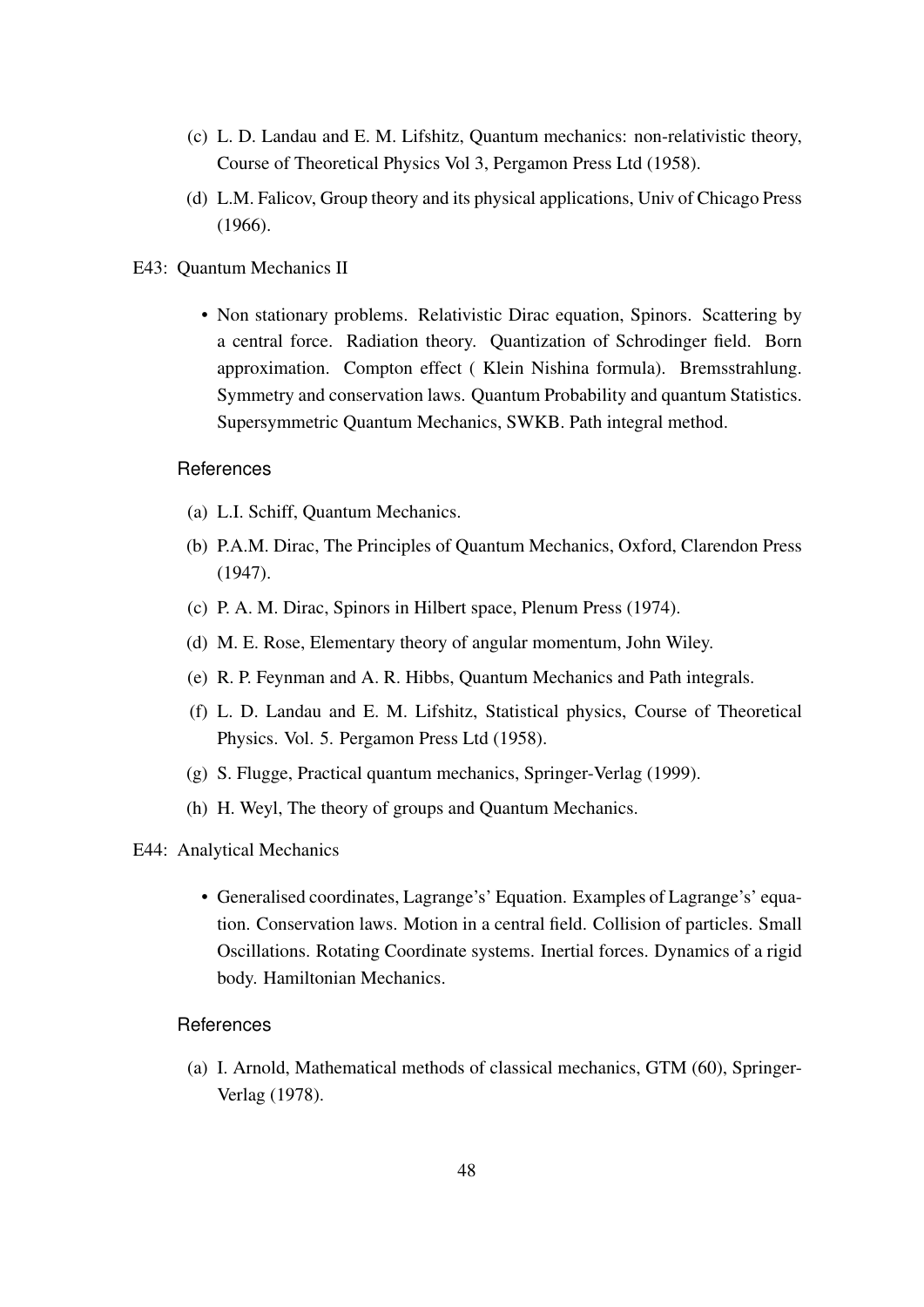- <span id="page-52-0"></span>(b) R. Abraham and J. E. Marsden, Foundations of mechanics, Second edition, Benjamin/Cummings (1978).
- E45: Representations of Locally Compact Groups
	- (a) Topological Groups, basic properties like subgroups, quotients and products, fundamental systems of neighbourhoods, open subgroups, connectedness and compactness. Existence of Haar measure on locally compact groups, properties of Haar measures.
	- (b) Group actions on topological spaces, the space  $X/G$  in the topological as also in the analytical case assuming regularity conditions of the group action.
	- (c) Representation of a locally compact group on a Hilbert space, the associated representation of group algebra, invariant subspaces and irreducibility, Schur's lemma.
	- (d) Compact groups: Unitarity of finite dimensional representations, Peter-Weyl theory, Representations of  $SU(2, \mathbb{C})$ , Representation of a finite group.
	- (e) Induced representation and Frobenius reciprocity theorem, Representations of Heisenberg groups and of Euclidean motion group, Principal series representations of  $SL(2,\mathbb{R})$ .

- (a) P. J. Higgins, *Introduction to topological groups*, LMS Lecture Notes Series (15), Cambridge University Press (1974).
- (b) L. H. Loomis: *An introduction to abstract harmonic analysis*, D. Van Nostrand (1953).
- <span id="page-52-1"></span>(c) G. B. Folland: *A course in abstract harmonic analysis*, Studies in Advanced Mathematics. CRC Press (1995).
- E46: Abstract Harmonic Analysis

[Prerequisite: Fourier Analysis]

- Banach Algebras and spectral theory: Banach Algebras, Gelfand theory, spectral theorem.
- Generalities on Locally compact groups: Haar measure, modular function and convolution.
- Basic representation theory: Unitary representation of groups, Schur's lemma, Positive definite functions and GNS construction.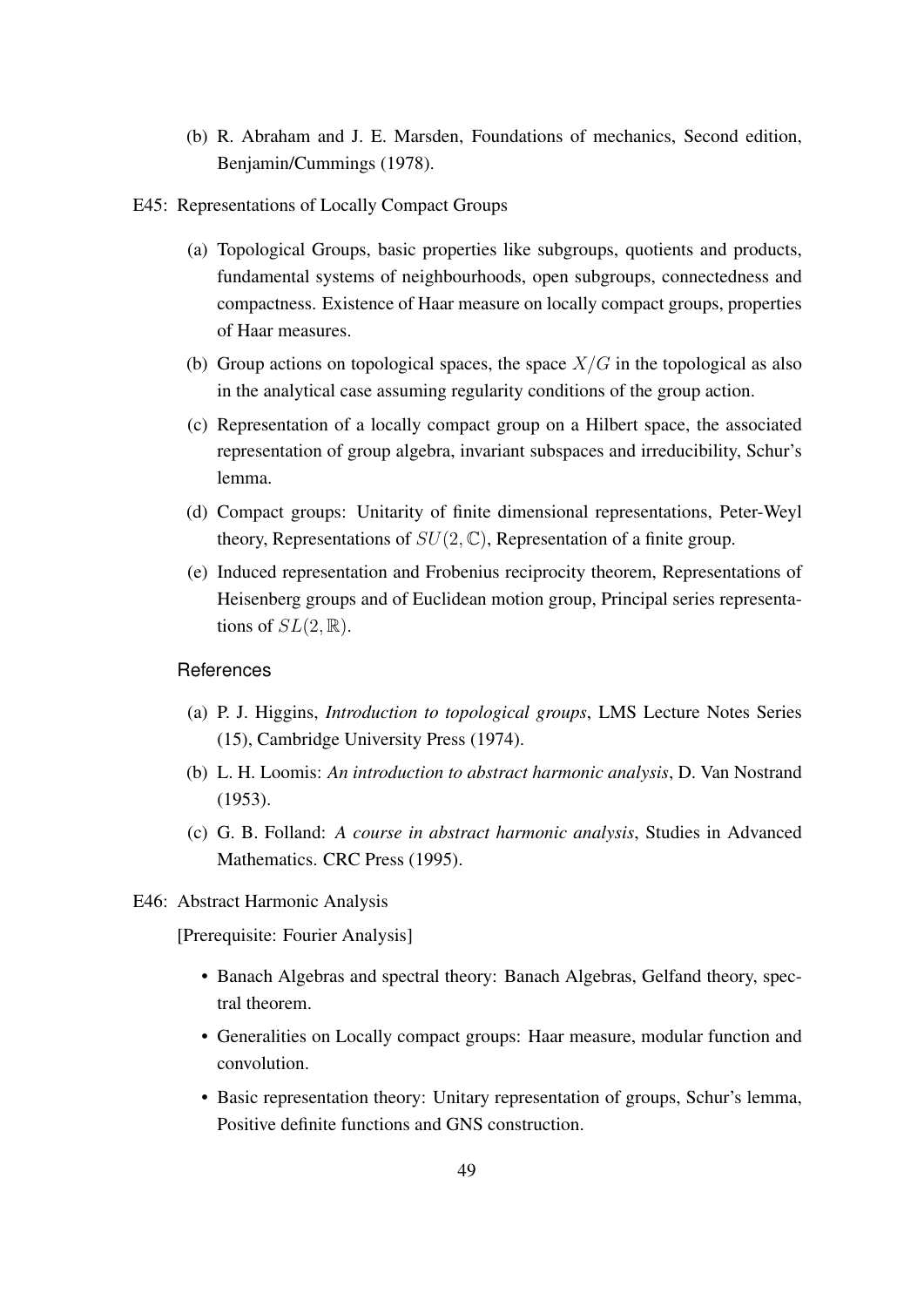- Analysis on Locally compact abelian groups: Fourier transform and the dual group, Pontrajin Duality, Bochner's theorem, Plancherel theorem.
- If time permits: Peter Weyl theorem and analysis on compact groups.

- (a) A course in abstract Harmonic Analysis- G. B. Folland.
- (b) Principles of Harmonic Analysis- A. Deitmar, S. Echterhoff.
- (c) Fourier Analysis on groups- W. Rudin.
- <span id="page-53-0"></span>(d) Fourier Analysis on Number Fields- Dinakar Ramakrishnan, Robert J. Valenza.

#### E47: Wavelet Analysis

- *Review of Fourier analysis*: Fourier series, Parseval's identity, Fourier transform of  $L^1$ - and  $L^2$ - functions, Plancherel theorem.
- *Multiresolution analysis (MRA)*: Construction of wavelets from an MRA, construction of compactly supported wavelets.
- Some important wavelets: Haar wavelet, Strömberg wavelet, Lemarié-Meyer wavelets, spline wavelets, band-limited wavelets and wavelet sets.
- *Frames*: The reconstruction formula for frames, Balian-Low theorem for frames, frames form traslations and dilations (wavelet frames).
- *Representation of functions by wavelets*: Convergence of wavelet expansions in  $L^p(\mathbb{R})$ , pointwise convergence of wavelet expansions, wavelets as unconditional bases for  $L^p(\mathbb{R})$ .
- *Optional topics*:
	- (a) Wavelets on T. Periodization of wavelets on R, orthonormal bases of piecewise linear continuous functions for  $L^2(\mathbb{T})$ , orthonormal bases of periodic splines.
	- (b) Characterization of various functions associated with wavelets. Characterization of scaling functions, characterization of wavelets, characterization of MRA-wavelets.
	- (c) Wavelets in higher dimensions. Tensor product of one-dimensional wavelets, MRA in higher dimensions associated with dilation matrices, construction of Haar wavelets.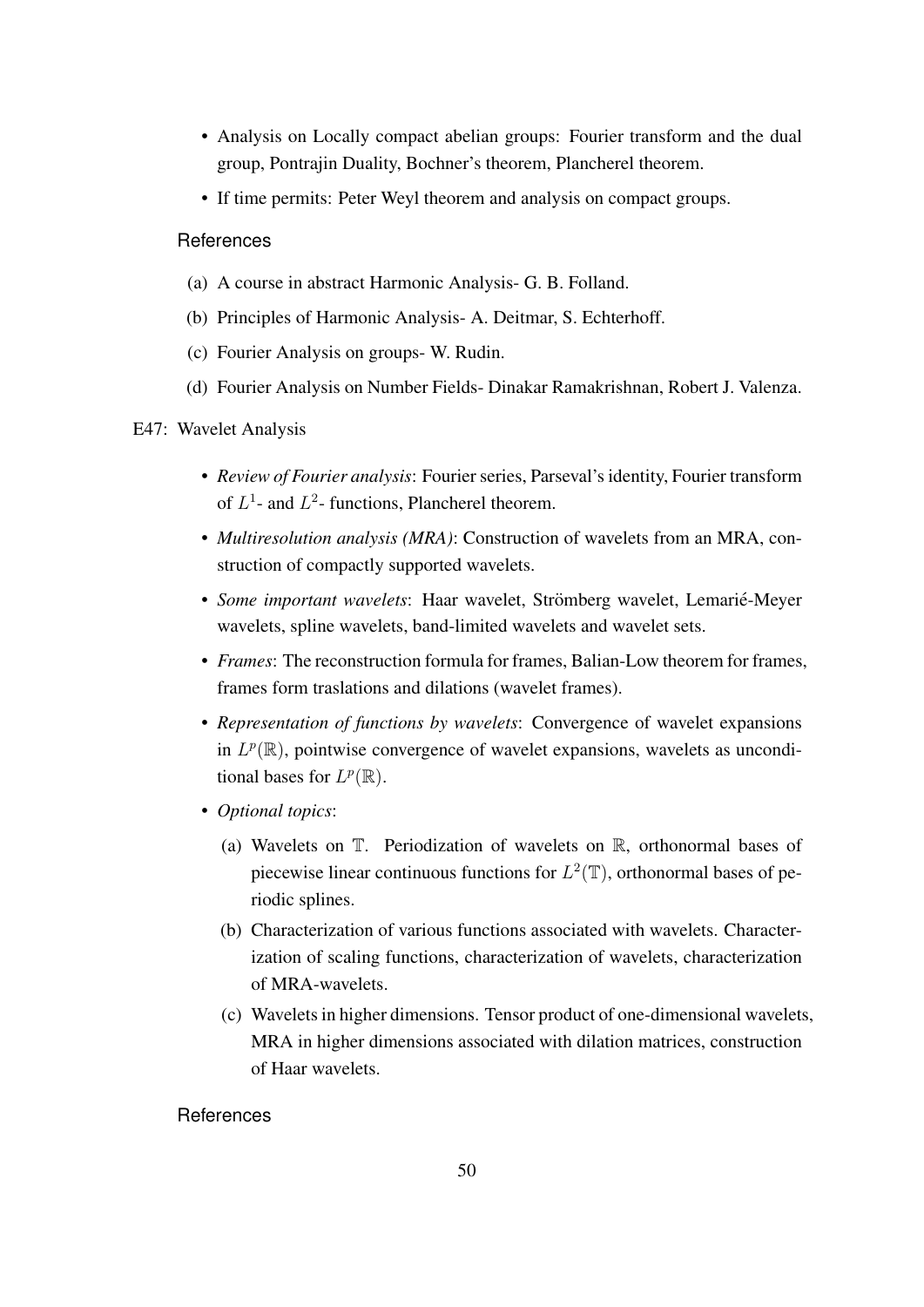- (a) E. Hernández and G. Weiss, A first course on wavelets, CRC Press, Boca Raton, 1996.
- (b) P. Wojtaszczyk, A mathematical introduction to wavelets, Cambridge University Press, 1997.
- (c) Y. Meyer, Wavelets and operators, Cambridge University Press, 1992.
- <span id="page-54-0"></span>(d) I. Daubechies, Ten lectures on wavelets, Society for Industrial and Applied Mathematics (SIAM), Philadelphia, 1992.
- E48: Basics of  $C^*$  Algebras
	- Quick review of bounded operators on Hilbert spaces, Banach and  $C^*$ -algebras, Gelfand's Theorem for abelian  $C^*$ -algebras. Spectral Theorem for bounded normal operators.
	- Noncommutative states and representations, Gelfand-Neumark rep- resentation theorem.
	- Von-Neumann Algebras; Projections, Double Commutant theorem,  $L^{\infty}$  functional Calculus.
	- Time Permitting: Some concrete examples like Cuntz algebras, AF algebras, group  $C^*$ -algebras etc.

- (a) W. Arveson, An invitation to  $C^*$ -algebras, GTM (39), Springer-Verlag (1976).
- (b) N. Dunford and J. T. Schwartz, Linear operators. Part II: Spectral theory. Self adjoint operators in Hilbert space, Interscience Publishers John Wiley (1963).
- (c) R. V. Kadison and J. R. Ringrose, Fundamentals of the theory of operator algebras. Vol. I. Elementary theory, Pure and Applied Mathematics (100), Academic Press (1983).
- (d) V. S. Sunder, An invitation to von Neumann algebras, Universitext, Springer-Verlag (1987).
- <span id="page-54-1"></span>(e) K. R. Davidson,  $C^*$  Algebras by example, Fields Institute Monograph (also available in TRIM series).

#### E49: Martingale Theory

[Prerequisite: Probability Theory]

(*Note: This has the same syllabus as the M-Stat course with the same name*.)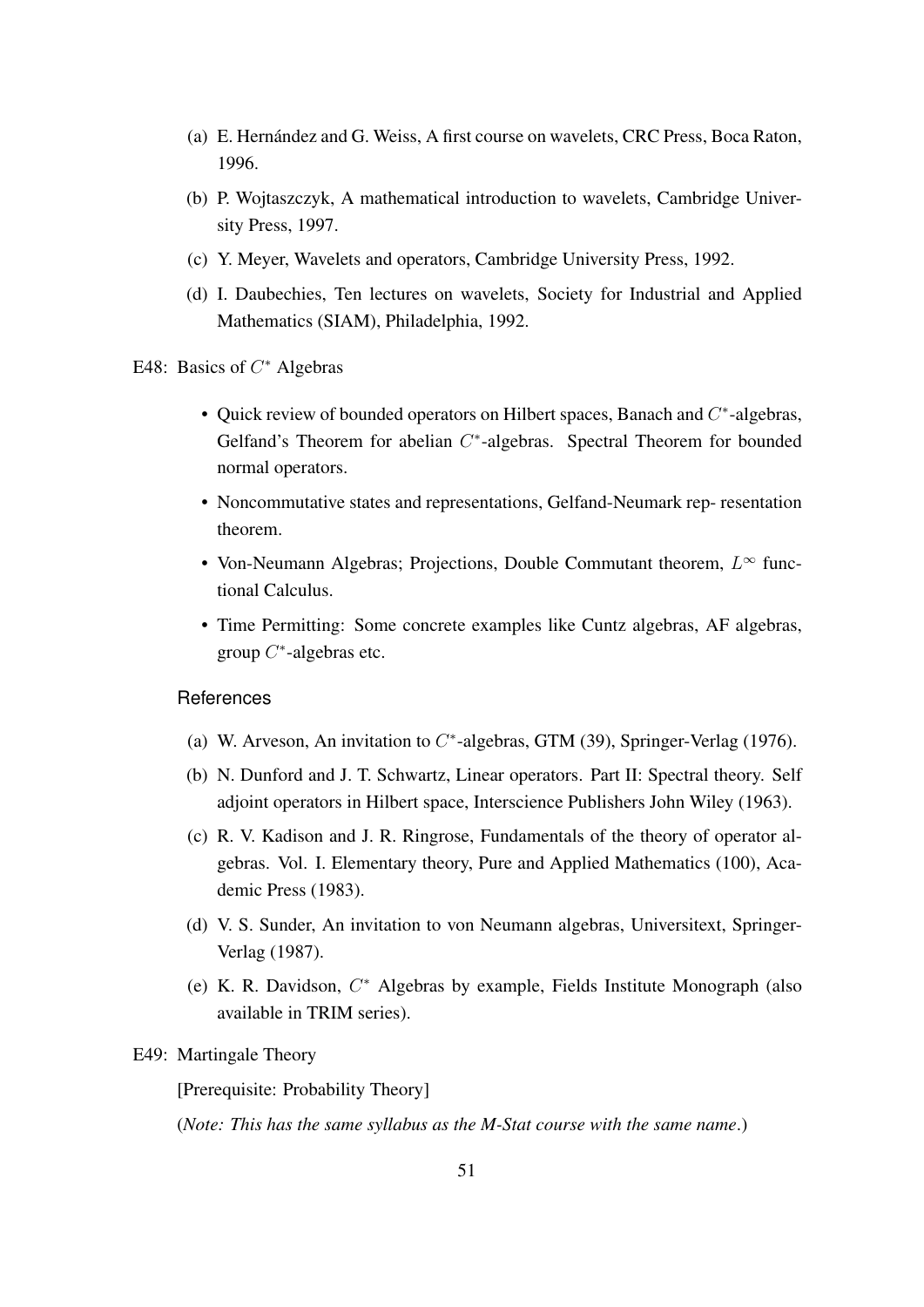- Absolute continuity and singularity of measures. Hahn-Jordon decomposition, Radon-Nikodym Theorem, Lebesgue decomposition. Conditional expectation - Definition and Properties. Regular conditional probability, proper RCP. Regular conditional distribution.
- Discrete parameter martingales, sub-and super-martingales. Doob's Maximal Inequality, Upcrossing inequality, martingale convergence theorem, Lp inequality, uniformly integrable martingales, reverse martingales, Levy's upward and downward theorems. Stopping times, Doob's optional sampling theorem. Discrete martingale transform, Doob's Decomposition Theorem.
- Applications of martingale theory: Azuma-Hoeffding Inequality and some applications. SLLN for i.i.d. random variables. Infinite products of probability spaces, Hewitt-Savage 0-1 Law. Finite and infinite exchangeable sequence of random variables, de Finetti's Theorem. SLLN for U-Statistics for exchangeable data.
- Introduction to continuous parameter martingales: definition, examples and basic properties.
- (If time permits) Martingale Central Limit Theorem and applications.

- (a) Y. S. Chow and H. Teicher: Probability Theory
- (b) Leo Breiman: Probability Theory
- (c) Jacques Nevue: Discrete Parameter Martingales
- (d) P. Hall , C. C. Heyde: Martingale Limit Theory and its Application
- (e) R. Durret: Probability Theory and Examples
- (f) P. Billingsley: Probability and Measures
- <span id="page-55-0"></span>E50: Theory of Large Deviations

[Prerequisite: Probability Theory]

(*Note: This has the same syllabus as the M-Stat course with the same name*.)

- Introduction to large deviations.
- Sanov's theorem and Cramer's theorem for finitely supported random variables.
- General notion of large deviation principle on Polish spaces: Laplace principle, Varadhan's lemma, weak large deviation principle, exponential tightness, goodness of rate function, contraction principle, Bryc's lemma.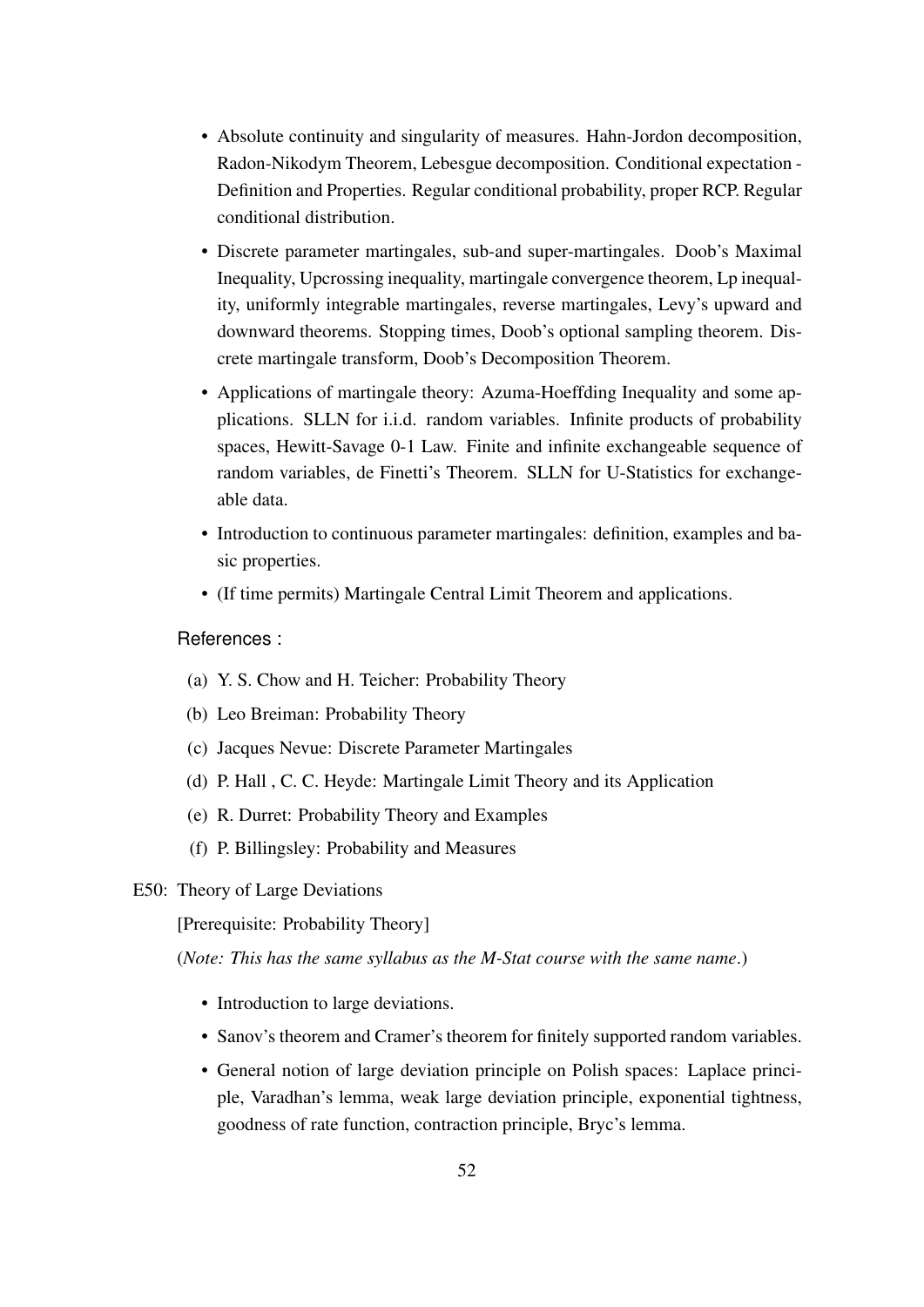- Cramer's theorem for general random variables and vectors.
- Exponential tightness of (a) sample averages of i.i.d. Banach space valued random variables and (b) empirical measures of i.i.d. Polish space valued random variables.
- Cramer's theorem on locally convex separable Hausdorff topological vector spaces.
- Large deviations of Brownian paths: Schilder's theorem.
- Sanov's theorem on Polish spaces: Donsker-Varadhan variational formula. Gartner and Ellis theorem.

- (a) Large Deviations Techniques and Application by A. Dembo and O. Zeitouni
- (b) Large Deviations by Deuschel and Stroock
- (c) Large Deviations by Hollander
- (d) Large Deviations and Applications by S. R. S. Varadhan
- <span id="page-56-0"></span>(e) A Weak Convergence Approach to the Theory of Large Deviations by P. Dupuis and T. Ellis.
- E51: Brownian Motion and Diffusions

[Prerequisites: Probability Theory, Martingale Theory (could be simultaneous)]

(*Note: This has the same syllabus as the M-Stat course with the same name*.)

- Introduction to Brownian Motion, Kolmogorov Consistency theorem, Kolmogorov Continuity theorem, Construction of BM. Basic Martingale Properties and path properties -including Holder continuity and non-differentiability. Quadratic variation.
- Markov Property and strong Markov property of BM, reflection principle, Blumenthal's 0-1 law. Distributions of first passage time and of running maximum of BM.
- Brownian Bridge as BM conditioned to return to zero.
- Ito Integral with respect to BM, properties of Ito integral. Ito formula, Levy characterization, representation of continuous martingales of Brownian filtration.